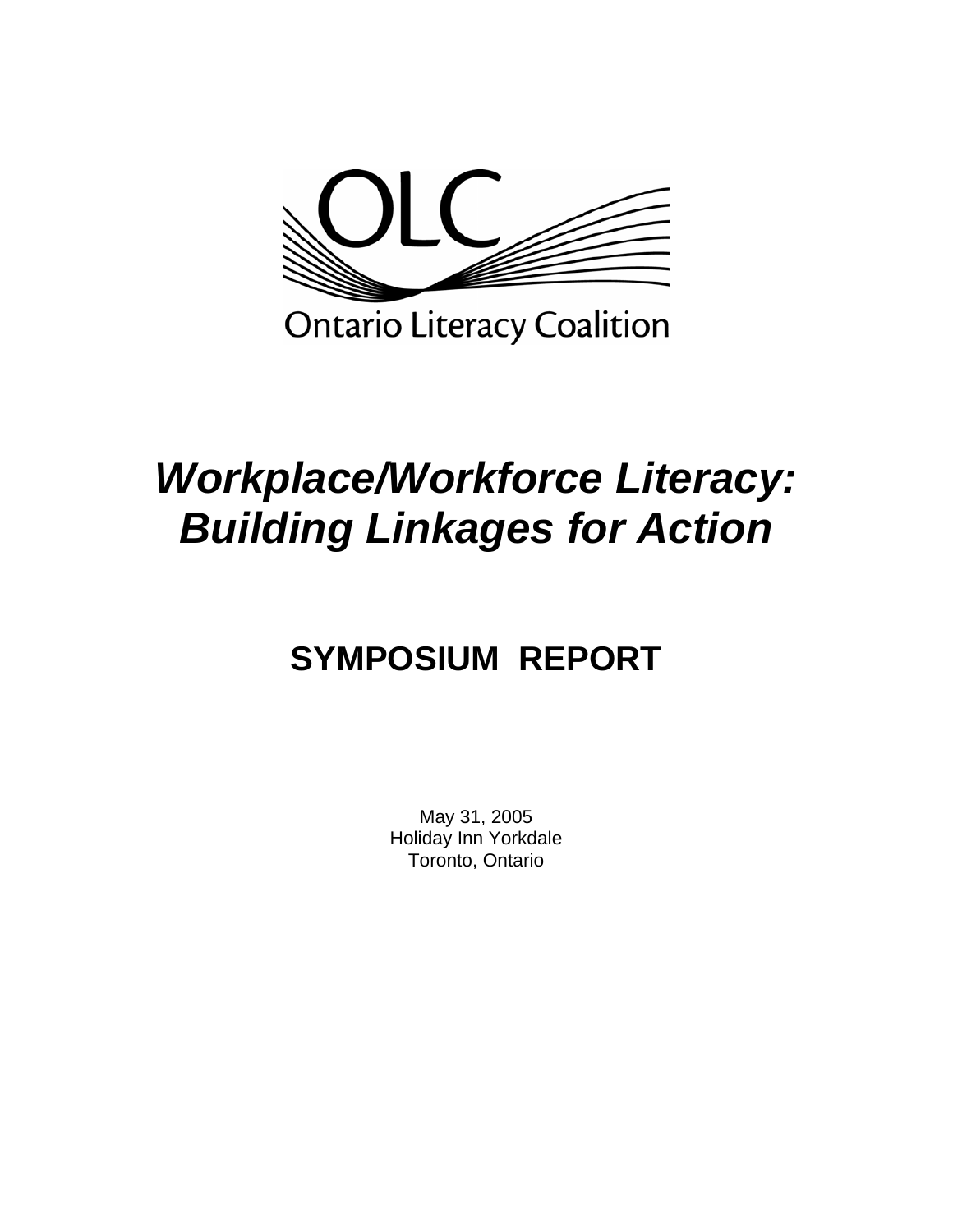## **Table of Contents**

| The Workplace/Workforce Symposium                                           |                                                                                                                    |  |  |  |
|-----------------------------------------------------------------------------|--------------------------------------------------------------------------------------------------------------------|--|--|--|
|                                                                             |                                                                                                                    |  |  |  |
|                                                                             | Objectives $\dots \dots \dots \dots \dots \dots \dots \dots \dots \dots \dots \dots \dots \dots \dots \dots \dots$ |  |  |  |
|                                                                             |                                                                                                                    |  |  |  |
|                                                                             |                                                                                                                    |  |  |  |
|                                                                             |                                                                                                                    |  |  |  |
|                                                                             |                                                                                                                    |  |  |  |
|                                                                             |                                                                                                                    |  |  |  |
|                                                                             |                                                                                                                    |  |  |  |
| Session One: Reflections on Workplace and Workforce Literacy                |                                                                                                                    |  |  |  |
|                                                                             |                                                                                                                    |  |  |  |
| Session Two: Town Hall – Stakeholder Views on Workplace and Workforce       |                                                                                                                    |  |  |  |
|                                                                             |                                                                                                                    |  |  |  |
|                                                                             |                                                                                                                    |  |  |  |
|                                                                             |                                                                                                                    |  |  |  |
| Session Five: Town Hall - Workplace Literacy Initiatives Outside Ontario 26 |                                                                                                                    |  |  |  |
| Session Six: Sector Roundtable Discussions – Developing an Action Plan 30   |                                                                                                                    |  |  |  |
|                                                                             |                                                                                                                    |  |  |  |
|                                                                             |                                                                                                                    |  |  |  |
|                                                                             |                                                                                                                    |  |  |  |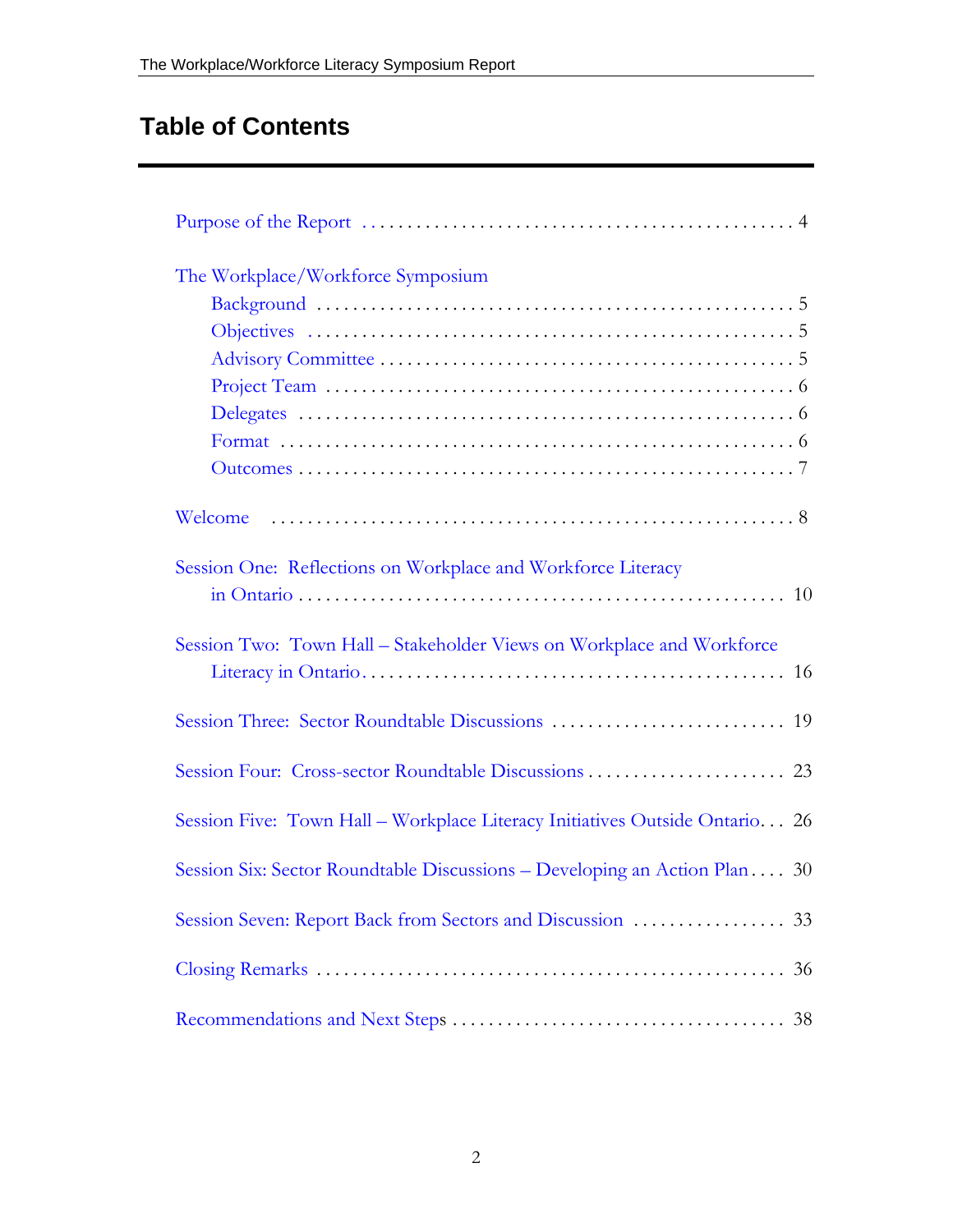### **Table of Contents (Cont'd.)**

### **Appendices**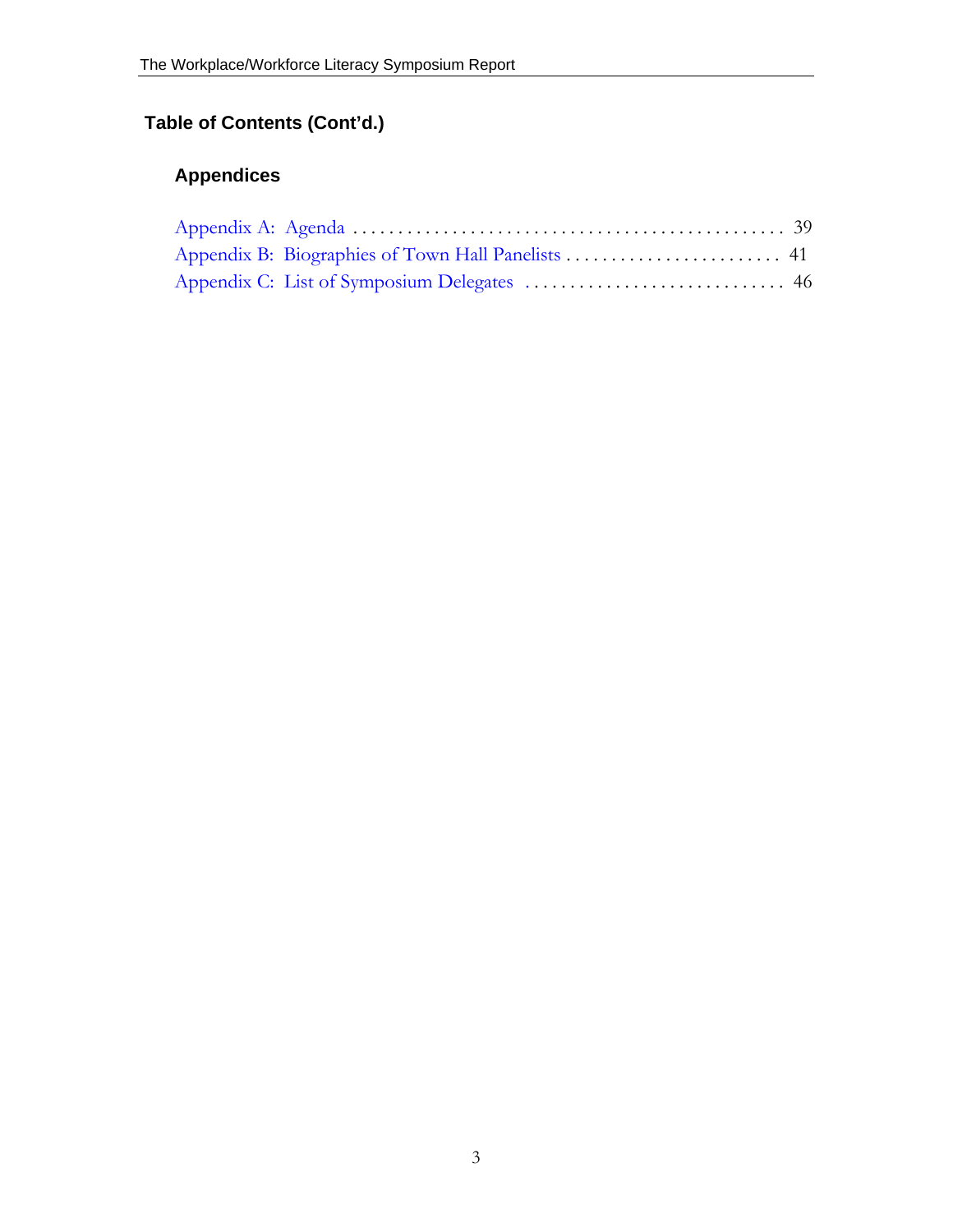### <span id="page-3-0"></span>**Purpose of the Report**

This report summarizes the proceedings of Workplace/Workforce Literacy: Building Linkages for Action, a symposium hosted by the Ontario Literacy Coalition with financial support from the Ministry of Training, Colleges and Universities and the National Literacy Secretariat, Human Resources and Skills Development Canada.

The OLC planned the symposium with an advisory committee of partners from business, labour, the literacy community and other groups involved in workplace and workforce development.

Three documents were prepared in advance of the symposium. They are:

- *Reflections Paper*, by Sue Folinsbee
- *Selected Bibliography*, compiled by AlphaPlus Centre
- *Organizations with an Interest in Workforce/Workplace Literacy Working in Ontario*, prepared by Sue Folinsbee with support from Alan Cherwinski of AlphaPlus Centre

These documents, as well as this report, are available on the website of the Ontario Literacy Coalition at [www.on.literacy.ca](http://www.on.literacy.ca/) or from:

> Ontario Literacy Coalition 65 Wellesley Street East Suite 503 Toronto, ON M4Y 1G7 Phone: 416-963-5787 Fax: 416-963-8102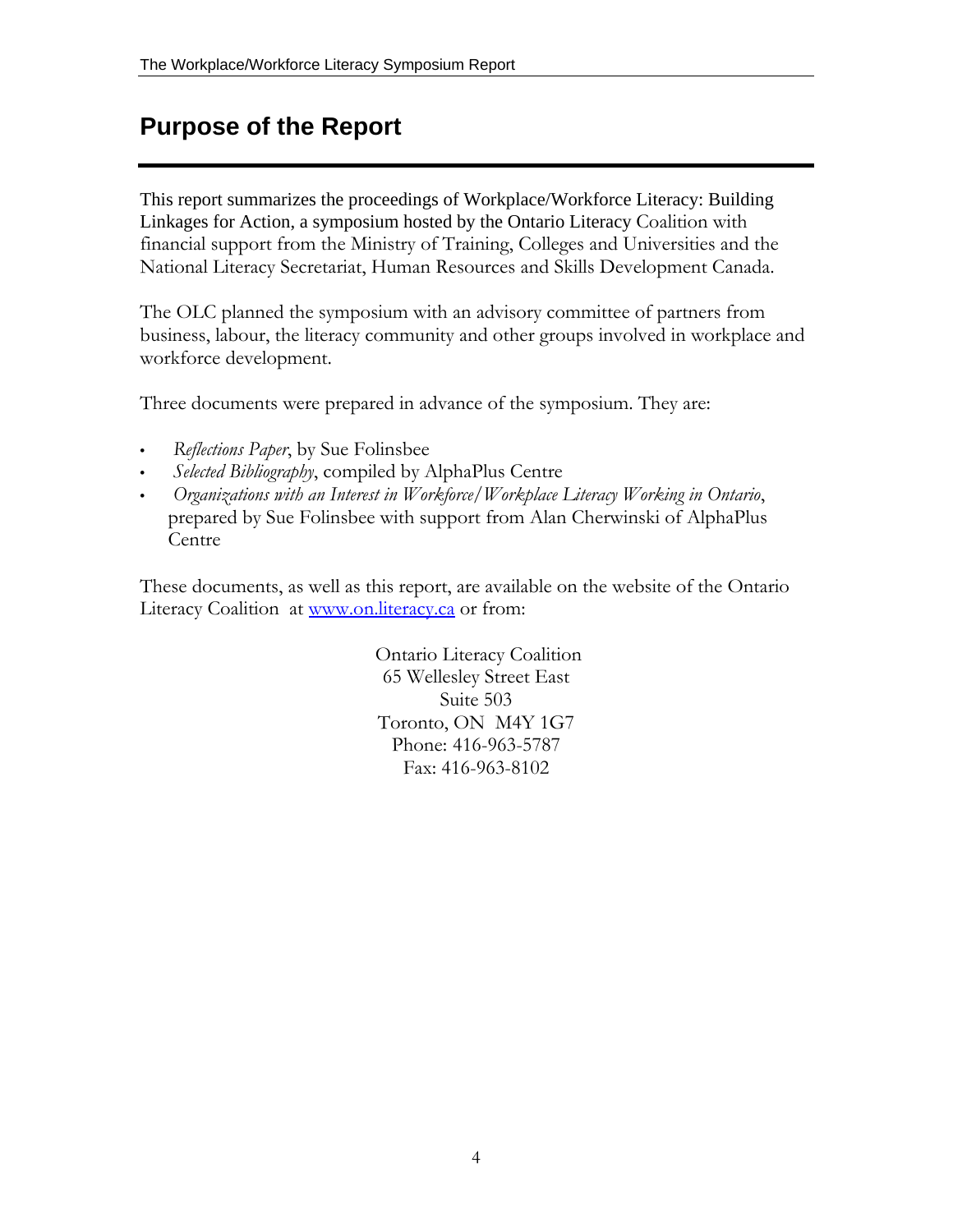### <span id="page-4-0"></span>**The Workplace/Workforce Literacy Symposium**

### **Background**

In 2004, the Ontario Literacy Coalition engaged in a consultation with the Ontario Federation of Labour and Canadian Manufacturers & Exporters, Ontario Division. In their final report, entitled "Building Support and Developing Partnerships for Workplace Literacy in Ontario," the partners recommended that they continue their dialogue and expand their aims to include:

- building support for workplace literacy development,
- exploring incentives and support for employers and unions,
- finding ways to make sustainable investments in workplace literacy,
- encouraging the development of educational tools and other resources for promoting and enhancing workplace literacy programming,
- co-operating with the public education system on areas of mutual interest.

As a next step, the Ontario Literacy Coalition, with funding from the Ministry of Training, Colleges and Universities and the National Literacy Secretariat, Human Resources and Skills Development Canada sponsored the Workplace/Workforce Literacy Symposium: Building Linkages for Action.

### **Objectives**

The objectives of the symposium were to:

- stimulate a dialogue on the current situation in Ontario related to workplace and workforce literacy,
- better understand the positions, issues and concerns of the various stakeholders,
- form a plan of action, either collectively or within stakeholder groups, to advance the agenda regarding workplace and workforce literacy in Ontario.

### **Advisory Committee**

The membership of the symposium's advisory committee reflected the commitment made by business, labour, education and training, and the literacy community to work together. The committee included:

Patricia Ashie, Adult Learners Network of Ontario Cheryl Conway, MidNorth Network for Adult Learners Gay Douglas-Broerse, Literacy Link Niagara Janice Gairey, Ontario Federation of Labour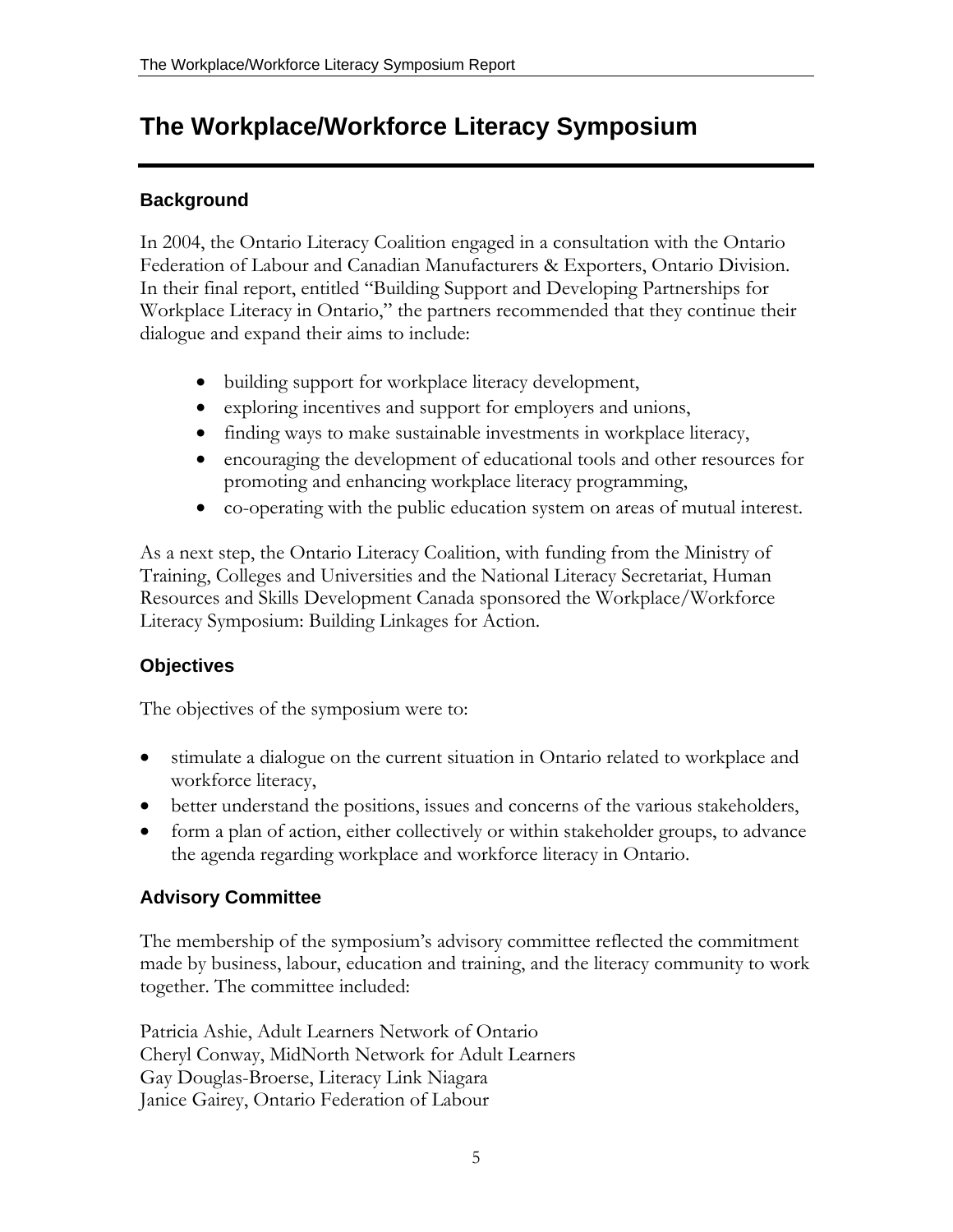<span id="page-5-0"></span>Ian Howcroft, Canadian Manufacturers & Exporters, Ontario Division Nancy Jackson, Ontario Institute for Studies in Education, University of Toronto Lynn Johnston, Canadian Society for Training and Development Stuart Johnston, Ontario Chamber of Commerce Laurell Ritchie, Canadian Auto Workers

### **Project Team**

This project was managed by Lesley Brown, director of program development at the Ontario Literacy Coalition. She was assisted by subject matter expert Brigid Hayes, Canadian Labour and Business Centre; Sue Folinsbee, Tri En Communications, author of the *Reflections Paper*; McDonnell Doane & Associates, co-ordinators of logistics for the symposium; Madeline Lunney, Lunney Consulting, project evaluator; and Glen Brown, Glen Brown & Associates, town hall moderator. Invaluable to this endeavour were OLC staff, including: Anette Chawla, executive director; Urszula Mazur, administrative co-ordinator; Patricia Brady, learners' co-ordinator; and Neressa Topping, office manager.

### **Delegates**

Forty-eight individuals were selected to take part in the symposium on the basis of their interest in engaging in a discussion on workplace and workforce literacy education. Delegates were drawn from business, labour and the literacy community. A fourth group included representatives from other groups involved in workplace and workforce development including government, colleges and school boards, as well as trainers and academics. Also part of this group were delegates from provincial literacy coalitions who represent the Deaf, Native and Francophone communities.

### **Format**

The symposium was planned to be a working session, where delegates would have opportunities to network while moving towards a common vision for workplace and workforce literacy.

Two key features of the symposium were roundtable discussions and town hall meetings.

Roundtable discussions were held at three points during the day. At the first set of roundtables, people sat together by sector: business, labour, literacy, and other stakeholders. The groups were mixed for the second set of roundtables, providing an opportunity for everyone to hear from other sectors. The third set of roundtables were organized in the original sector groups to allow delegates to develop action plans and other forms of commitment. These last roundtables reported to the full symposium.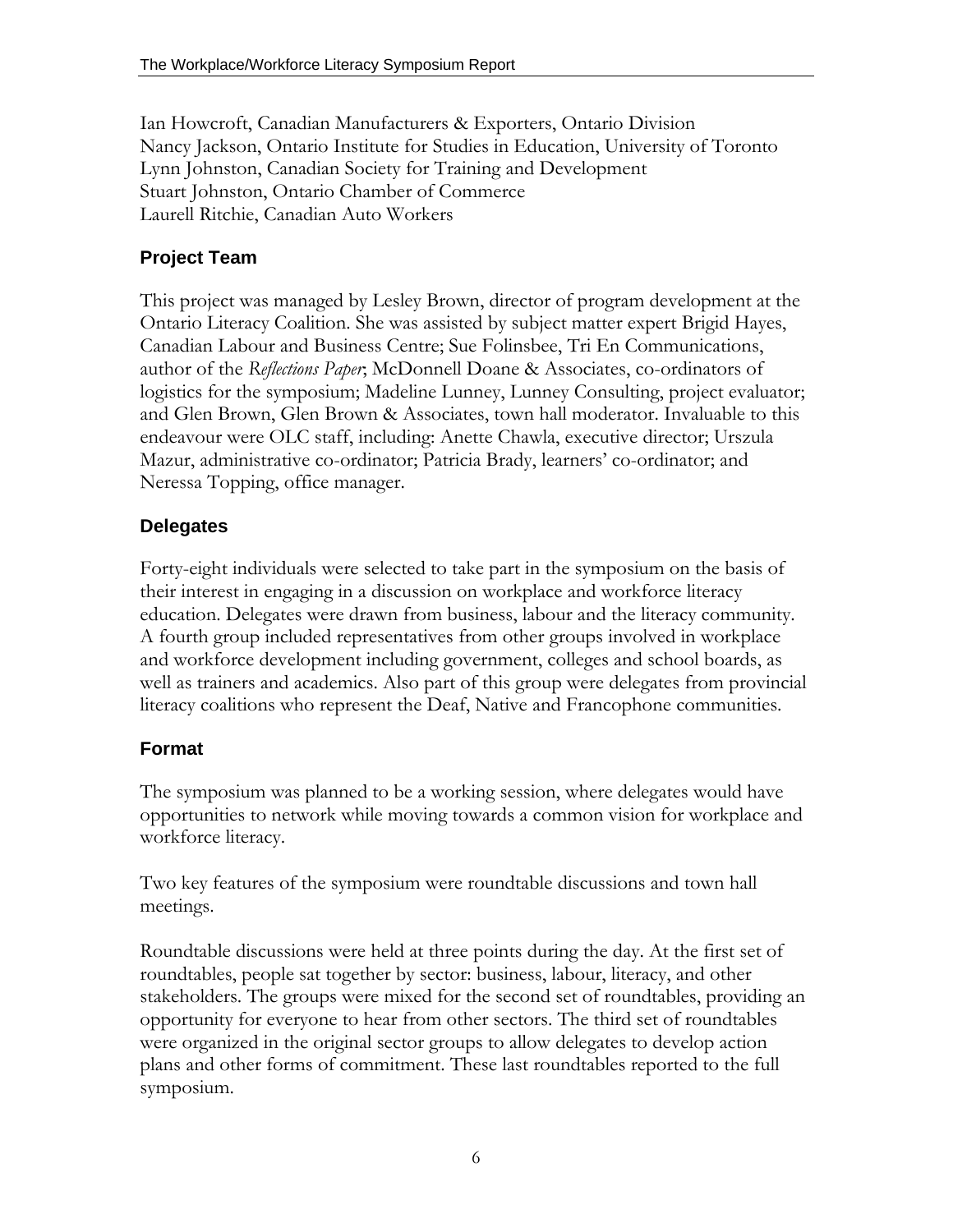<span id="page-6-0"></span>At the town hall meetings, a moderator led three or four panelists in a lively and stimulating discussion about their opinions, experiences and positions. Audience participation was encouraged.

### **Outcomes**

As a result of the symposium:

- workplace/workforce literacy stakeholders were provided with opportunities to develop new partnerships,
- stakeholder groups established action plans to move the agenda forward,
- stakeholders made a commitment to collaborate on seeking support and developing partnerships for workplace and workforce literacy in Ontario.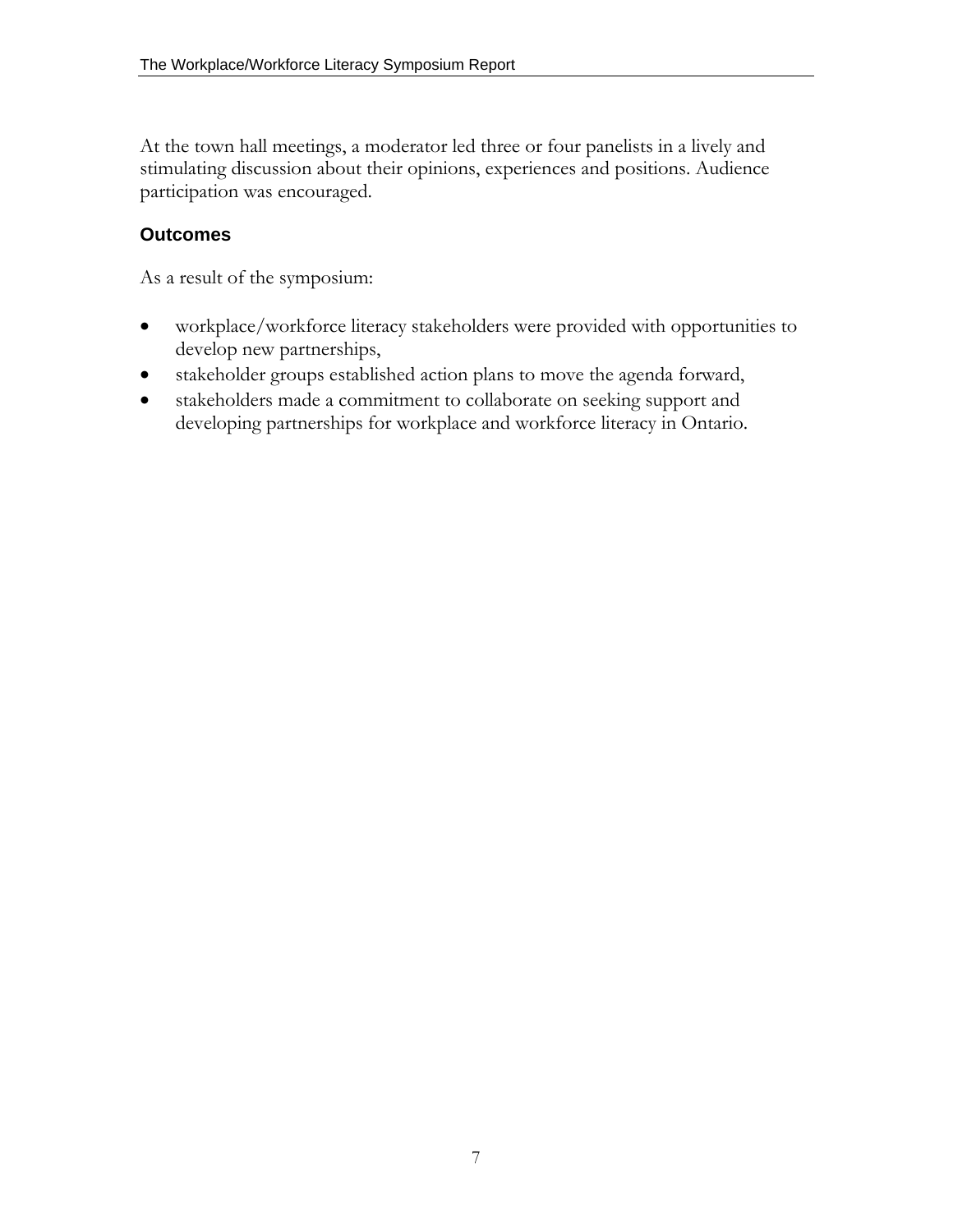### <span id="page-7-0"></span>**Welcome**

Anette Chawla, executive director of the Ontario Literacy Coalition, opened the symposium:

Good morning and welcome to the Ontario Literacy Coalition's Workplace and Workforce Literacy symposium.

I am delighted that you have all decided to be part of the symposium and to contribute to the further development of workplace and workforce literacy in Ontario.

Literacy for work has gone through various life cycles in Ontario. Most recently, the government's focus has been on improving the ability of literacy programs to serve adult students who have employment goals. Yet literacy in the workplace has not received much concerted attention since the mid-1990s.

The Ontario Literacy Coalition sees this symposium as a new beginning. We want to build on the experiences from the 1990s, on current initiatives in workforce literacy and on the best approaches from other jurisdictions.

All of you hold a piece of what we believe is necessary to bring about renewed partnerships in Ontario for the betterment of workplace literacy and for literacy agencies to deliver top notch service to students.

To be successful, we all need to come together for the benefit of literacy learners, workers, businesses, unions and society. This is echoed in the results from the recent Adult Literacy and Life Skills Survey (ALL) put out by Statistics Canada.

ALL is a wake up call for all of us that too many Canadians don't have the literacy foundation they need to meet the demands of today's knowledge society. There is a lot at stake, for individuals, for employers and for Canada as a whole. It is time for action! We want to ensure that people can live full lives – at work, and also at home and in the community.

We have endeavoured to reflect the multi-faceted nature of workplace and workforce literacy by having the voices of business, labour, literacy, education, training, government and adult students at the table. You all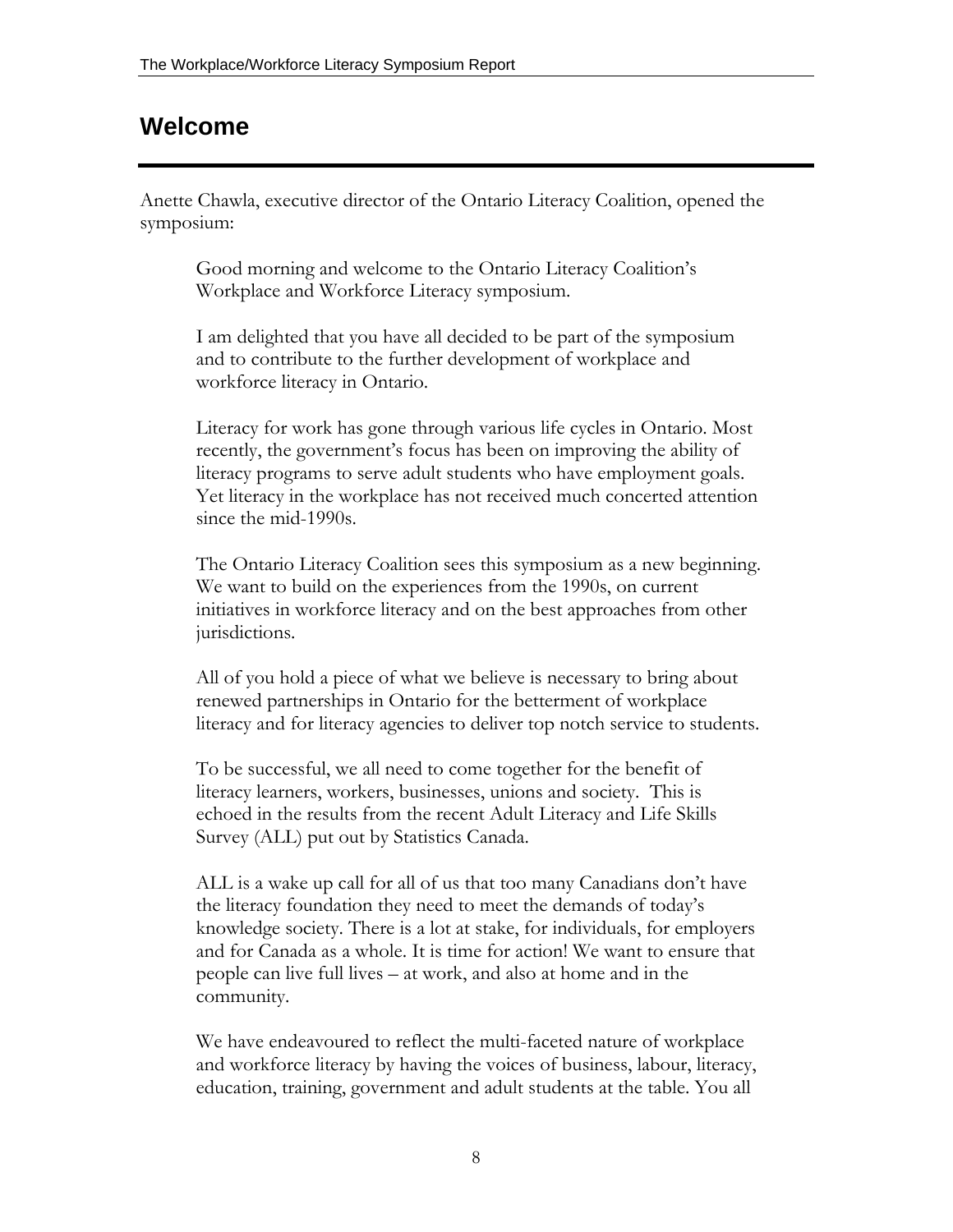represent one of these stakeholder groups. And the contribution of your voices to the planning phase has made the symposium much richer.

I'd like to give a special welcome to Florence Guy of the Ministry of Training, Colleges and Universities (MTCU) and Yvette Souque of the National Literacy Secretariat (NLS). Financial support from MTCU and the NLS have made it possible to bring us all together today.

I'd now like to introduce the chair of today's proceedings, Brigid Hayes. Brigid is director of labour at the Canadian Labour and Business Centre, where she has been since 2003. Before that, Brigid was the program manager for business and labour partnerships at the National Literacy Secretariat for 14 years. Brigid is a force to be reckoned with; she has a tremendous overview of workplace literacy in Canada. The OLC is pleased to be working with Brigid on the symposium. We couldn't be in better hands today.

I wish you all the best for a good, productive, informative and actionoriented day.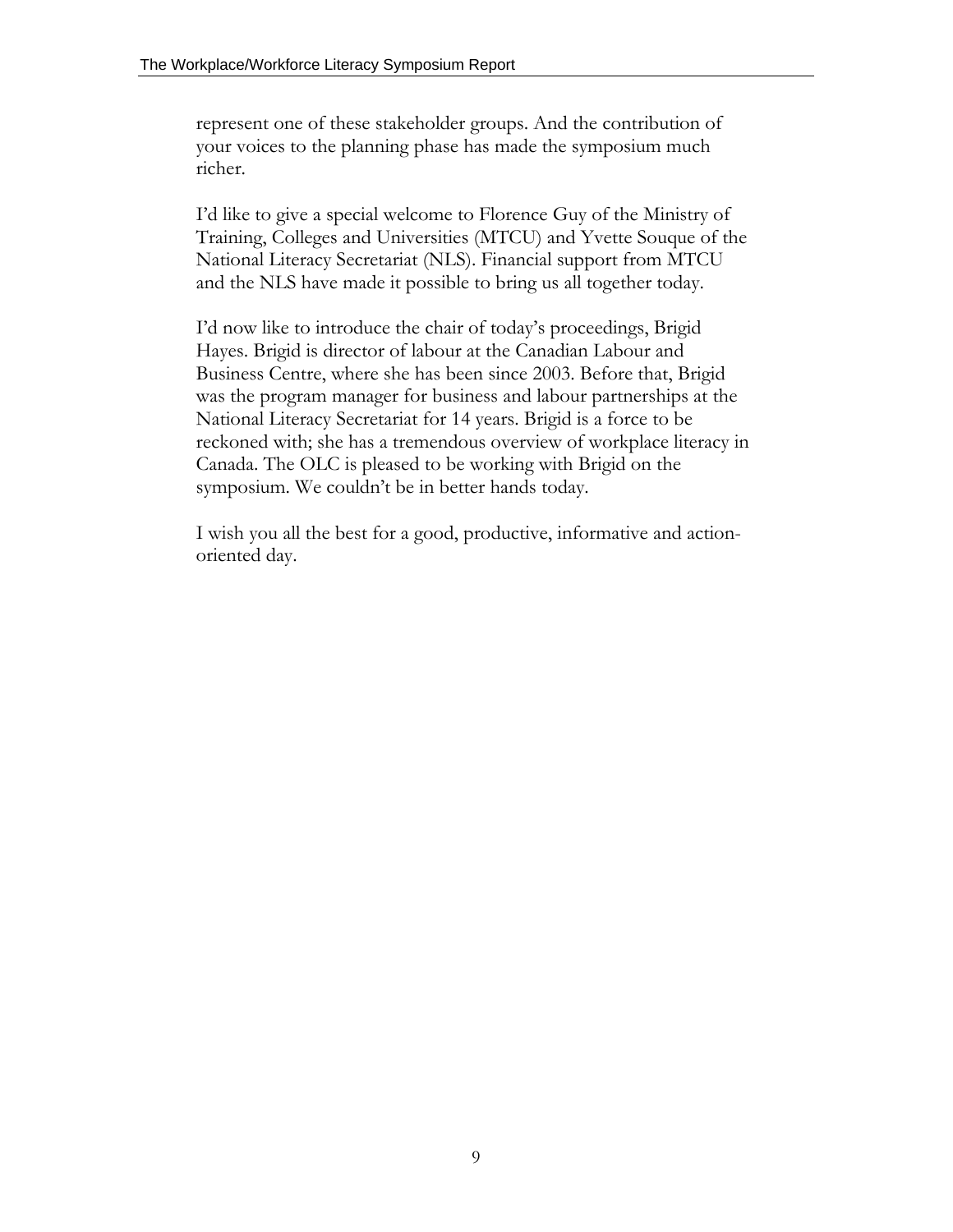### <span id="page-9-0"></span>**Session One: Reflections on Workplace and Workforce Literacy in Ontario – Sue Folinsbee**

Sue Folinsbee presented an overview of the *Reflections Paper*, which she prepared for the symposium:

Good morning everyone. It is a pleasure to be here to reflect on workplace and workforce literacy in Ontario. It's a very important and historic moment to have business, labour, literacy, adult learners, training and education, and two levels of government in the room today. I cannot remember the last time that all these groups were together in such a forum to have a conversation about literacy.

I'd like to begin with a short story. A politician was invited to give a speech at the last minute. He phoned his Parliamentary Assistant and asked him to write the speech. When the PA asked how things had gone the morning after the speech, the politician replied, "Oh it was a disaster. Half the audience crept out before I was finished and the other half were snoring so loudly I couldn't hear myself. I asked you for a speech that was half an hour but you gave me a speech that was an hour long." " No I didn't," said the PA, "I gave you a half hour speech. I gave you two copies for safety reasons."

Now I know that all of you have read the *Reflections Paper*. For that reason, I will not repeat too much of what you have already read. Instead, I would like to reflect on what you have said in the paper. I would also like to consider our history and muse thoughtfully on what you have said as members of groups with particular interests, as well as on what I see as the common goodwill among all of you here today to explore workplace and workforce literacy. And I'd like to pose some questions to you throughout.

Many thanks to all of you who contributed to the paper. Through your contributions, you have laid the groundwork for beginning the conversation. I'd like to point out that the *Reflections Paper* is a starting point for discussion, not an end point.

### **Ontario's History**

As you know, Ontario has a rich history of experience in workplace and workforce education that goes back to the early '70s. At least a few of you in the room will certainly remember those early days.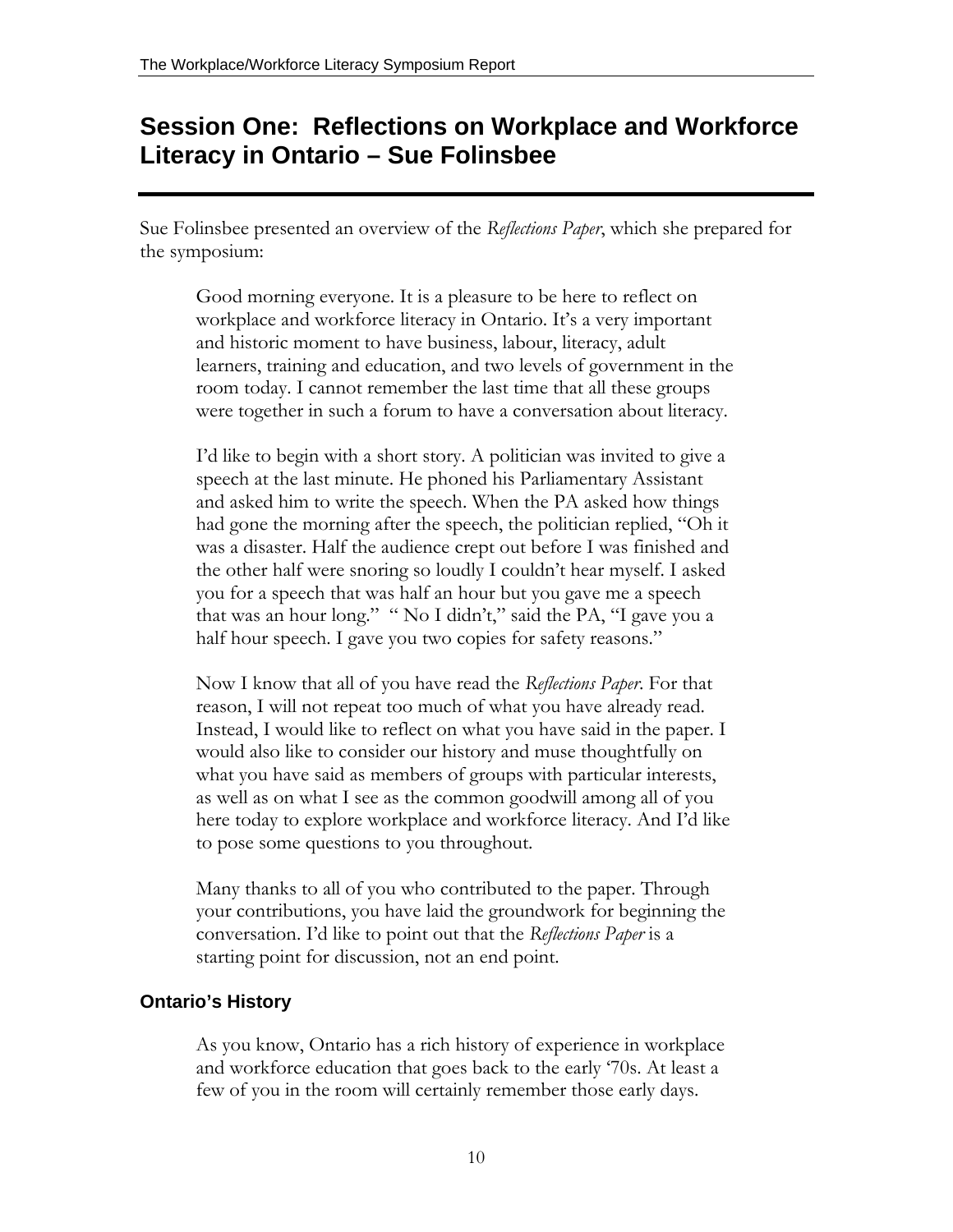The late '80s and early '90s were a time of development and experimentation, a time of determining values and principles and what worked from the point of view of business, labour and educators, and government. It is phenomenal to think of the hundreds of workplace literacy programs across Ontario during that time. Is there anyone here who was involved in the first workplace education programs in the '70s? What about the workplace or literacy and labour adjustment programs in the '80s, '90s? Workforce and workplace programs over the last five years? Just think about the accumulated experience there is in the room. Together we have incredible wisdom.

We can never be in the same place twice, but let's not forget our history. Here is my first question to you: "How do we honour both the knowledge and experience of what worked in our past and the contributions of the present to begin to talk about and work towards a possible future—a future that respects the multiple voices that all of you represent?"

Understanding each other's different interests and perspectives is key to seeing if there is enough common agreement to work together. One of the steering committee members says in the paper, "I'd like other partners to get to know a little more about us." I would suggest that this statement holds true all the way around. For some, today will be a chance to get reacquainted. Others will be meeting for the first time.

Well . . . What are some of the different interests in literacy? Here are some of the things you said.

- Business interests are about responding to workplace change where literacy requirements are shifting and there is a need for additional skills on the part of employees.
- For labour, it is about empowering working people to have more control over their lives individually and collectively and building solidarity in their unions.
- For literacy organizations, it is about helping adult learners find employment, keep employment and get better jobs. There is an interest in ensuring that all Ontarians with literacy challenges can participate fully in society.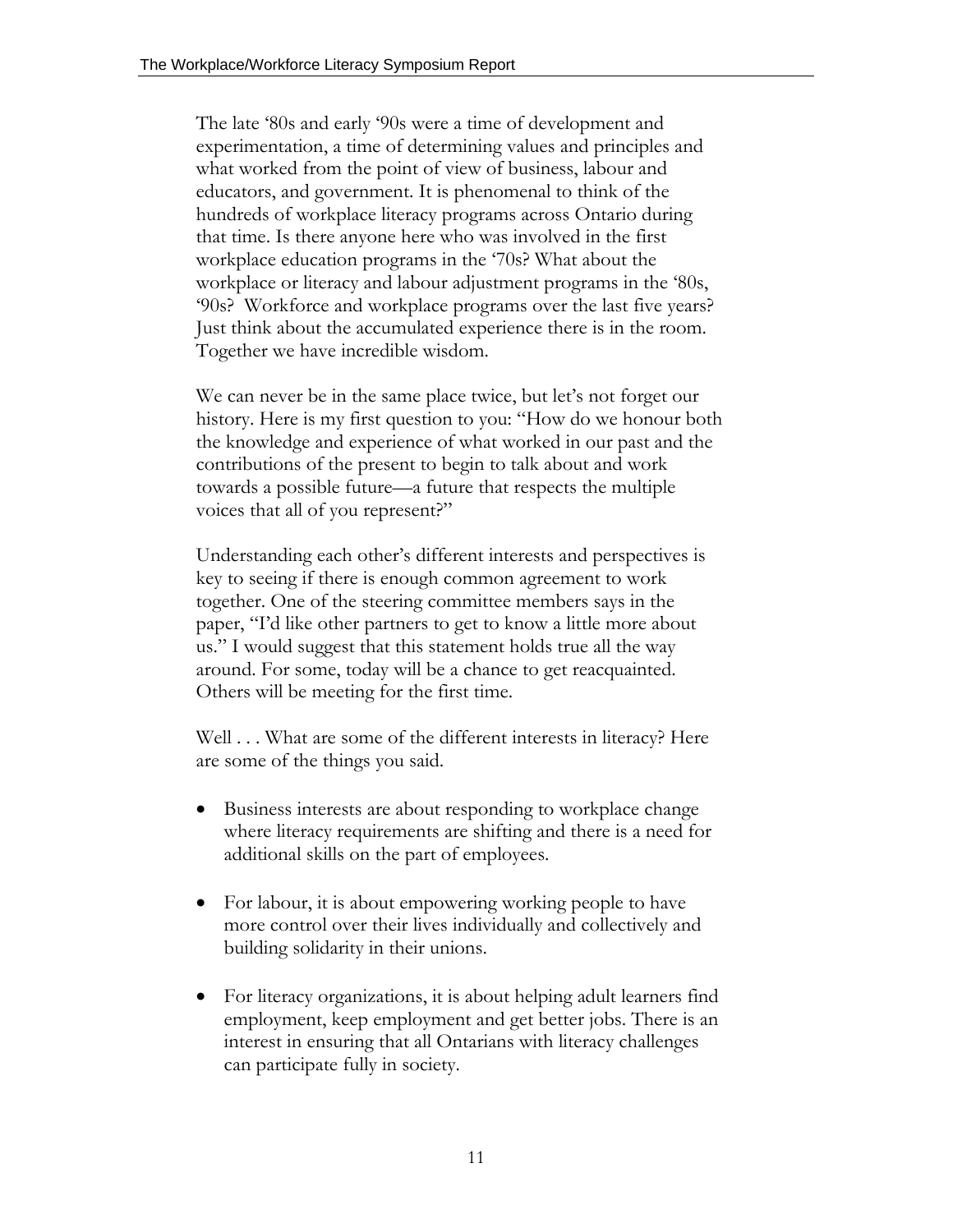- For adult learners it is about getting training during working hours through their workplaces, because otherwise they couldn't do it.
- For some training and education communities, it is about employers seeing value in literacy as part of an overall learning strategy.
- For the provincial government, it is about recognizing that skilled people are needed for the province to be successful.

I have a second question for you, which is …."What might the common intersection of these different interests look like?"

I would like to echo a key point made by Brigid Hayes in her article "Workplace Literacy Across Canada," summarized in the *Reflections Paper*. She says, "The stakes are high at the workplace, where jobs can be gained or lost because of literacy." She also emphasizes that considering one stakeholder's interests over another will lead to problems later on. Her experience illustrates to us that the issue of power dynamics and risk must also be considered in any discussions about literacy.

As I put together the *Reflections Paper*, I was struck by what was similar and common in what you said but also by both the striking and nuanced differences.

It is clear that there is a common overall goal on the part of everyone here to have a conversation to see if there is a way to positively move workforce and workplace literacy forward in Ontario.

However, through talking to you there's also the notion that although there are common themes, there are some very different perspectives within those themes. To quote something Mahatma Gandhi once said, "Honest differences are often a healthy sign of progress."

### **Terminology**

As an example of different perspectives within a common theme, let's think about the terminology used to talk about workforce and workplace literacy. It's true that there are common elements in how you define and think about workforce and workplace literacy. Common ideas are that workforce literacy can include both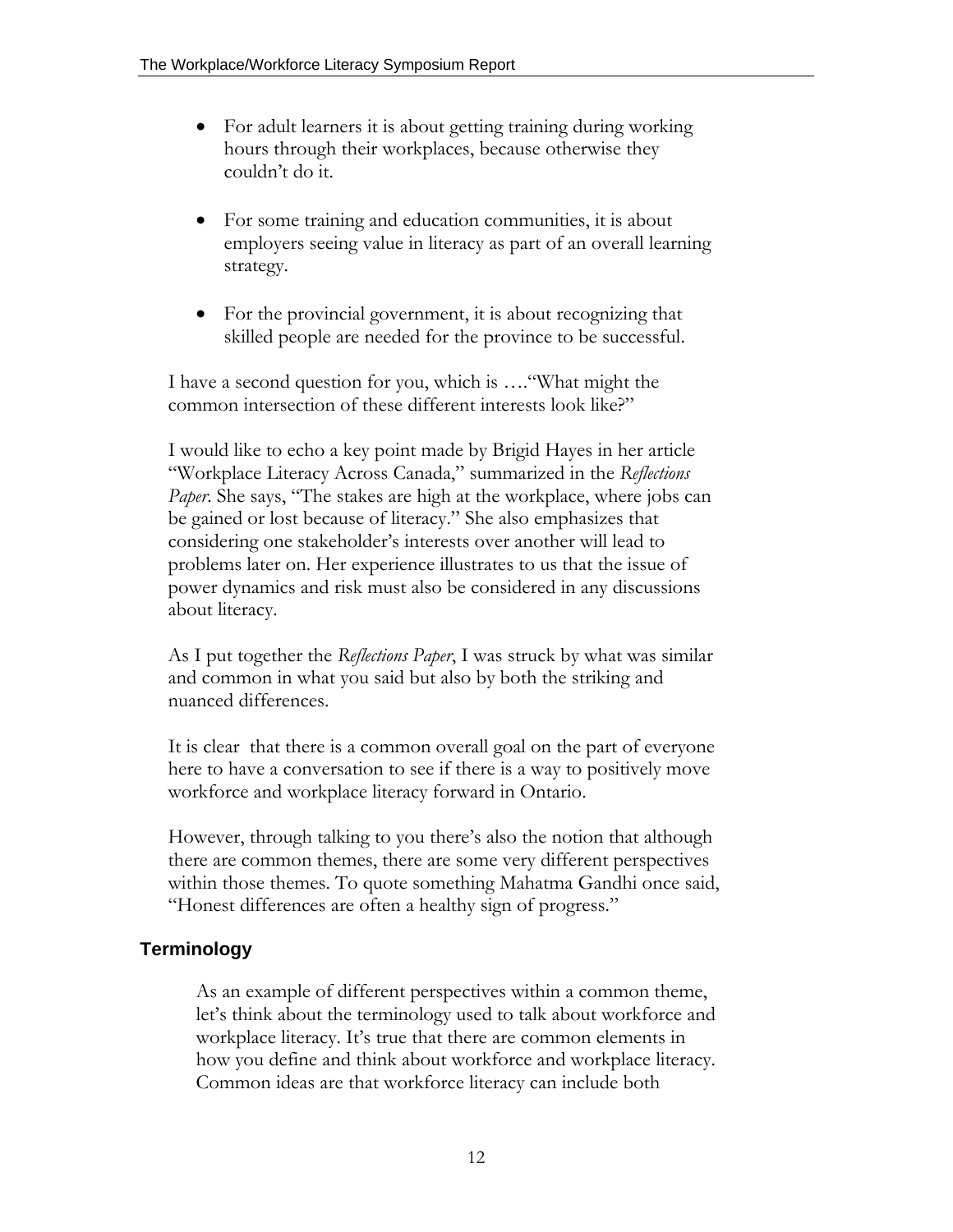employed and unemployed workers, and that workplace literacy is sector or site specific. But there are some notable differences.

For example, I found out that not only does a term like "essential skills" have different meanings to various groups, it has different values. I discovered that where a business perspective might see "essential skills" as a broader, more comprehensive and possibly more effective term than "literacy," a labour perspective might see the term "essential skills" as too narrow because of its focus on specific jobs, so some unions might not use the term. I also noted that adult learners may not distinguish between all these terms…they may see it all as literacy and find the multitude of different terms confusing. Or let's consider the term "workercentred learning," which came up only with labour and some training and education responses.

An understanding of these differences needs to be made explicit. A third question then is, "What are the meanings that people hold behind their words?"

### **Priority Issues**

Similarly, when we look at the priority issues for discussion that you identified, we can see common overall themes such as understanding the perspectives of the groups here, or finding the areas in common, to see what we might work on together. These sound fairly straightforward. However, other priority themes like how to support and fund accessible workforce and workplace programs might mean different things. Here are some of the things that you said about this issue:

- For adult learners, this can mean accessible, affordable programs they can attend at convenient times through their workplaces.
- For some literacy organizations, this means infrastructure funding support.
- For some employers, this means government funding for startup costs.
- For labour, this can mean support and infrastructure supports for labour organizations from government, as well as funding from government and employers for delivery.
- For some training organizations, it means government funding for voluntary workplace literacy programs.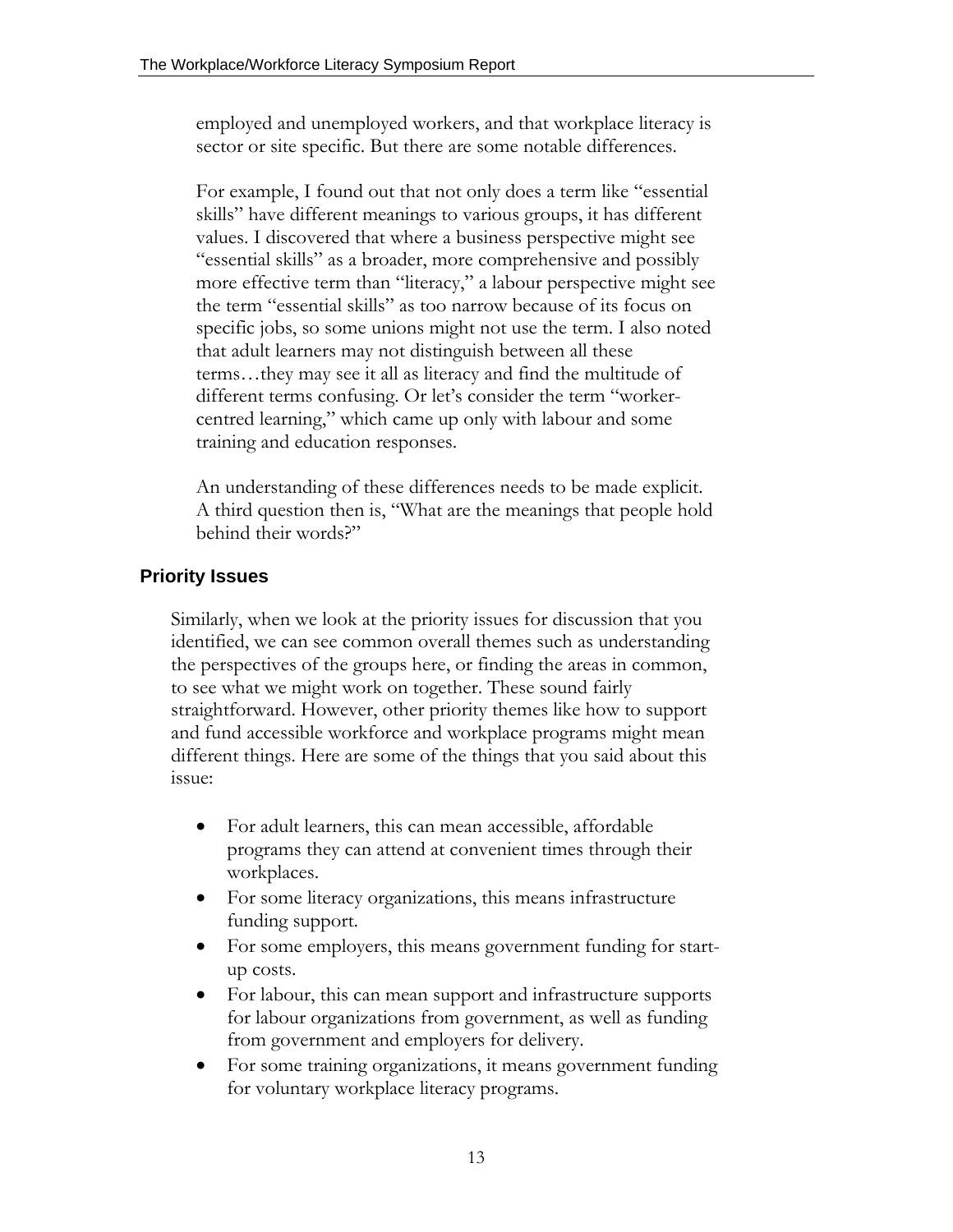It is important to first find out what people's perspectives are on the topics discussed today in order to understand where there might be common ground.

#### **Partnerships**

Another priority issue identified across groups was how to foster partnerships among different groups for workforce and workplace literacy. My fourth question is a group of questions. "What are the different views on what a partnership means?" "What does each partner need in order to be in a partnership?" "What are the partnerships for?" "Who are the primary partners?" "How are decisions made?"

On the question of partnerships, we can learn from the experience of others. For example, let's look at the work of the steering committee of Workplace Education Manitoba as outlined in "What Makes a Successful Workplace Partnership?" and summarized in the *Reflections Paper*.

Formed in 1991, this provincial committee has two labour representatives, two business representatives and one full-time government employee. The business and labour members of the committee say that what makes the partnership work is 1) respect for, not agreement with, the other's principles, 2) the opportunity to work on issues of mutual concern, 3) trust, 4) commitment and 5) interest. The committee follows principles of good practice for program implementation. Principles include having a steering committee for workplace initiatives that includes an equal number of business and labour representatives, and using an asset- rather than a deficit-based approach that acknowledges the skills people have, ensuring programs are voluntary and are not testing workers. The make up of the steering committee has impacted positively on local projects. A fifth question is: What can the success of the Manitoba model and other such provincial partnerships contribute to our thinking about what might work here in Ontario? We are fortunate to have Rob Despins and Sandi Howell here with us today to share their ideas and insights with us about their work on the steering committee.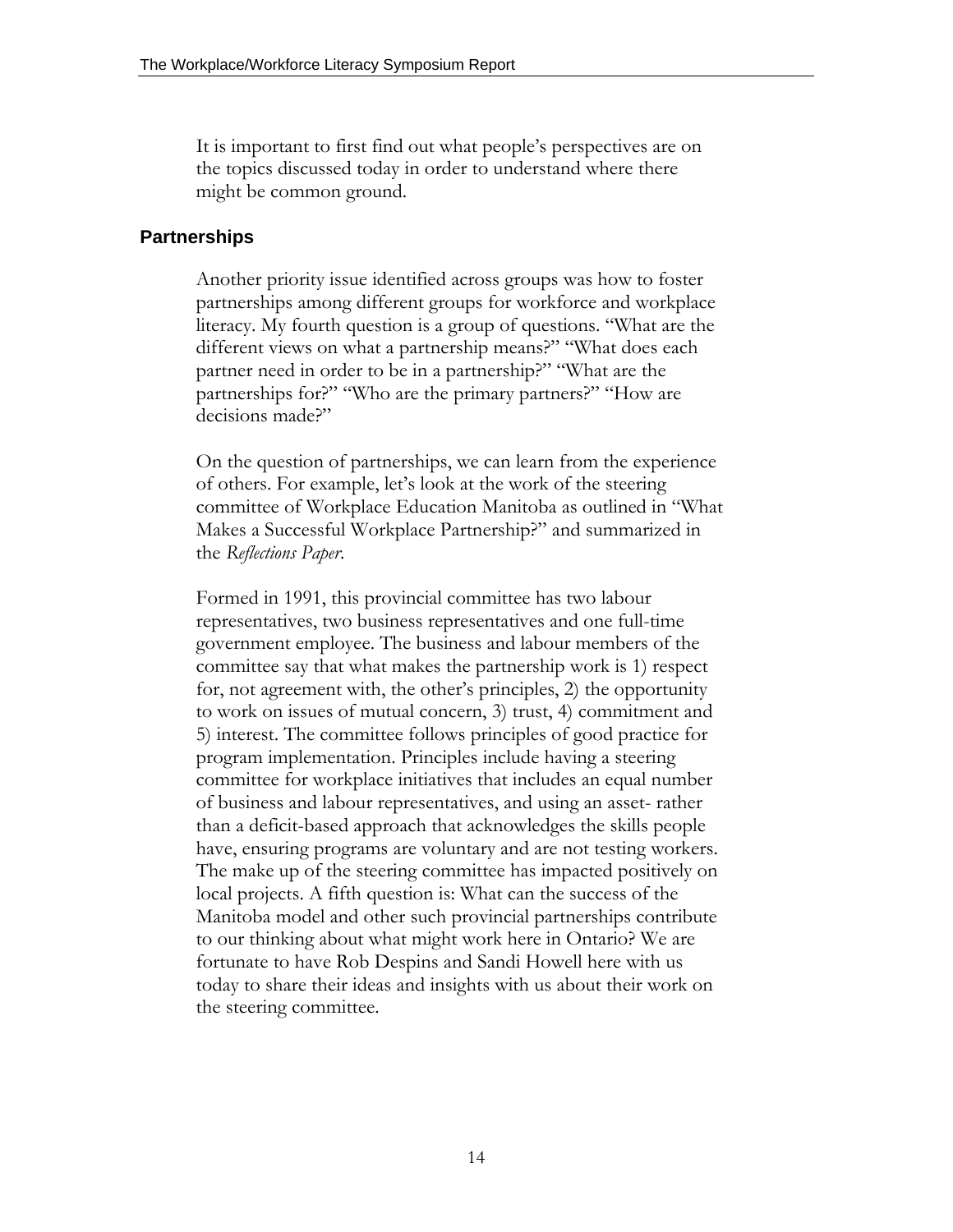### **A Historic Moment of Goodwill**

You have shown an enormous amount of goodwill by coming together today to talk about interests, find common ground and discuss the possibilities of working together in the future.

The 2004 report *Building Support and Partnerships for Workplace Literacy in Ontario* (a project of the Ontario Literacy Coalition, the Ontario Federation of Labour and Canadian Manufacturers & Exporters, Ontario Division) indicated that the ground was fertile for building communication, networks and partnerships among business, labour and the literacy field. You echoed these ideas in the consultations for the *Reflections Paper*.

Your ideas and visions for the future indicate an interest and hopefulness that there will be a positive outcome as a result of this symposium. At a minimum, you are looking forward to a better understanding of the different perspectives of groups here at the symposium and/or an agreement to meet again.

Many of you have a great interest in having a system for workforce and workplace literacy in Ontario. You have different ideas about how to get there.

You also have a desire across the board for quality workforce and workplace initiatives. This includes initiatives that exemplify respect, accessibility, co-ordination, and affordability, and that are meaningful to people in their whole lives.

I would like to end where I began. It is an exciting moment to see who's in the room today. That is success in itself.

Thank you.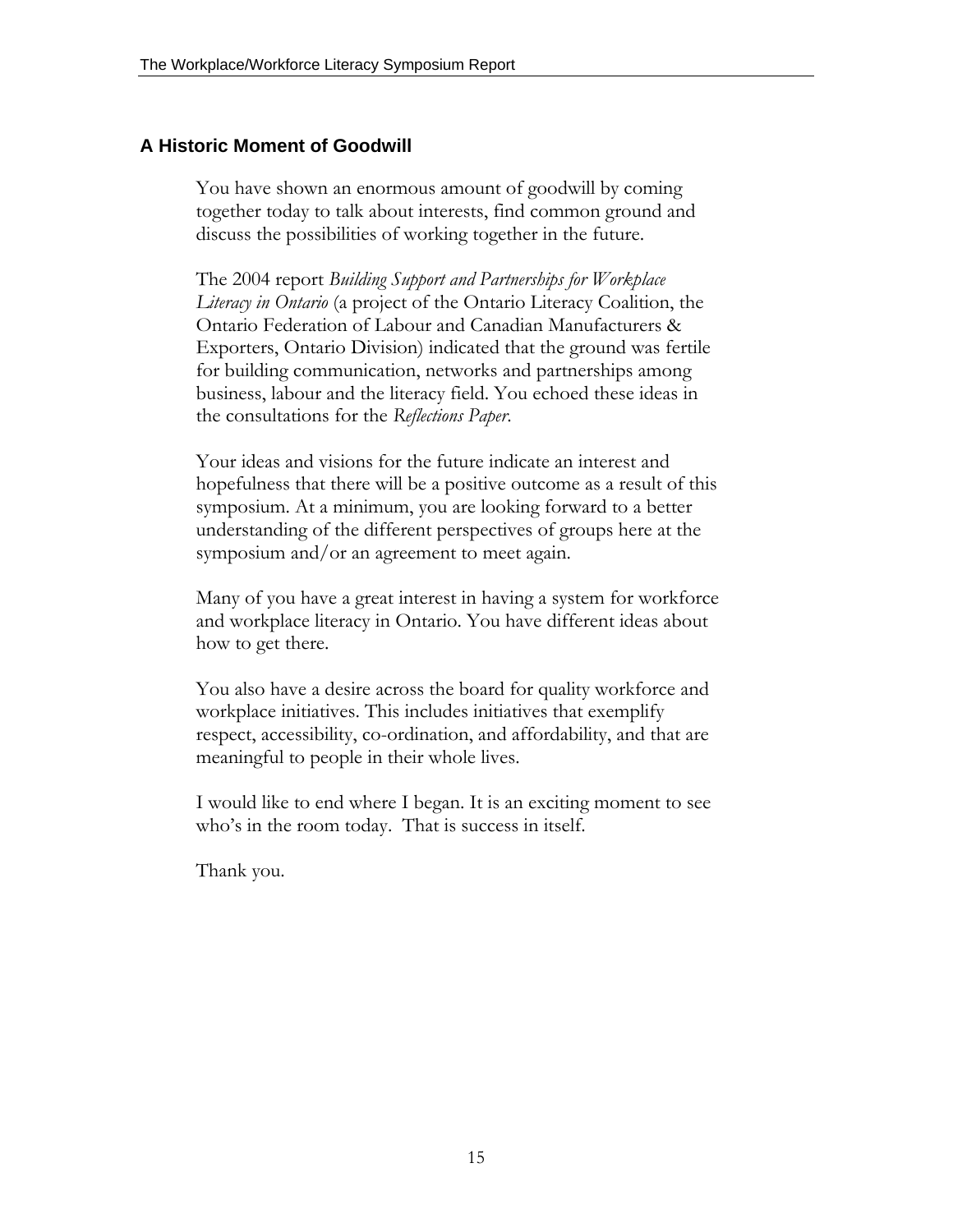### <span id="page-15-0"></span>**Session Two: Town Hall – Stakeholder Views on Workplace and Workforce Literacy in Ontario**

Brigid Hayes, symposium chair, introduced the panelists:

- Ian Howcroft, Vice President, Canadian Manufacturers & Exporters, Ontario Division
- Irene Harris, Executive Vice President, Ontario Federation of Labour
- Florence Guy, Acting Senior Manager, Literacy and Basic Skills, Ontario Ministry of Training, Colleges and Universities
- Dr. Nancy Jackson, Adult Education, Ontario Institute for Studies in Education, University of Toronto

Brigid then introduced the town hall moderator, Glen Brown, who led the panel in a lively discussion about their views on workplace and workforce literacy in Ontario.

Glen began by asking the panelists if we in Ontario were "stuck" in terms of workplace literacy and if so, what we could do about it. Irene agreed that we were stuck, especially since government funding had dried up. She noted that there is a demand for programs, yet there are no community-based programs.

Ian agreed but felt it was important to focus as a business community on literacy. He is encouraged that people are talking about literacy and that there is an appetite for dealing with literacy, but warned that there have been no major improvements over the past ten years. He pointed out that business and labour work through partnerships and felt we should use methodologies that let companies learn from each other's successes. Links should be made among health, safety and literacy.

Nancy pointed out that Canada is not the only country dealing with this issue, and that a major shift in management strategy links learning to the idea of investment. This type of strategy should be applied to literacy skills. Unfortunately, literacy is regarded as a nuts and bolts skill and is seen by organizations as a cost rather than an investment.

Irene added that when a worker is confronted with new technology, literacy skills become a major issue. There must be a source of government funding to support literacy programs for older workers whose job requirements have changed.

Florence pointed out that there are some 300 community programs that do this. But the challenge lies in ensuring that the \$64 million spent per year on these programs reaches a greater percentage of the population. Irene felt that this number of programs was insufficient for a province as large as Ontario. One proposal put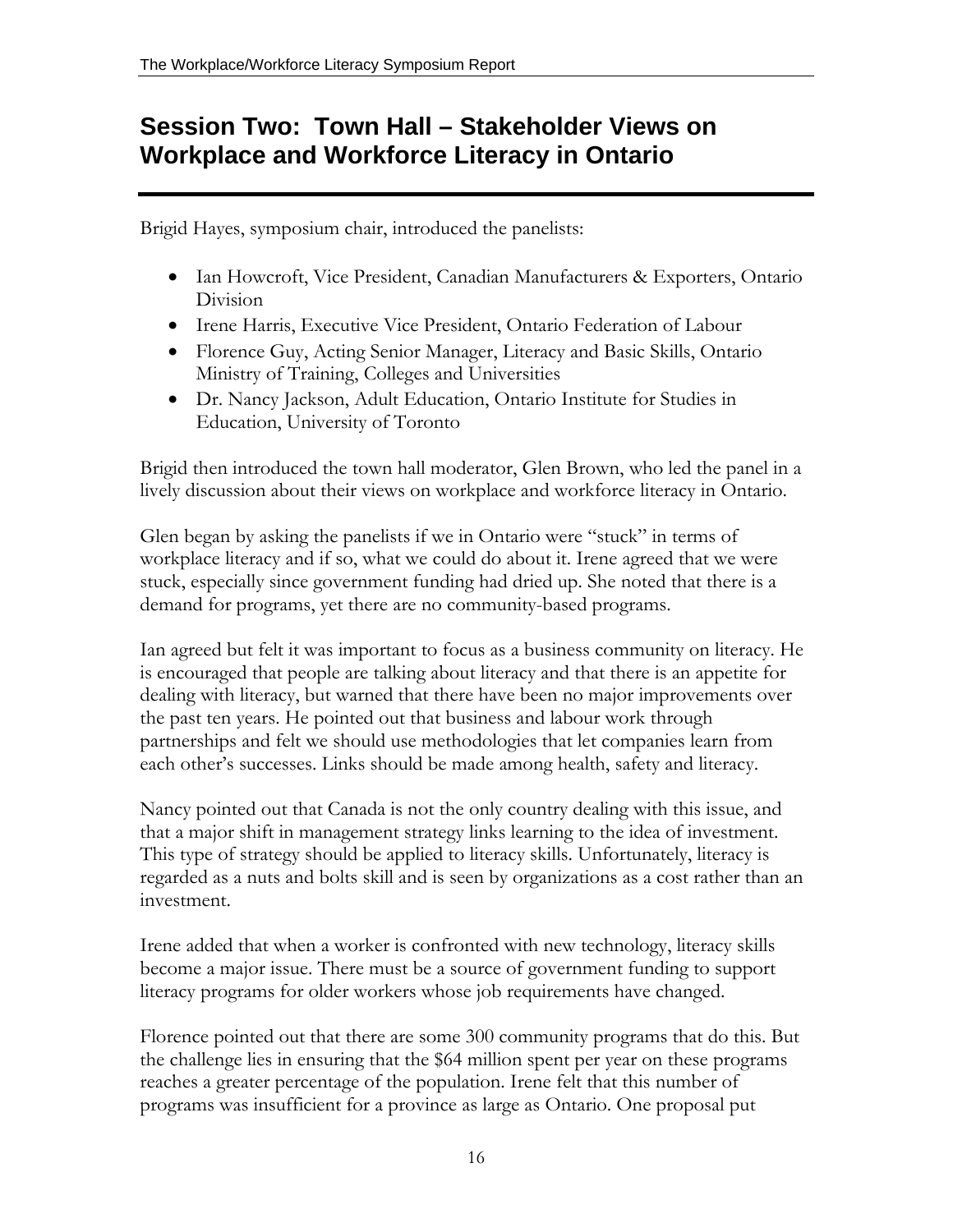forward by labour is to implement a training tax on employers; the funds raised by this tax would support literacy programs. Ian indicated that business would not be interested in such a tax; they are still considering how to best support literacy. In many cases, people are unaware that literacy is a problem until there is a change in the business. There are also issues related to political jurisdiction.

Irene responded to Glen's question about who should take the lead as follows: every community should have an organization for literacy development to deal with the problem of disunity; every workplace should have a program; there should be paid time off for people to be trained; and the unions should be involved.

Nancy challenged the group not to think about literacy as a stand-alone item. Literacy must be integrated with other learning, such as apprenticeship. She said we should stop talking about who will pay for these stand-alone programs, where literacy is taught in isolation, because they have never worked. Ian felt that there are more people focusing on literacy, and he agreed with Nancy that it cannot be isolated.

In response to a question from the audience, Florence indicated that the number of people in programs now cannot be compared with the number of people in programs before 1999, when government-funded workplace literacy programs ended. The method of keeping track of numbers is different today. She also emphasized that it is important to know not only who are in programs but also how long they stay in the programs.

Audience members stated that mandatory certification provides a great opportunity to connect literacy and government programs. They mentioned the need to value any and all learning at work. This led Nancy to remark on the expanded definition of literacy associated with the International Adult Literacy Survey (IALS) to include more than just reading and writing. As a result, literacy now includes a range of initiatives that are based on level of functioning. Ian called for flexible programs to meet these varying needs.

Another audience member brought the conversation back to the notion of responsibility, stating that government has to respond; otherwise, countries with developing economies such as China will surpass Canada. Nancy stated that the answer lies in examining needs and not just facilitating programs. She challenged the general statements contained in IALS publicity, stating that not everyone requires the same skill set. Florence informed the group that the government's education and training priorities are education of youth to age 18, apprenticeship and internationally trained workers.

Another audience member stated that a key issue is that employers don't train employees with low level basic skills because they are fearful of poaching. Another participant spoke about people not realizing that they need assistance, to which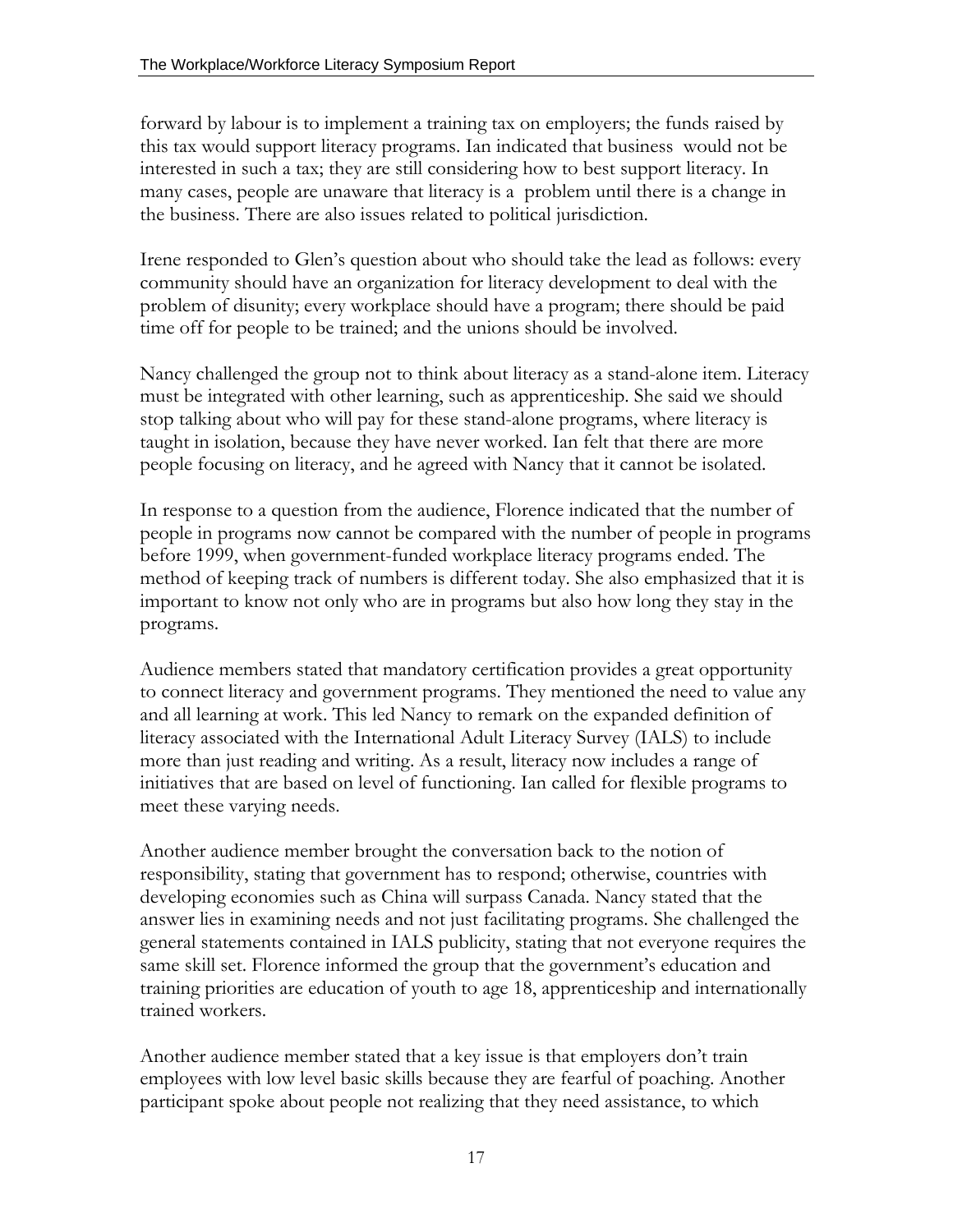Nancy replied that perhaps we were not correctly defining the problem; if we were, people would attend programs.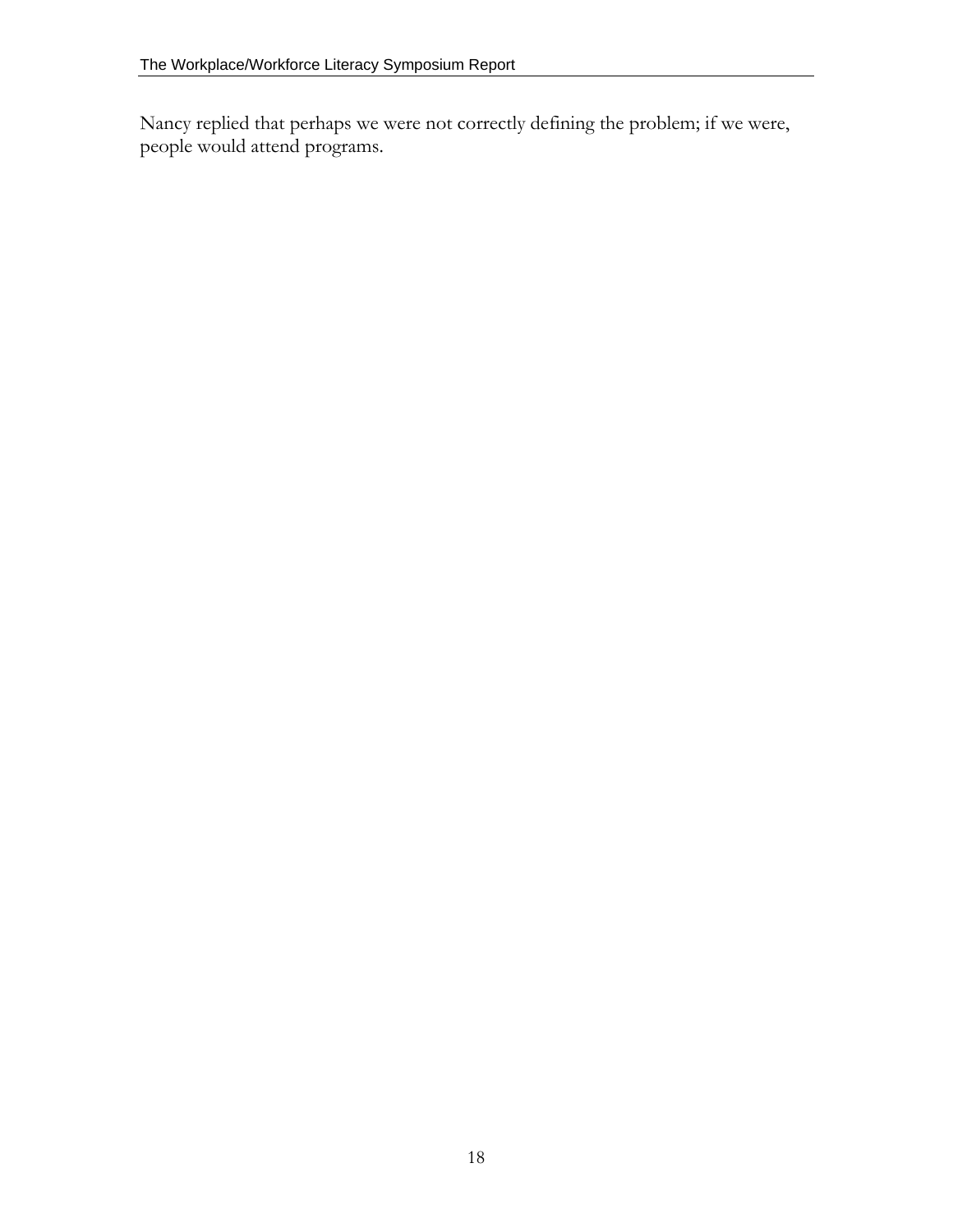### <span id="page-18-0"></span>**Session Three: Sector Roundtable Discussions**

Delegates sat at their "sector" tables – business, labour, literacy and other workplace development groups. Led by a facilitator, they discussed the following questions:

- What is the nature of your involvement with workplace and workforce literacy?
- What are the challenges you face in addressing workplace and workforce literacy issues?
- What do you see as the desired outcomes for workplace and workforce literacy in Ontario (e.g., changes in skills, knowledge, conditions, attitudes, values, status, behaviours)?
- What is your vision for moving forward?

### **Highlights from the Roundtables**

### **Business**

- Many people cited challenges with an ageing and immigrant workforce, along with other workplace changes, as reasons for becoming involved in the issue. Some deliver programs directly while others facilitate training by assessing needs and referring employees to community providers. Other initiatives include learning centres, annual targets for training expenditures and tuition reimbursement.
- Defining and using the terms "ESL" and "literacy" and distinguishing between them poses difficulties. Some felt that the term "literacy" should be avoided in the context of a broad discussion, and suggested that the term "essential skills" be used in the workplace. Communication skills in general are key. The focus should be on workplace documents and whether the level at which they are written matches employees' literacy levels. The involvement and buy-in of management and supervisors is key.
- The question of personal responsibility was raised; for example, how can young people be motivated to take an interest in their own improvement? How do you motivate people at the lower end of the skill spectrum to upgrade? At the organizational level, responding to small and medium business needs was noted.
- This symposium constitutes a move forward. Programs require sustainable funding and partnerships between training providers and employers are needed. Literacy programs are a patchwork; access to centralized information through a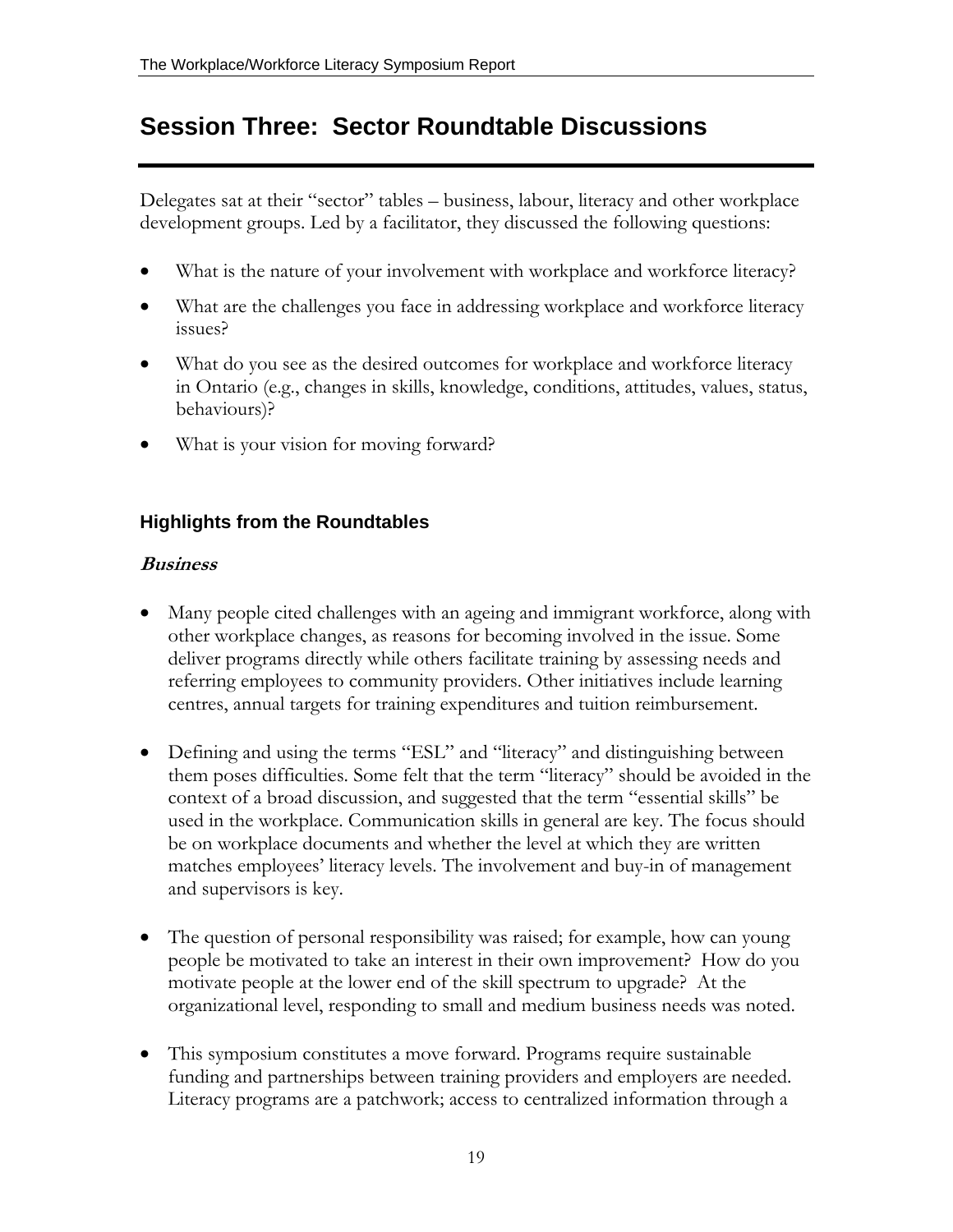Web portal would be helpful. If there is not to be a tax, then how will funding be organized? Public sector employers are not able to benefit from some of the existing tax incentives.

### **Labour**

- Labour is involved with literacy in a number of ways. The Labour Education Centre is working in partnership with George Brown College to create a Passport to Learning, which integrates Return to Learn, the General Education Diploma (GED), Prior Learning Assessment and Recognition (PLAR), and basic skills. However, many delegates mentioned the numerous limitations as compared to provincial government funding for workplace literacy. Cash flow is needed to pay for instructors. The Canadian Union of Postal Workers (CUPW) has an education fund and is developing a learning program. Yet, in general, there is not much happening in the province.
- Linking literacy to other issues such as language and equity is critical. Contracting out has also proven to be a challenge to creating a learning culture. Terminology also matters; some are using "upgrading" as it is more positive. The term "essential skills" is too narrow.
- There are challenges in approaching union leadership with the idea of literacy. Training typically focuses on traditional concerns such as health and safety, so making unions aware is critical.
- What works includes: learning while on the job and not after hours, confidentiality, and finding good facilitators. There is some interest in the notion of certifying instructors.
- In any discussion about employers, it is important to include public and not just private employers. In addition, many workers are not unionized, and these workers may need the most help. One concern is that some employers are screening at the point of recruitment.
- Three key ingredients for success are: government funding, union support, and organization and infrastructure to support the programs. We know what needs to be done but we lack the funding and infrastructure to do it. Programs exist in other provinces where these supports are in place. There is a need for a public system for literacy as part of a larger vision. A tax credit system such as the one in Quebec and a requirement for joint committees in the workplace would be great steps forward.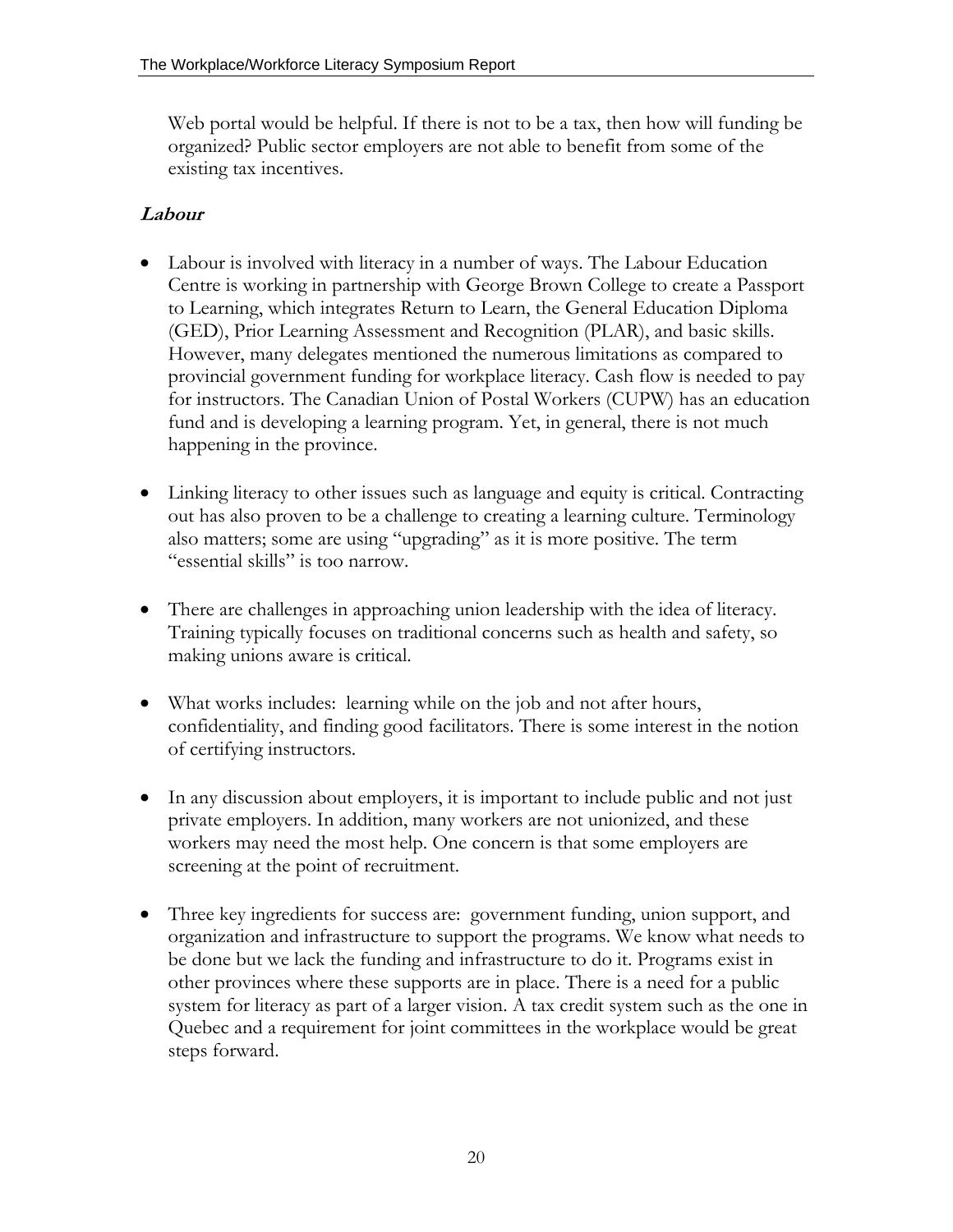• Without a labour market partnership in the province to lobby for workplace literacy, we won't get a literacy program in every workplace. A model such as Nova Scotia Workplace Partners would help.

### **Literacy**

- A wide range of activities is underway. People are working with call centres, hospitality, skilled trades, retail, personal support, landscaping and food processing. Many are doing employment preparation and upgrading. Math and computer skills are increasingly important. One community-based group is working with CUPE to develop a course in the area of water treatment. AlphaPlus was cited as a source of curriculum and other supports, including AlphaRoute.
- Selling to employers is a challenge. They expect subsidies for delivery, especially those with branches in other jurisdictions. Many community-based literacy groups are struggling to find partnerships for workplace literacy. There are few connections to employers.
- Several groups raised what they considered to be mixed messages from the Ministry of Training, Colleges and Universities (MTCU) regarding their role in training. Other challenges include the fragmentation between ESL and literacy, and Adult Basic Education and the GED. Funding is also fragmented between MTCU and the Ministry of Education – funding is often based on who is delivering and not on what they are delivering. One Stop was to help with this.
- Many groups have been involved in marketing activities and practitioner training such as Train Ontario. Practitioners need ways to network and share.
- Challenges arise in small communities without infrastructure and for small and medium size businesses. Working with employers to have them become ambassadors in their own communities would help.
- Moving forward, delegates called for adequate funding and an integrated system. There was some concern that the word "literacy" might be hindering public awareness.

### **Other Workplace/Workforce Development Groups**

• Government relies too much on measuring things; we don't know what these numbers mean. We need to push for alternative means of evaluation, e.g., not just having people get jobs, but doing better in their jobs and making progress in the workplace. Policy has to stop being produced in a vacuum.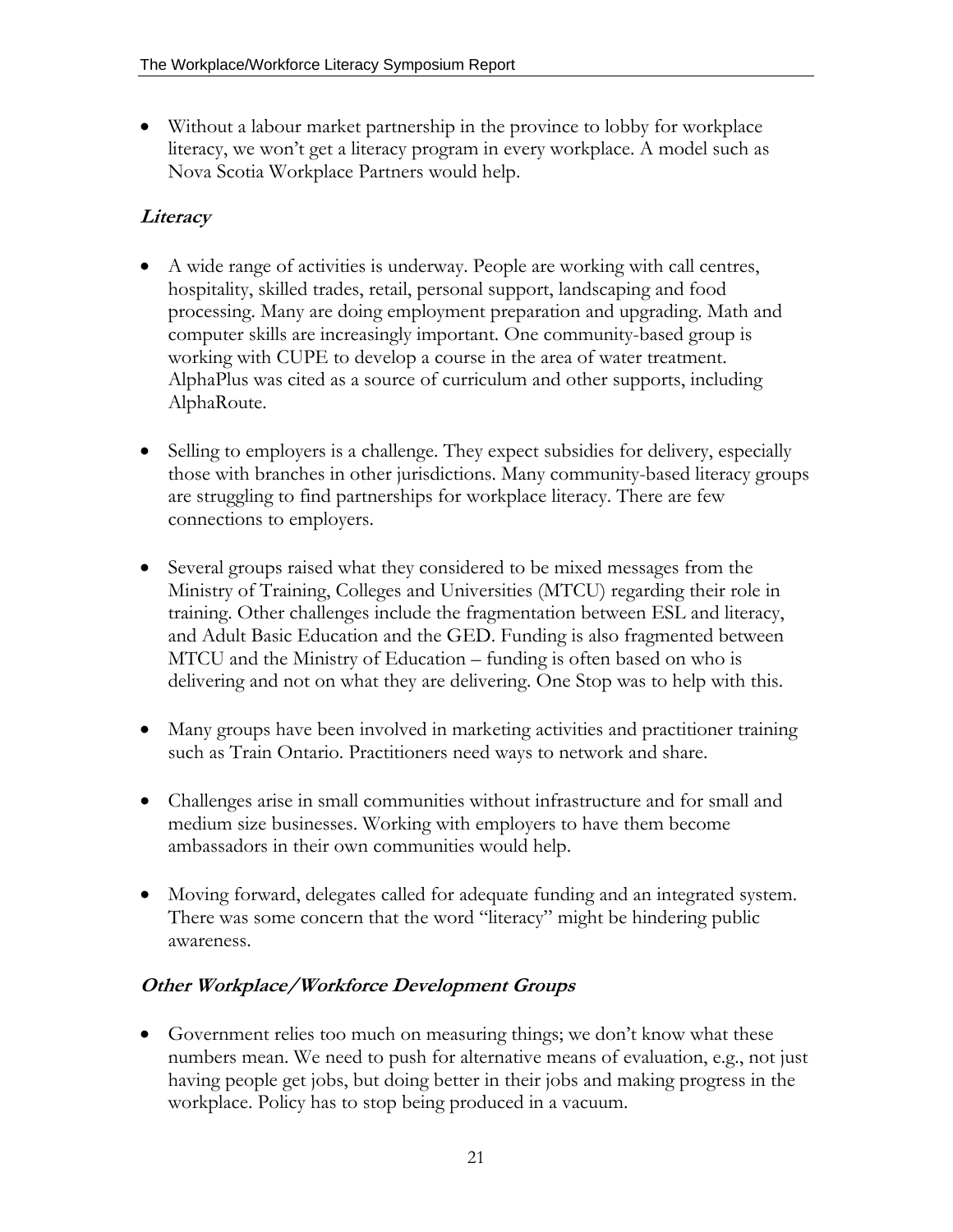- Various definitions of literacy do not necessarily reflect today's society (e.g., immigrants and Aboriginal peoples). Aboriginal youth are the up-and-coming workforce, but they often drop out of school. Zero tolerance policies in schools encourage dropouts, yet we shouldn't just blame the schools; it's everyone's problem.
- Employment Insurance (EI) rules prevent employed workers from accessing training; therefore, the Swedish model where employees can take a year off to upgrade their skills is not possible. Canada needs a "living wage." The federal government is stuck; the provincial government is more likely to move forward.
- Even when people receive training, there are often no jobs for them, especially for Aboriginal youth. A community development/economic development learning model might help. Unfortunately, with "drive-by funding," while a good program might be established, the funding inevitably dries up.
- Deaf learners, for whom the workplace can be isolating, face special challenges. Often, there are not enough Deaf learners in a workplace to establish a program. Explaining to employers why there should be accommodation for Deaf workers and convincing employers to provide programs for them is difficult.
- Other provinces do not distinguish between workplace and workforce literacy; this could be a way to look at multiple program opportunities. Many in literacy programs have no concept of what a workplace will be like.
- Integrating literacy into corporate and workplace issues is critical. This would result in some of a company's training dollars going towards literacy. The challenge is having programs and learning opportunities when and where you need them. Informal learning is important, along with understanding the changing nature of work.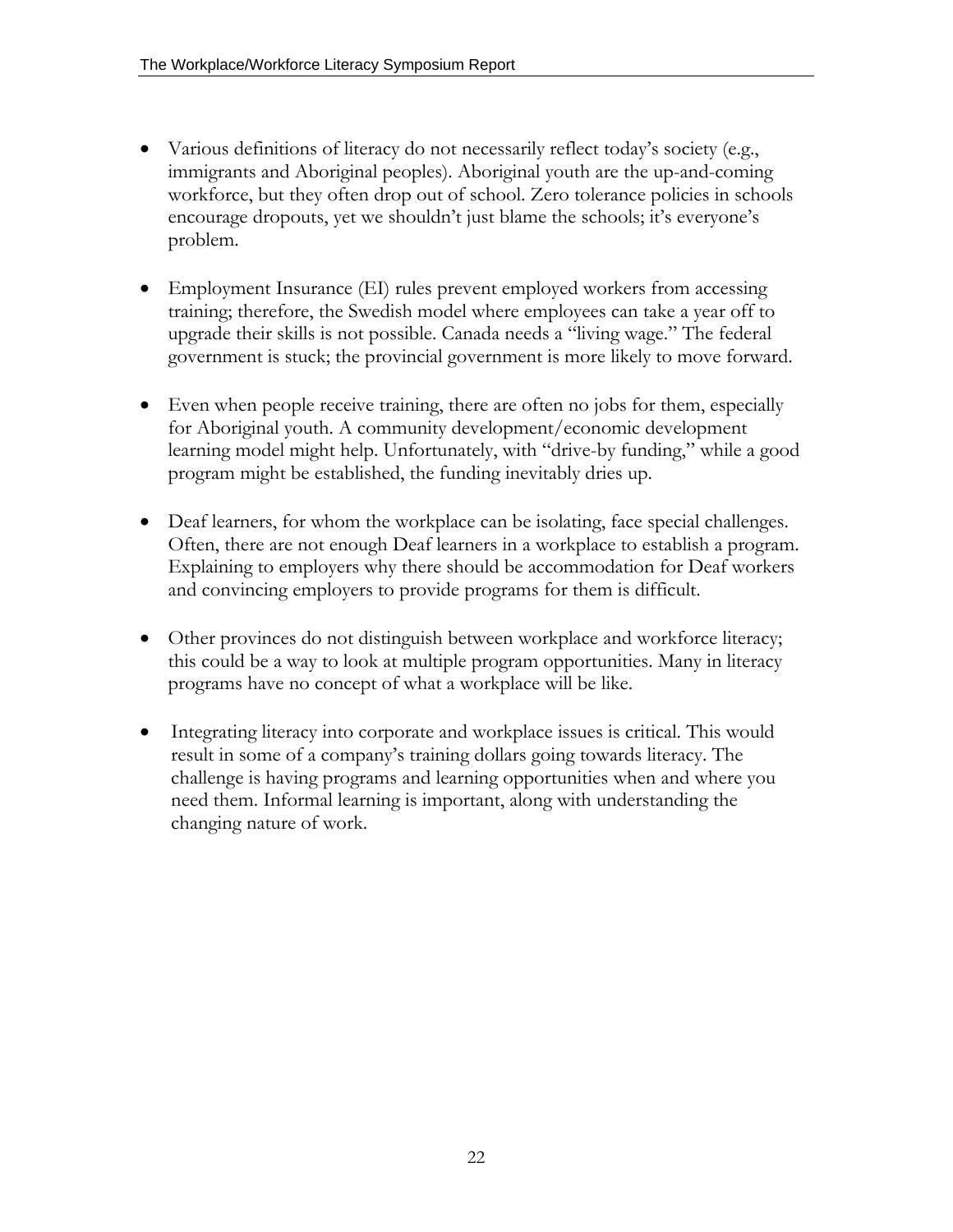### <span id="page-22-0"></span>**Session Four: Cross-sector Roundtable Discussions**

After lunch, delegates from each of the four sector groups sat at each table. During this session, these "mixed" groups discussed the following questions:

- What are the drivers that have led to active workplace literacy initiatives?
- What could be the role of . . . government? business? labour? the literacy community? . . . in these efforts.
- What are the ingredients of success?
- What are the challenges?

### **Highlights from the Roundtables**

### **Drivers**

- Workers asking for assistance as well as unions promoting increased training; an increased understanding by business of the connection between literacy and success; unemployed workers and others wanting to enter a highly competitive workforce
- Most recently, the lack of government leadership in the province, resulting in calls for a forum for business and labour; this symposium is a good start
- Globalization and increased competition; skills shortages and changing skills
- Changing demographics in Canadian society resulting from immigration, particularly in the Greater Toronto Area (GTA); also the need to work with the existing workforce
- A concern that many young people lack the skills to succeed in the workforce
- The increase in the number of workplace certifications and standards; an increasing level of education required for various jobs; the need for clear language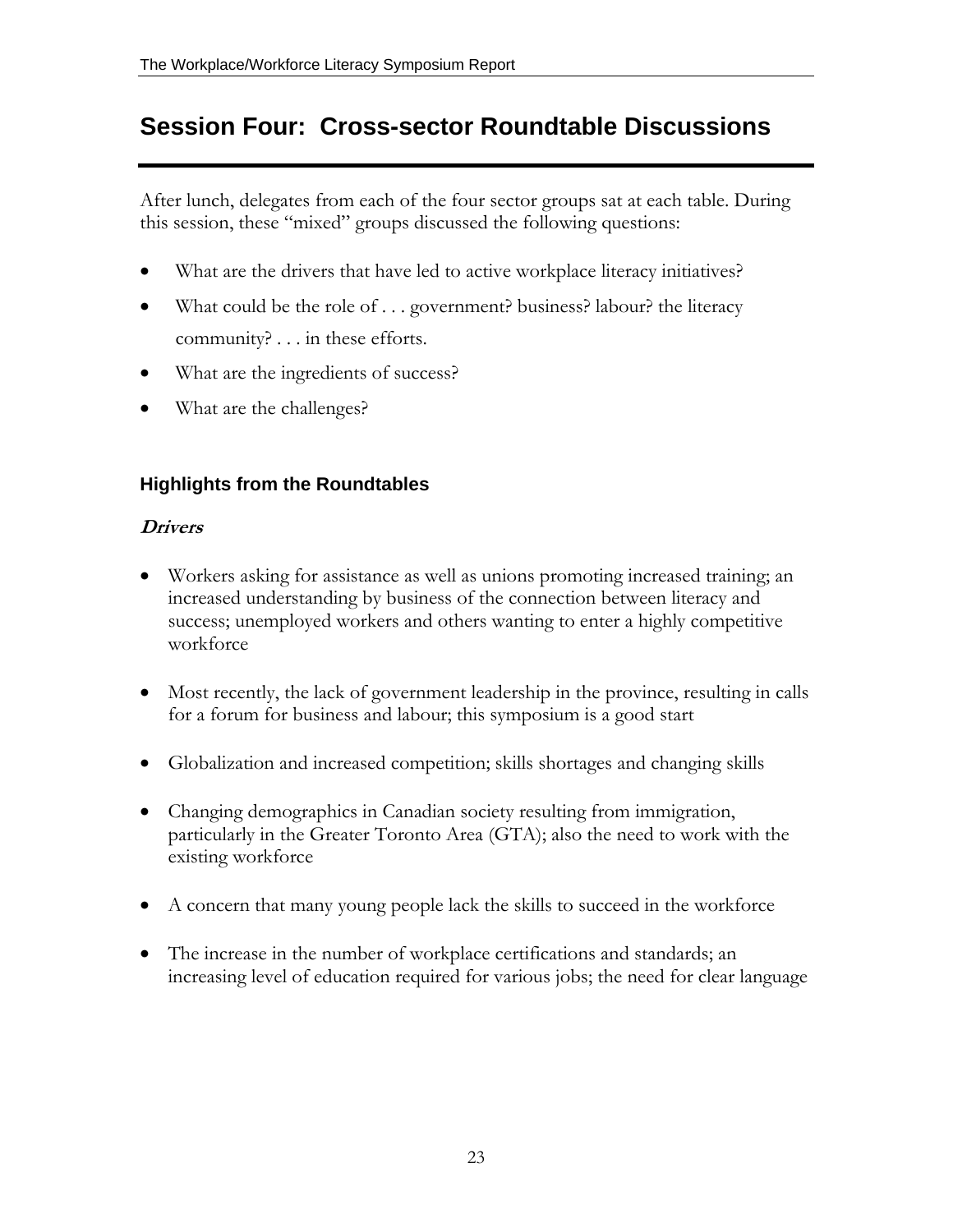### **Roles**

- Employers can collect information about essential skills and share it with others. They can also support programs by offering paid release time and providing facilities for training. Employers can support workers facing new technology or new regulations with training, including workplace literacy. Employers can bring in trainers, provide appropriate materials and ensure confidentiality. Employers can inform government of their needs.
- Labour can raise the issue and negotiate programs. Labour can act as an advocate for underrepresented groups and promote a worker centred approach based on union values. Labour is an equal partner from the beginning.
- Government can provide funding and infrastructure to contribute to a public education system. It can provide policy and vision. Government should not be a "gatekeeper" but rather a "gate-opener."
- Literacy practitioners and other trainers can find creative ways to ensure that the literacy needs of workers are met. Literacy groups can market and promote workplace literacy.
- All parties have a role to play in raising awareness, marketing, developing standards, contracting practitioners and evaluating programs.

### **Ingredients of Success**

- Clarity of purpose and results; connecting with learners
- Funding not just project funding but core funding and funding for workplace delivery
- An integrated approach to upgrading and building partnerships; voluntary and confidential programs
- Government taking the leadership role and business and labour joining the partnership; champions promoting the issue
- Connecting with other issues (e.g., health and safety, clear language) and with other sectors; where unions are involved, for example, connecting with the notion of understanding employees' rights as workers and as union members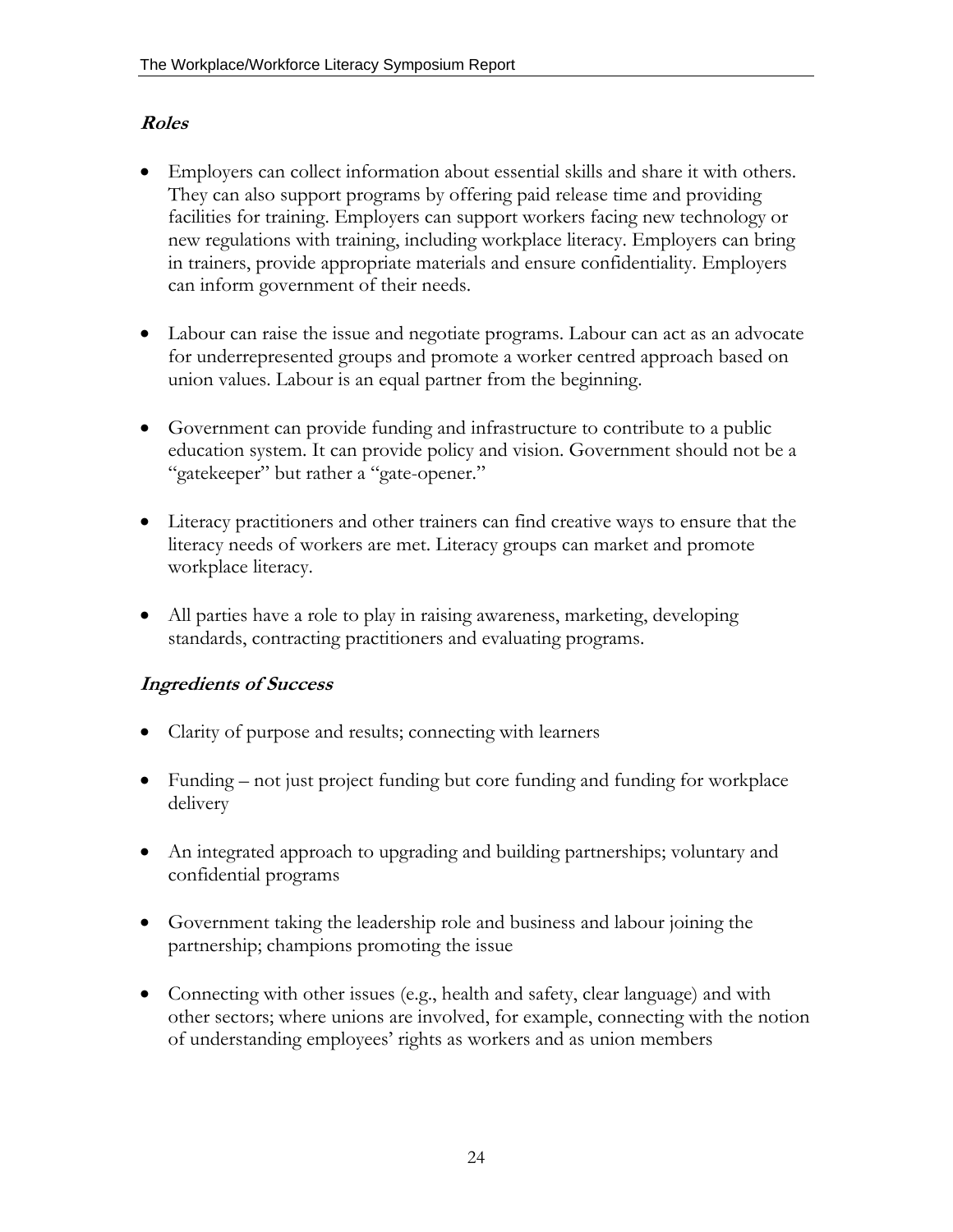• Moving away from an approach involving "testing" and towards one that meets individual needs

### **Challenges**

- The need for funding; this is especially difficult given that Ontario once had a vibrant workplace literacy program and now there are no funds for delivery in workplaces
- The lack of government support for community-based groups to provide workplace training
- Obtaining commitment from all parties to skills upgrading
- Making literacy an issue for global success
- Finding a term that helps employees and employers participate in and invest in workplace literacy training
- The (artificial) division between ESL and literacy and other types of adult learning
- Varying expectations
- Need for a pool of trained practitioners
- An infrastructure for information and referral, marketing, processes and protocols
- Support for small and medium size business; currently, they cannot find programs for their workers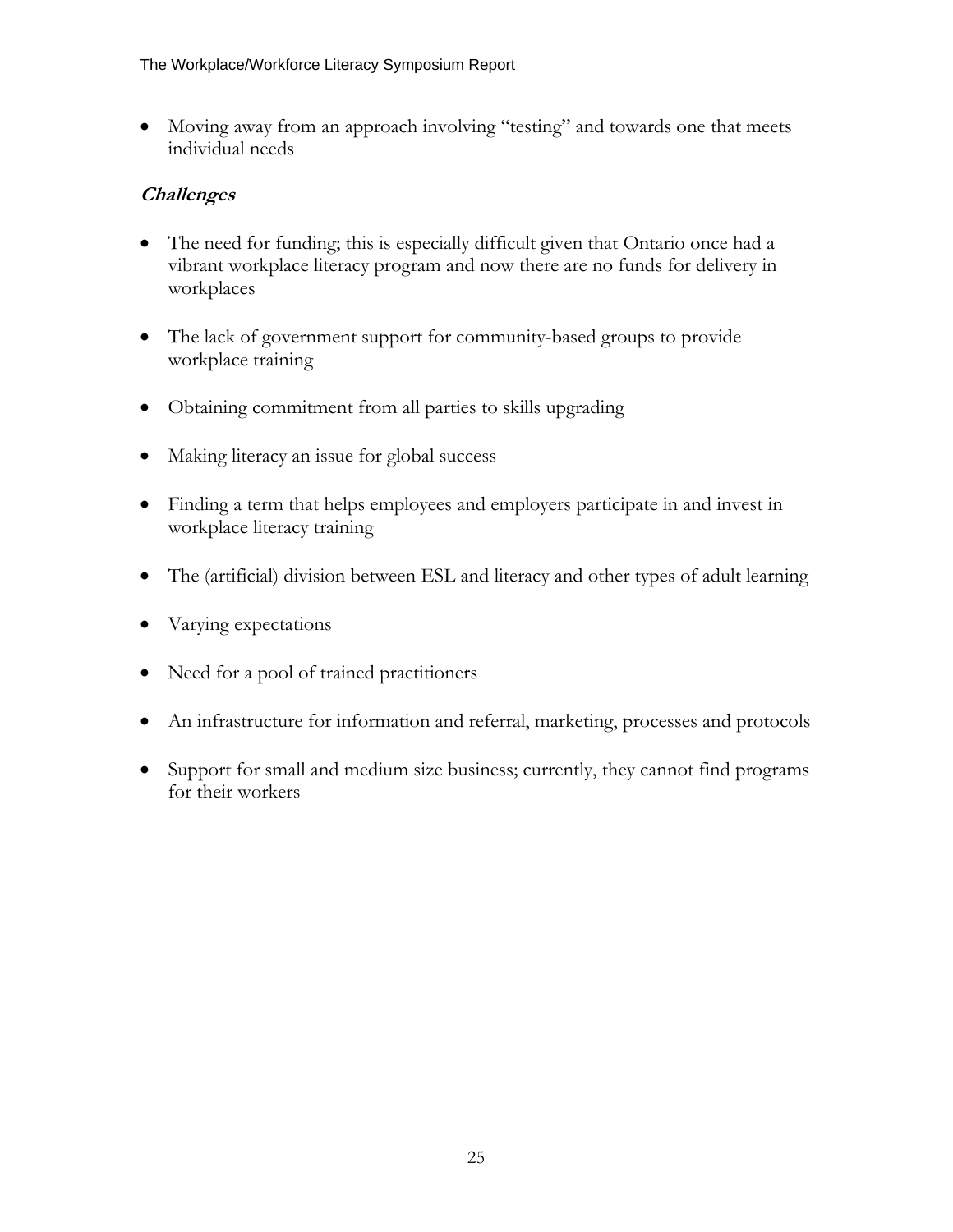### <span id="page-25-0"></span>**Session Five: Town Hall – Workplace Literacy Initiatives Outside Ontario**

Brigid Hayes, symposium chair, introduced the panelists:

- Rob Despins, General Manager, Standard Aero Corporate University
- Tamara Levine, Coordinator, Workplace Literacy Project, Canadian Labour Congress
- Sandi Howell, Coordinator, Workplace Education and PLAR, Manitoba Ministry of Education and Advanced Education and Training

Glen Brown, town hall moderator, then led the group in discussion about what is happening outside Ontario in the area of workplace literacy and education.

Sandi Howell stated that since 1991, Manitoba has had a steering committee— Workplace Education Manitoba (WEM)—comprised of business and labour, which provides a successful model of how to approach workplace issues. A second partnership committee deals with prior learning assessment and recognition. Four groups within various government branches look at issues such as literacy and prior learning assessment. The steering committee forms partnerships that address adult learning issues while reflecting union needs, employer needs and worker needs.

Rob Despins, the founding business co-chair of WEM, commented that some of their success has been due to their recognition that they needed to develop champions as well as use the strength of employer associations and labour organizations. The key was developing relationships within the committee so that labour, business and government each had a role that was respected by the other committee members. The committee was also lucky in that the individual members of the group worked well together and operated under the radar screen. Rob felt that sometimes it is better to move forward with plans and then use their success to leverage continued approval.

Tamara Levine spoke about Ontario having been a model of workplace literacy programs from the late '80s on; other provinces used our practices to develop their own. Sadly, this is no longer the case. Manitoba provides a powerful model of a steering committee comprised of stakeholders at the provincial level. This committee has been in place since 1991. She hoped the group could draw some inspiration from that and perhaps establish a working group to put together something similar. Nova Scotia and Prince Edward Island are also using a partnership model. The North West Territories is looking at putting together a consortium such. Too many good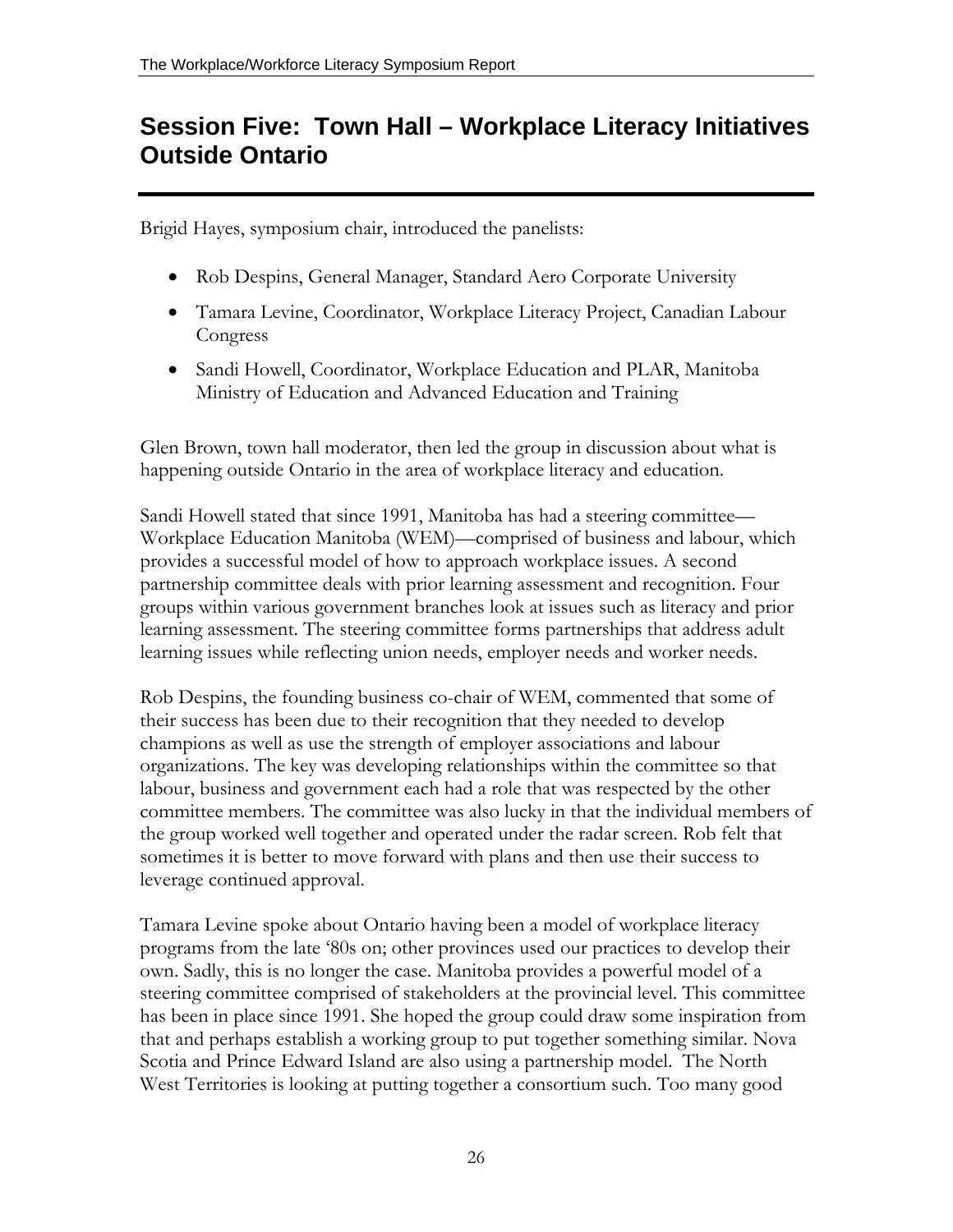programs have died with a change of government or because the structure was not there to sustain them.

Glen asked how this structure could come together. What elements contribute to success? What should be avoided?

Rob highlighted the need to identify common ground. All three parties bring something to the table, and all three parties stand to benefit. Sandi said while it is possible to develop an overarching policy goal, it is much easier to work on a project basis. The successes of each partnership provide models for later projects and for the eventual development of an overarching policy goal. If you can show an employer where a need existed, a project partnership was formed, the plan was implemented and there was a positive result, then it is possible to get them to buy in. Sandi felt that labour had always understood the need for such programs.

Tamara disagreed; she found it was often a challenge to get unions on board. However, eventually they realized that this sort of program was beneficial not just for individual workers but also for the union as a whole. One of the important ingredients is that partners be clear about their agendas. There will be areas where agreement will not be reached. There is a need for a shared vision and understanding of the key ingredients; these include political will and resources.

Glen asked, since Ontario does not yet have a labour market development agreement, what did the panelists think of such agreements?

Sandi reported that the bulk of WEM's funding comes from the National Literacy Secretariat. The government of Manitoba provides only \$45,000 per year for direct delivery of workplace literacy programs. She has been able to double or triple that amount by leveraging funds from other government departments. These funds are not just run through employers, but also through unions. WEM brings partnership values to each project. All funding, whether federal or provincial, must be funnelled using a partnership model. When Howell receives a request for funding from an employer, her first call is to a representative from the labour federation. If there is a conflict at the site, and the labour groups would rather she not be involved, she stays away. There is a growing respect between the groups for the values they bring to the table.

An audience member raised the question of how to engage small business. Rob pointed out that all workplaces in Manitoba are small and that there are no fully transferable models for small workplaces. The successes in small workplaces (fewer than 20 employees) have depended on the engagement of especially passionate individuals. He added that it is often easier to get involvement in rural areas. Sandi added that Manitoba had had some success getting multiple employers to send employees to a common location for training.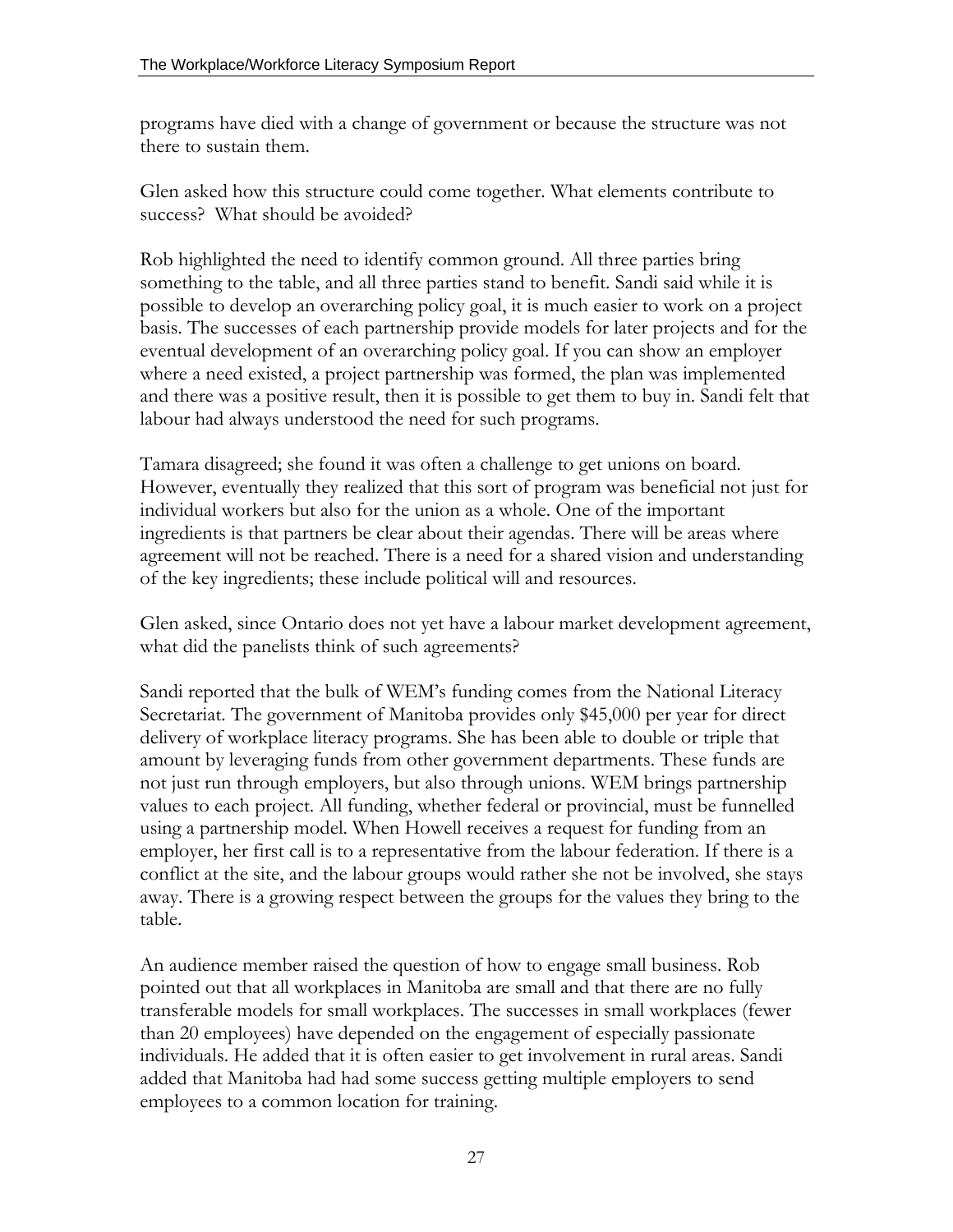Another audience member asked about the environment in Manitoba in 1991 and about the motivators that had brought government to the table. Rob provided some background: a provincial public servant who was passionate about workplace literacy managed to persuade representatives from business to get together. It was not until the IALS survey came out that businesses really began to address the issue of workplace literacy.

Glen asked about how labour could be strategically engaged. Tamara emphasized that programs should be voluntary, centred on workers' needs, and not pose a threat to workers' jobs. Testing should be avoided; there are other ways to evaluate. The aim is not to re-create school. Program participants must be involved in all decisions. Skills learned must be portable rather than needed only for an immediate and specific job.

Another participant pointed out that the models being promoted are all from small provinces. Rob felt smaller provinces seemed to buy in faster, and that it is easier in Manitoba where 60 percent of the population lives in Winnipeg. WEM was able to speak on a regular basis with the premier. Leverage is sometimes easier when there is little funding; one is forced to realize that more important than funding are the structure and identity of the initiative. In some cases, a small subsidy is enough to encourage buy-in by an employer.

Tamara added that leverage was crucial. Forty-five thousand dollars might be worth half a million in terms of paid time for learning, materials and support structures. The value of public money is increased by the amount of leverage it can buy. Incidentally, in Quebec employers are required to spend 1 percent of their payroll on training their own employees. Any unspent money is put into a common pot, which is administered by partners at the table.

Sandi found that the term "skilled labour force" was important in working with government. During the floodway expansion project, the Manitoba government found that workers did not have sufficient literacy skills to take the technical training and that traditional secondary school methods for improving workers' literacy skills were not effective.

An audience member asked about how companies or employers could be persuaded to share their successes. How do you find employers with this kind of expertise who are willing to share it?

Rob pointed out that it is not essential that such initiatives come from WEM. WHMIS (Workplace Hazardous Materials Information Systems) or ISO (International Standards Organization) training also provide a useful impetus for employee training in general. The best way into businesses is through the sector councils and the employer organizations. Sandi drew attention to globalization as a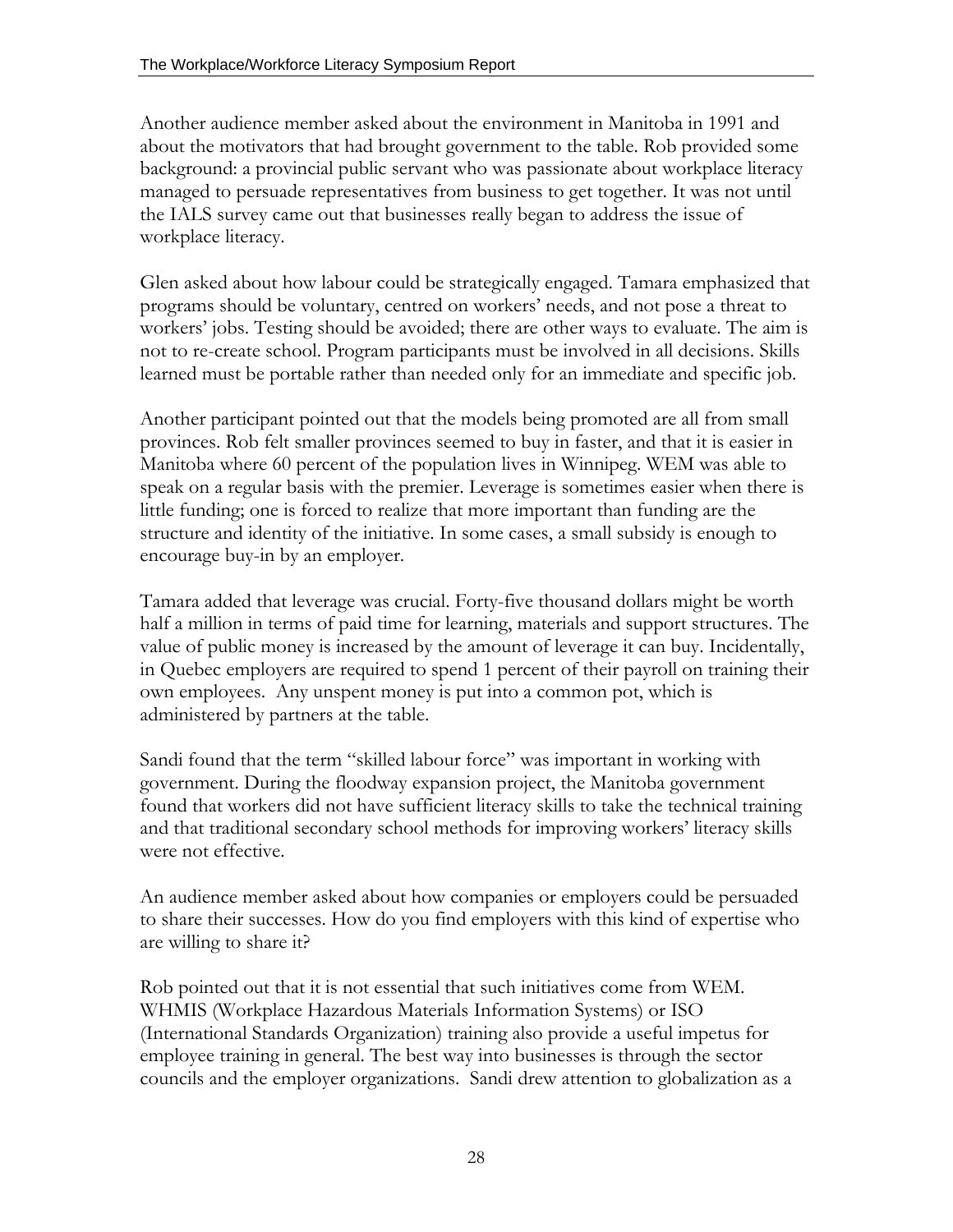driver. Change often places a new demand on the skills of the workplace. Increased regulation and certification are often drivers in business.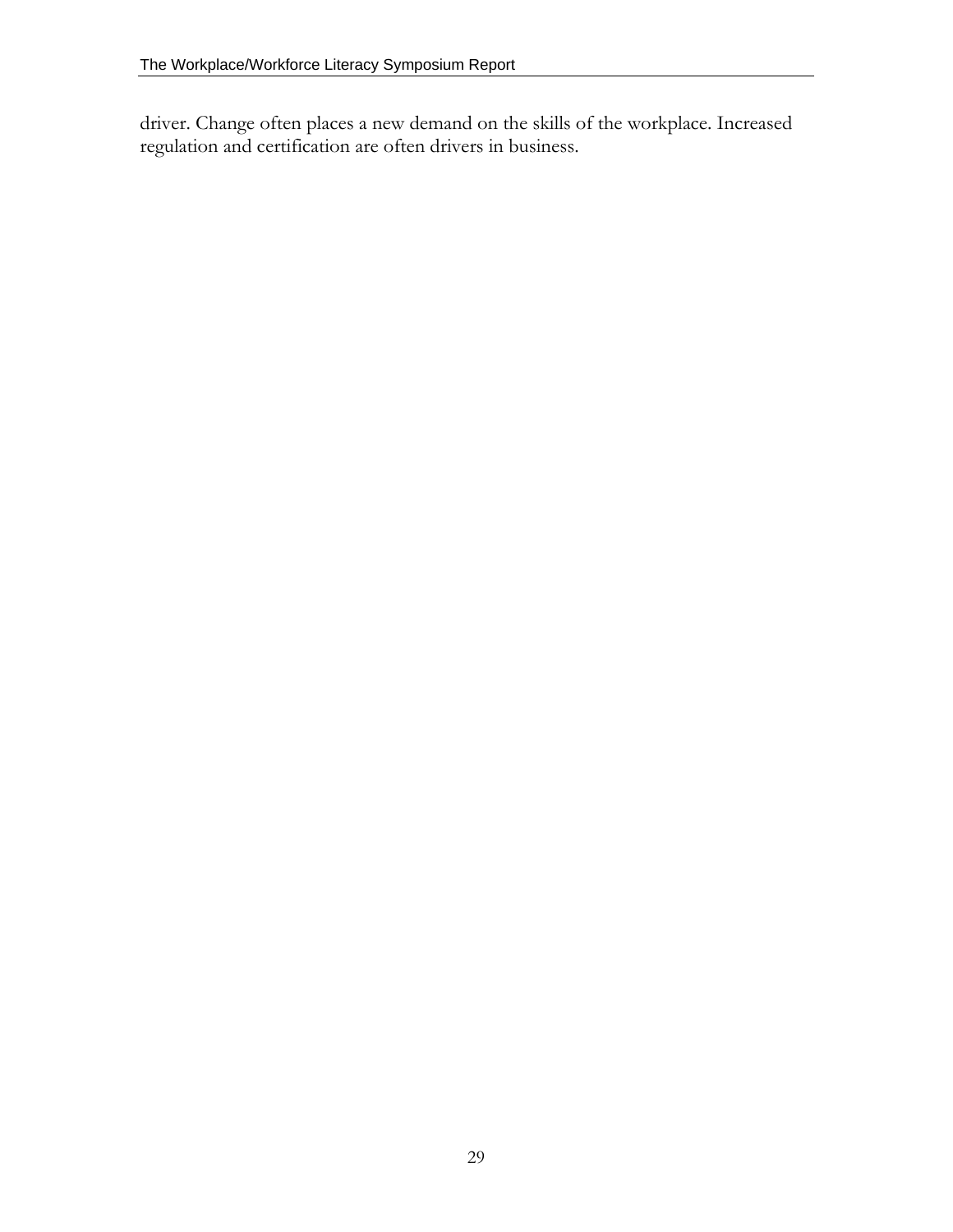### <span id="page-29-0"></span>**Session Six: Sector Roundtable Discussions – Developing an Action Plan**

Following the break, the original sector roundtables reconvened to discuss next steps and to answer the following questions:

- Is there space for business, labour, the literacy community, government and other stakeholders to work together on the issue of workplace/workforce literacy?
- What are the points on which there seem to be common ground?
- What are the challenges to developing an agenda for action?

### **Highlights from the Roundtables**

### **Business**

- Awareness is a major issue, in terms of both employers and employees. Terminology needs to be looked at. We have to instil the notion in every person of working age that life-long learning is essential to economic survival.
- There is a willingness to act in partnership. However, we need to target activities to meet the needs of different regions; there can be no cookie cutter approach. Each region has different realities and costs.
- The government needs to act and not just make promises. Government plays a key role in developing a training culture. The government should articulate a vision on adult education that includes the workplace. Labour can help by incorporating literacy training into collective bargaining. Employers can connect literacy to job descriptions and evaluation. The connection between literacy and business issues was stressed. Recruiting and retaining employees are critical reasons to provide training.
- An infrastructure is needed to support training, particularly in the area of elearning, which benefits smaller companies. Ontario has not invested in broad band or equitable access to the Internet across the province and this hinders the development of creative solutions to training challenges and widens the digital divide.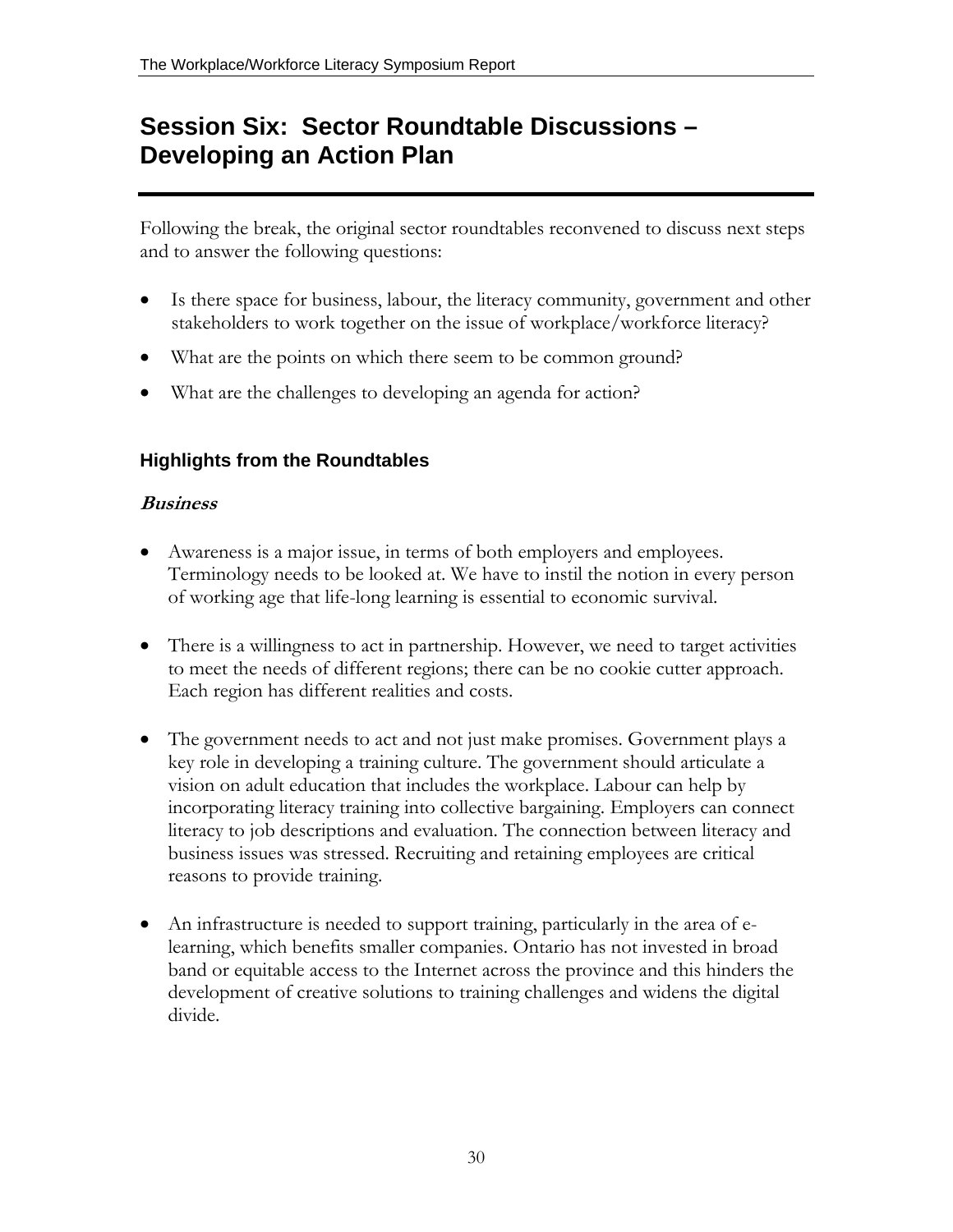### **Labour**

- Government involvement is critical to moving forward. The point of a partnership is not just to talk but to push the provincial government to act.
- Labour needs to work with literacy groups to help them understand workplace issues from a labour perspective. As well, some unions have not responded well to advances from literacy networks. We need to connect labour with local communities, for example by attending to the annual general meetings of local literacy groups. We can also look at blending program models, for example, cofacilitation with peers and literacy workers. The public system needs to be pushed to respond to workers' needs.
- Regional challenges to finding ways to respond to workers' needs were discussed. Some unions have developed tools that raise awareness of the issue. Labour councils can play a role at the regional level.
- Government funding is critical; we need to move towards a re-invigorated system. A stakeholder partnership is vital.

### **Literacy**

- Collaboration on the issue of workplace literacy is needed. Parties must be clear about their role. There is much common ground, for example, development of the whole person, transportable skills, etc. A working group is needed to continue the dialogue and to move forward with the same message, which will be more powerful if it comes from multiple groups. Literacy networks are in a good position to help. The four literacy streams need to be brought together.
- There is also a need for funding and professional development since workplace delivery is very different from other types of programs. We need to figure out what financial incentives will work. Not all literacy groups feel comfortable working in this area. At the moment, workplace literacy training does not count for "contact hours," so there is no incentive to do it. Some literacy groups feel that they are not equal partners with business and labour unless they are involved from the beginning. Different approaches need to be looked at such as peer tutoring and the apprenticeship/journeyperson model.
- Challenges include the lack of a template or model for proceeding and lack of funding and infrastructure. The regional nature of the province will be challenging as will be dealing with small and medium size business. But we can capitalize on this by replicating the symposium within the regions.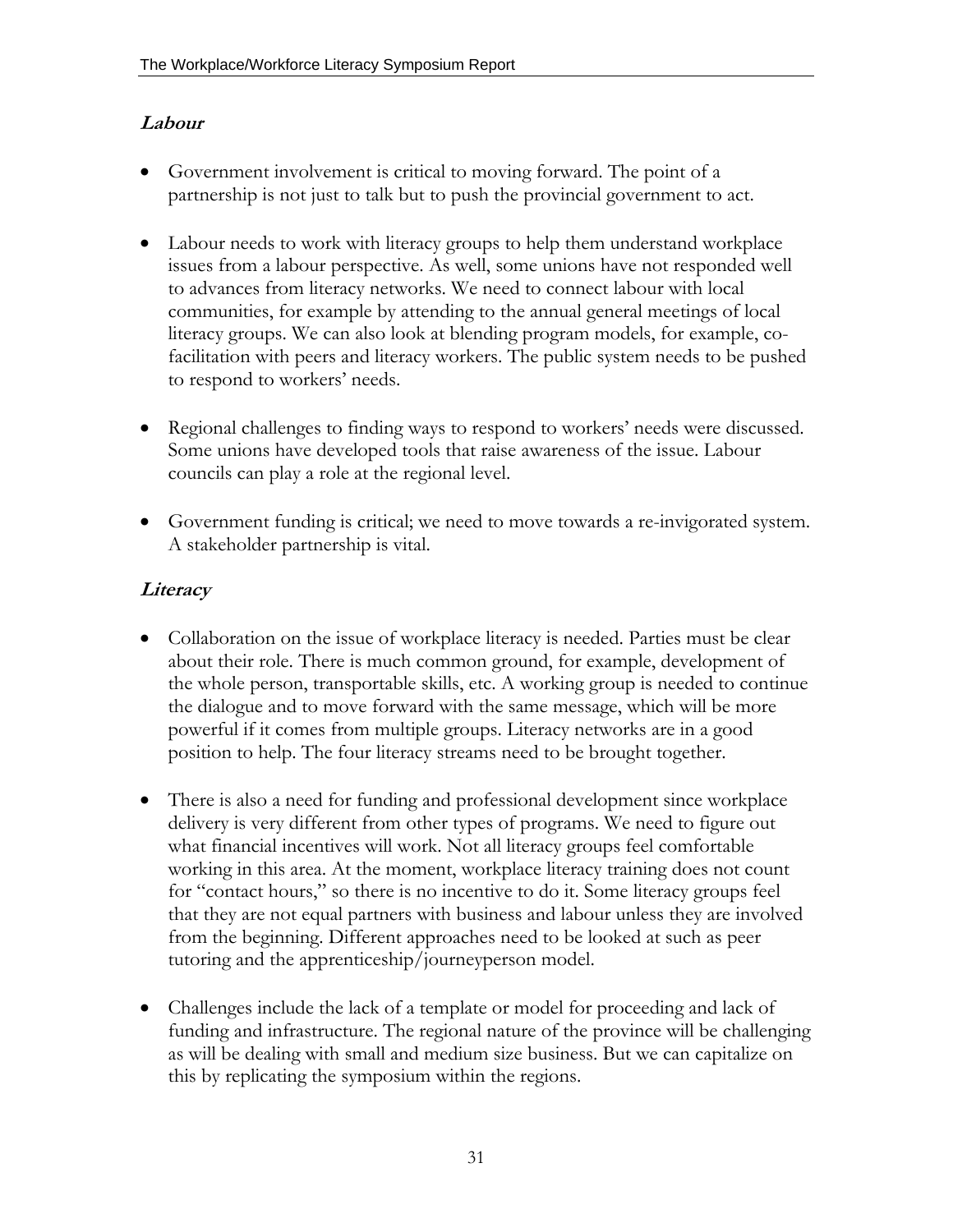### **Other Workplace/Workforce Development Groups**

- More important than asking if there is space for people to work together would be to ask how this can happen. There is no question that a partnership is needed. There is also a need to work at the regional level. How we work with existing organizations and networks is important. The OLC is well positioned to work on partnerships at the provincial level. The symposium must result in concrete outcomes.
- Ontario's diversity influences how we can proceed; we shouldn't generalize about the state of literacy programs in the province. The issue has to be connected to the political agenda. One way of achieving this would be to get business to see its vested interest in literacy.
- Funding is critical to bringing the right people to the table. All parties need to be present. We must find innovative ways to bring people to the table; this cannot be done as an "add-on" for people who already have busy jobs. Approaches to business must be based on an understanding of its needs and wants.
- A model with longevity is needed. It must be sustainable following the implementation of a labour market agreement and in the event of a change in government.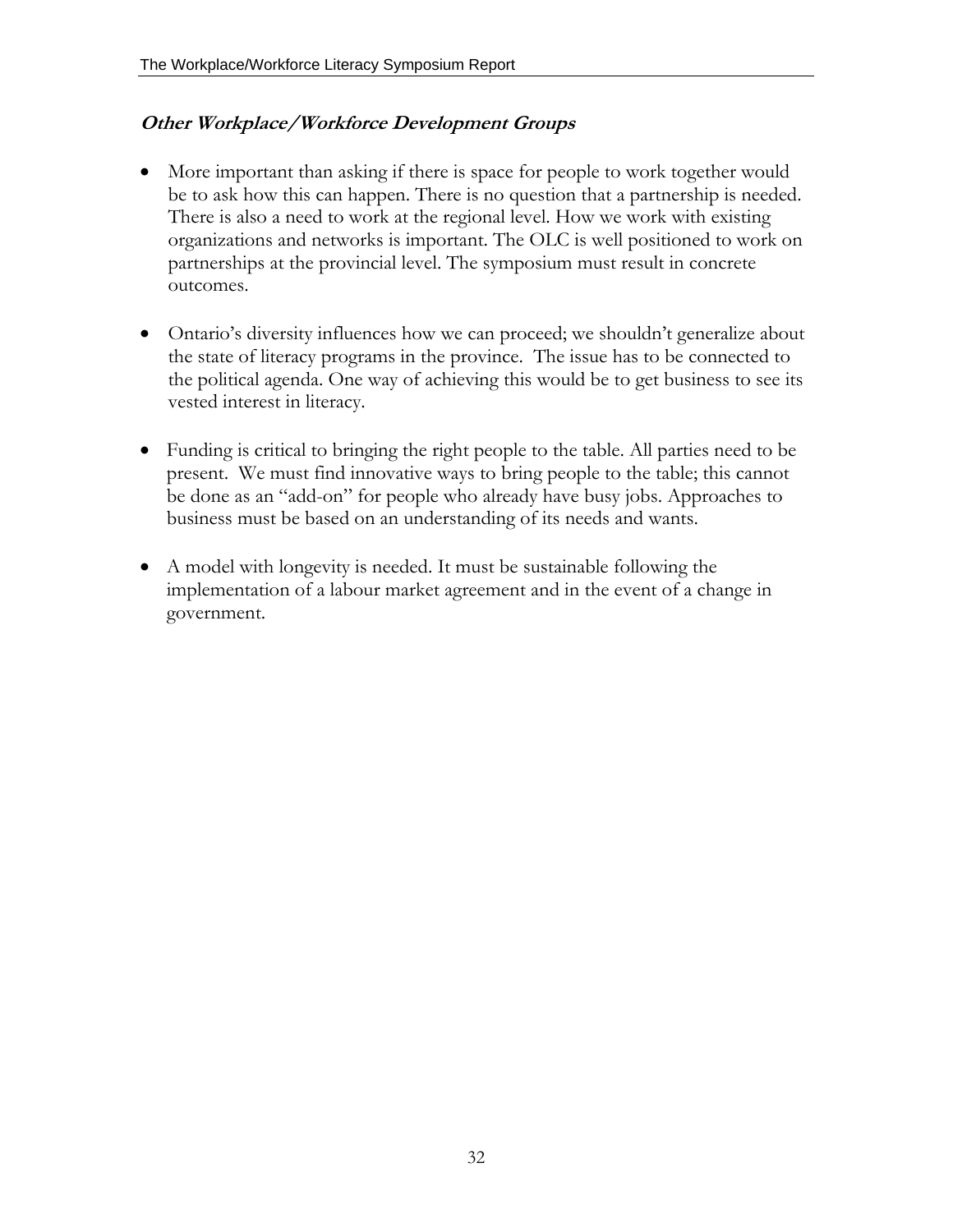### <span id="page-32-0"></span>**Session Seven: Report Back from the Sectors and Discussion**

Each of the sector groups reported their top action steps to the full symposium.

### **Business**

- 1. A partnership on workforce and workplace literacy has to involve everybody; today has been a remarkable achievement.
- 2. We need to facilitate a culture of lifelong learning involving government, business and labour. Government has a role to educate and foster a culture of learning.
- 3. Exploit the linkages and awareness of what is happening in our communities; bring learning institutions together, and exploit opportunities in local communities.
- 4. Lobby government to strengthen its investment in learning and training, for example, broad based infrastructure in the North for e-learning.

### **Labour**

- 1. Strengthen collaboration between the labour and literacy communities. The OLC can help to foster these relationships.
- 2. Promote free access to adult education.
- 3. Develop a cross-sectoral working group.
- 4. Lobby government for funding.
- 5. The Ontario Federation of Labour should give priority to literacy and ESL.
- 6. Need a literacy program in every workplace.
- 7. Need a meeting to pull together stakeholders.

The group also pointed out that it did not want a Labour Market Development Agreement for Ontario.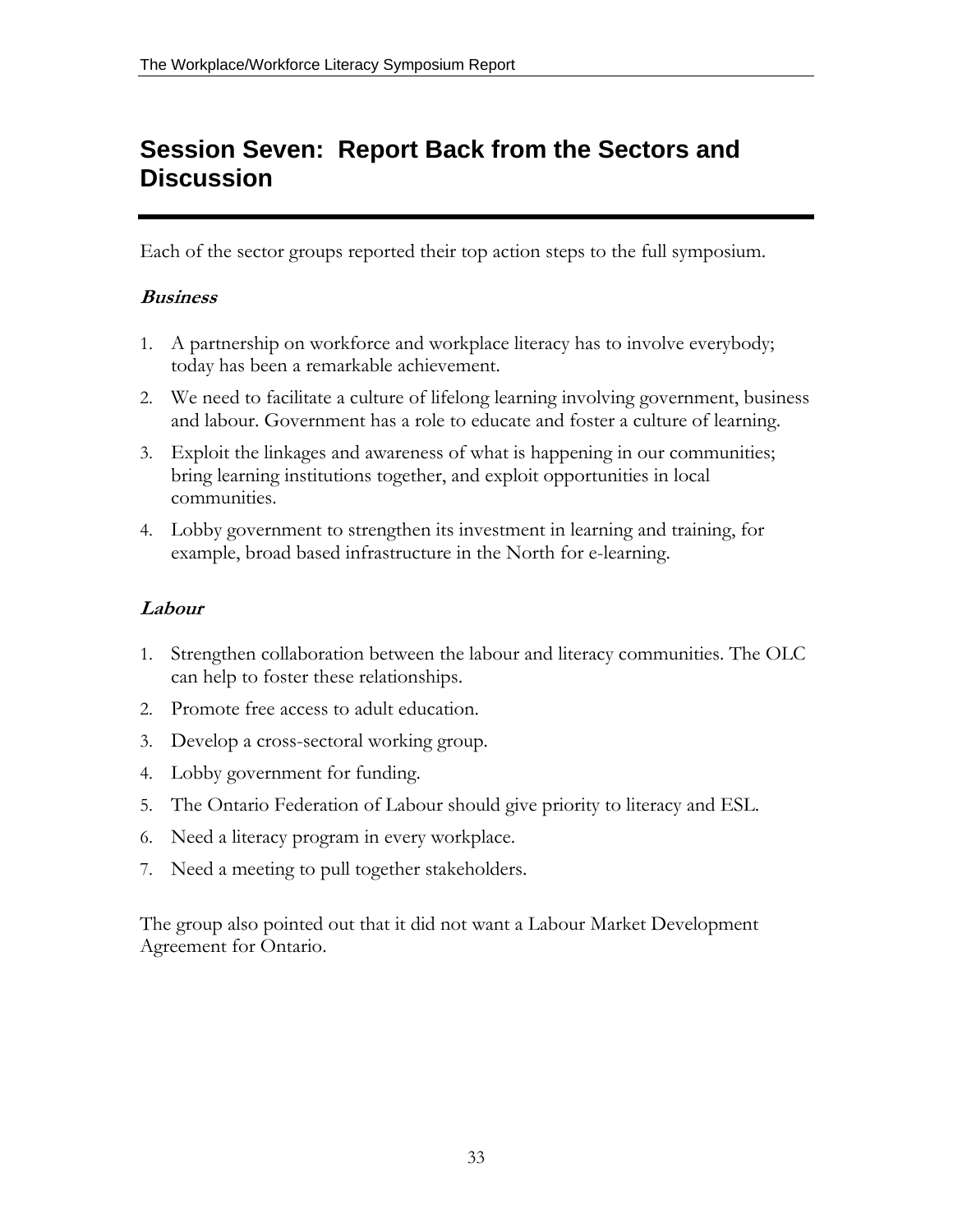### **Literacy**

- 1. As a first step, a working group will be formed by January 2006 to ensure further discussion and dialogue among all parties. The OLC will take the lead, contingent on funding.
- 2. Research and development, a strategic plan and an environmental scan will be completed by January 2007.
- 3. The OLC will continue to fill curriculum gaps and make curriculum relevant to each community.

### **Other Workplace/Workforce Development Groups**

- 1. Model must be sustainable; too many programs change over time.
- 2. Involve all stakeholders; get them to buy in and take ownership of the issue.
- 3. Keep sight of the Labour Market Development Agreement and its impact.
- 4. The OLC should take a leadership role in helping employers identify needs, for example, market and skill changes.
- 5. The OLC should involve others in the collaborative work, i.e., other provinces as well as the Deaf, Native and Francophone and literacy communities.
- 6. Three principles:
	- a. Good models exist; they need to be adapted but we are not starting from scratch.
	- b. Sustainable solutions involve partnership.
	- c. Diversity requires flexibility.
- 7. We need a cross-sectoral steering committee to develop a strategy for a regional model for literacy in Ontario.

### **Discussion**

The final discussion, led by Glen, indicated that sector groups shared a fairly consistent vision of next steps.

The OLC responded to proposals that it assume an ongoing role by stating that it had already submitted a proposal to the National Literacy Secretariat (NLS) to hold a similar symposium in each of four provincial regions as well as an additional one in Toronto. Although several groups felt strongly about the need for a multi-party working group, the OLC stated it wanted to conduct more research before bringing all the stakeholders on board. In order to put forward the best case to the government, the OLC stated they need to clarify the vision and develop specific proposals that business and labour can sign on to.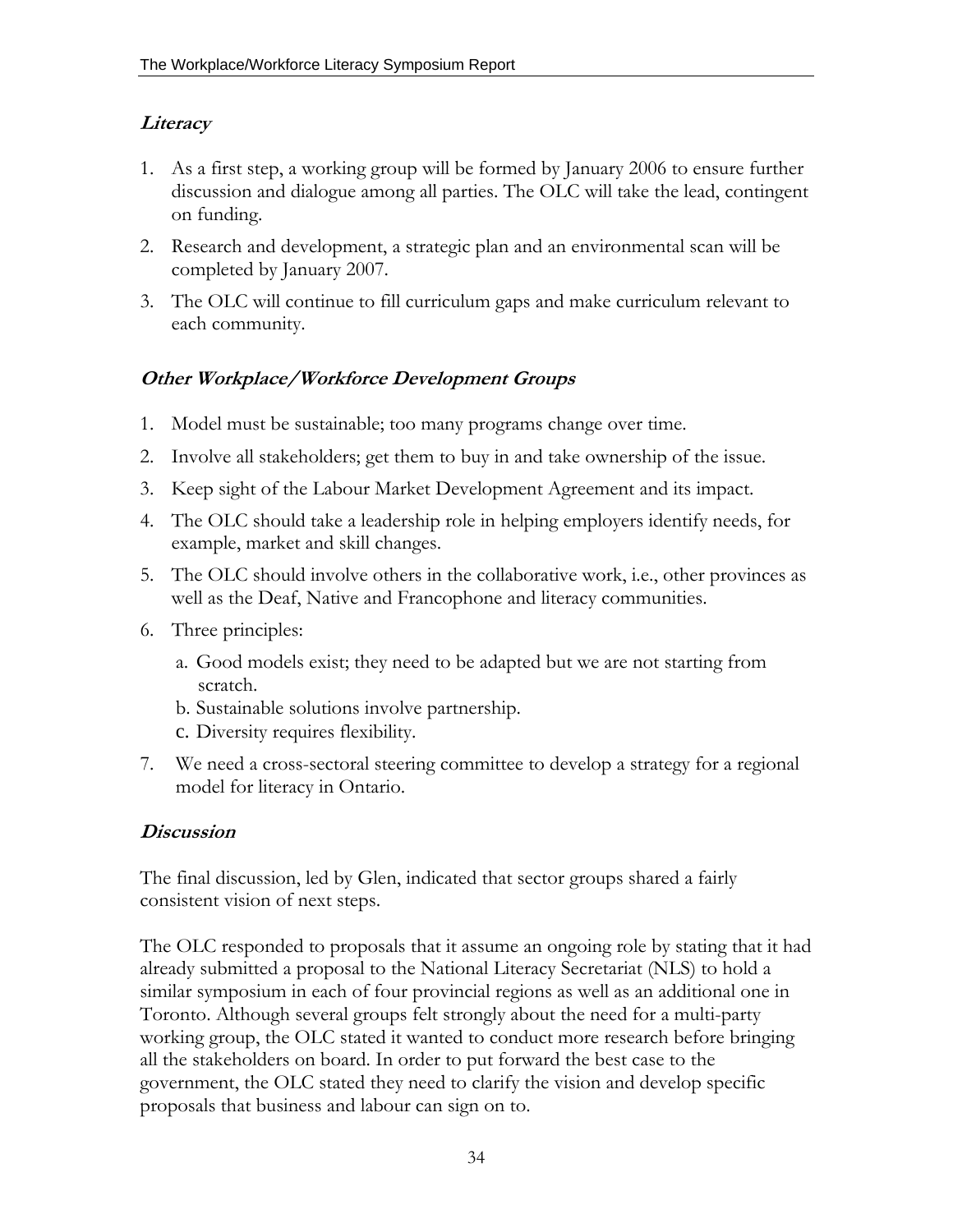The provincial government representative confirmed the government's recognition of the importance of literacy. They have worked with literacy deliverers to build workforce literacy capacity. However, any change in policy would have to originate at the political level.

Labour indicated they would like to see the symposium's advisory committee work on developing a common vision with which to lobby higher levels of government. They noted that some of the timelines seemed awfully long and called for an early meeting of the advisory committee.

The OLC congratulated the advisory committee and said that the committee would document today's proceedings. As the funding ends with the symposium, the OLC suggested that the committee could maintain contact via telephone calls and try to include others, but that substantial work will require funding. A number of delegates indicated their willingness to be involved, while others wanted to be kept in the loop via e-mail. Suggestions were made that the advisory committee be enhanced by inviting representation from the public and the non-profit sectors, as well as from other literacy coalitions and the ESL community. A regional approach might help manage the process.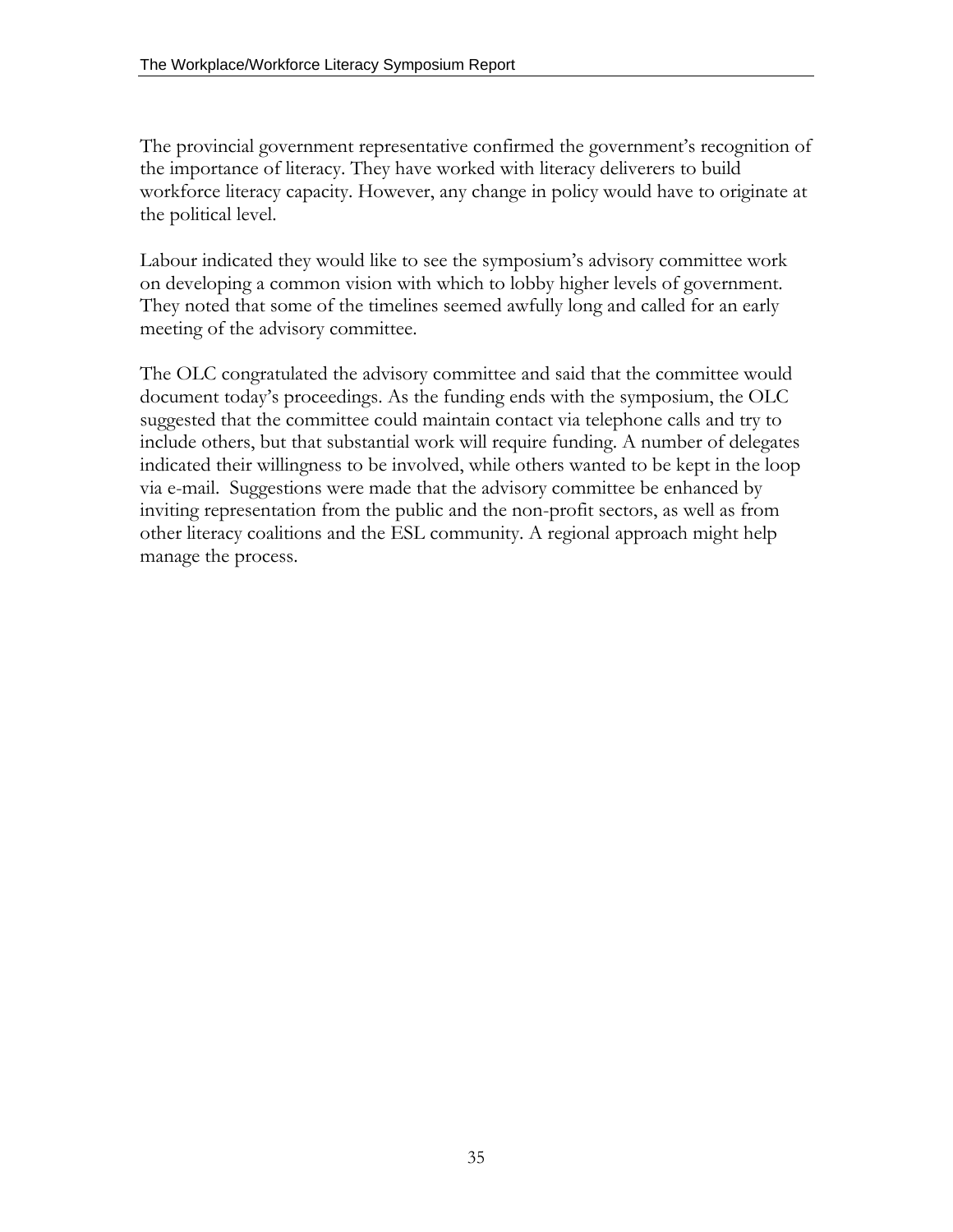### <span id="page-35-0"></span>**Closing Remarks**

Anette Chawla, executive director of the Ontario Literacy Coalition, closed the symposium:

I am very excited about the outcomes of today. I firmly believe that workplace and workforce literacy has been taken a solid step forward.

According to the dictionary, a symposium is "a conference to discuss a particular subject" or "a philosophical or other friendly discussion" or – the one I like the best – "a drinking party (although one for the ancient Greeks)." With the exception of the drinking party, we have accomplished that today.

Every major stakeholder has had a chance to bring forward their perspective and hear the perspectives of others. As we leave here today, workplace and workforce literacy stands stronger. There is still a lot for all of us to do, but we have now begun the necessary discussion to put workplace and workforce literacy back on the agenda.

One immediate action that we will be taking is to prepare a report summarizing what happened today, and we will be sharing that report with you.

I have enjoyed meeting all of you today. I have been impressed by your interest and tenacity in staying with the topic for the whole day. Thank you for contributing so much to the symposium.

Before we close the proceedings, I'd like to thank some of the people who have played a special role here today.

Thank you to the speakers and panel participants.

Thank you to all the many project consultants who have worked tirelessly with the OLC on this event.

Thanks also to the logistics team, headed up by Linda McLaughlin of MD&A.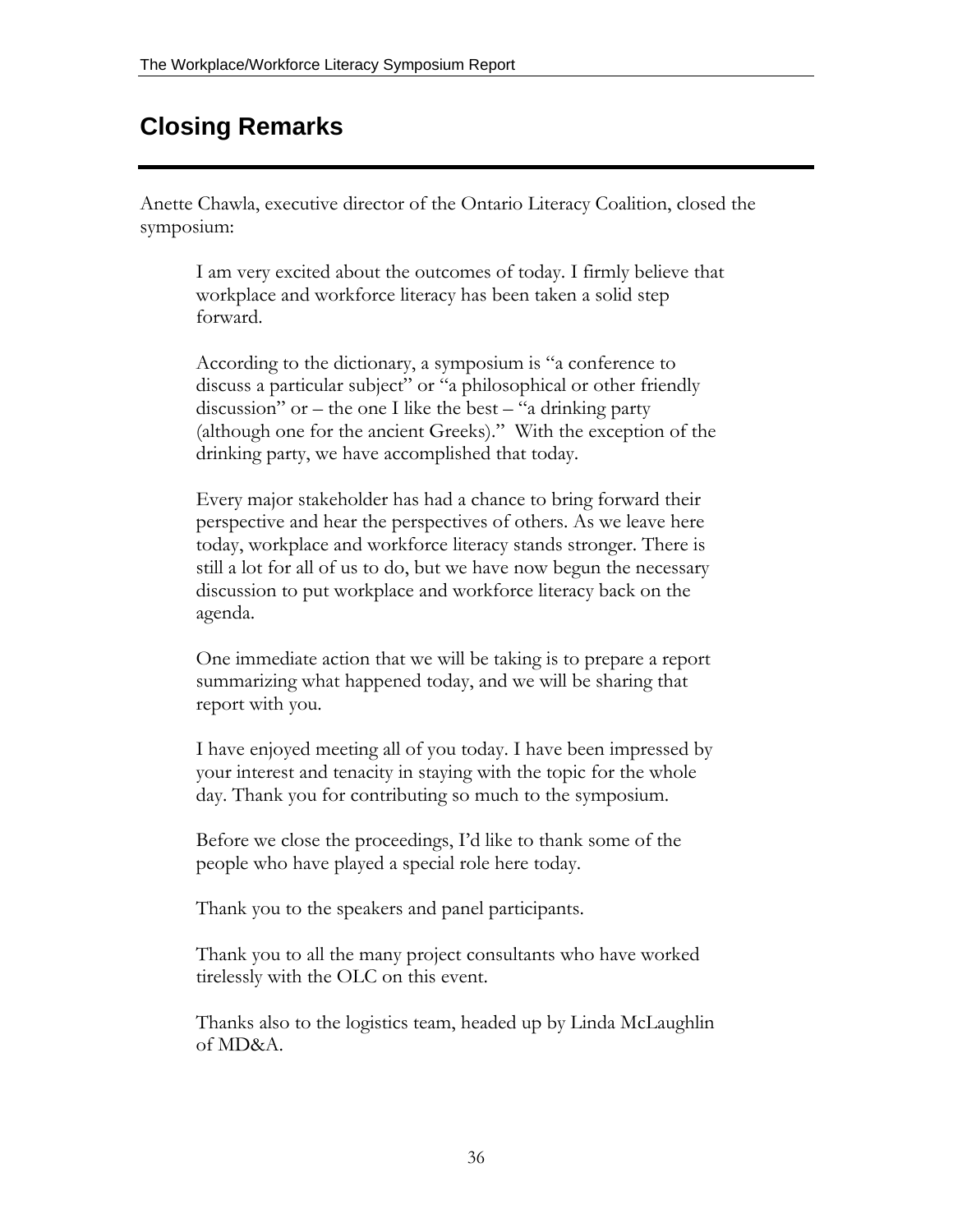And to the entire OLC team, especially to Lesley Brown, OLC's Director of Program Development. She has effortlessly pulled together all the key folks involved in the project and tirelessly guided all aspects of the symposium.

Thank you also to Florence Guy and Yvette Souque for taking part. I cannot tell you how much we appreciate the ongoing support that you and your government departments have provided to the OLC over the years.

Next, I'd like to thank the facilitators. You have been instrumental in facilitating the break out groups and in reporting back.

I'd also like to acknowledge two stellar people, who made sure we started on the right footing, stayed on track and achieved real, measurable outcomes – in other words, the people who provided the glue that has held us all together! Thank you to Glen Brown and Brigid Hayes.

Thank you for coming.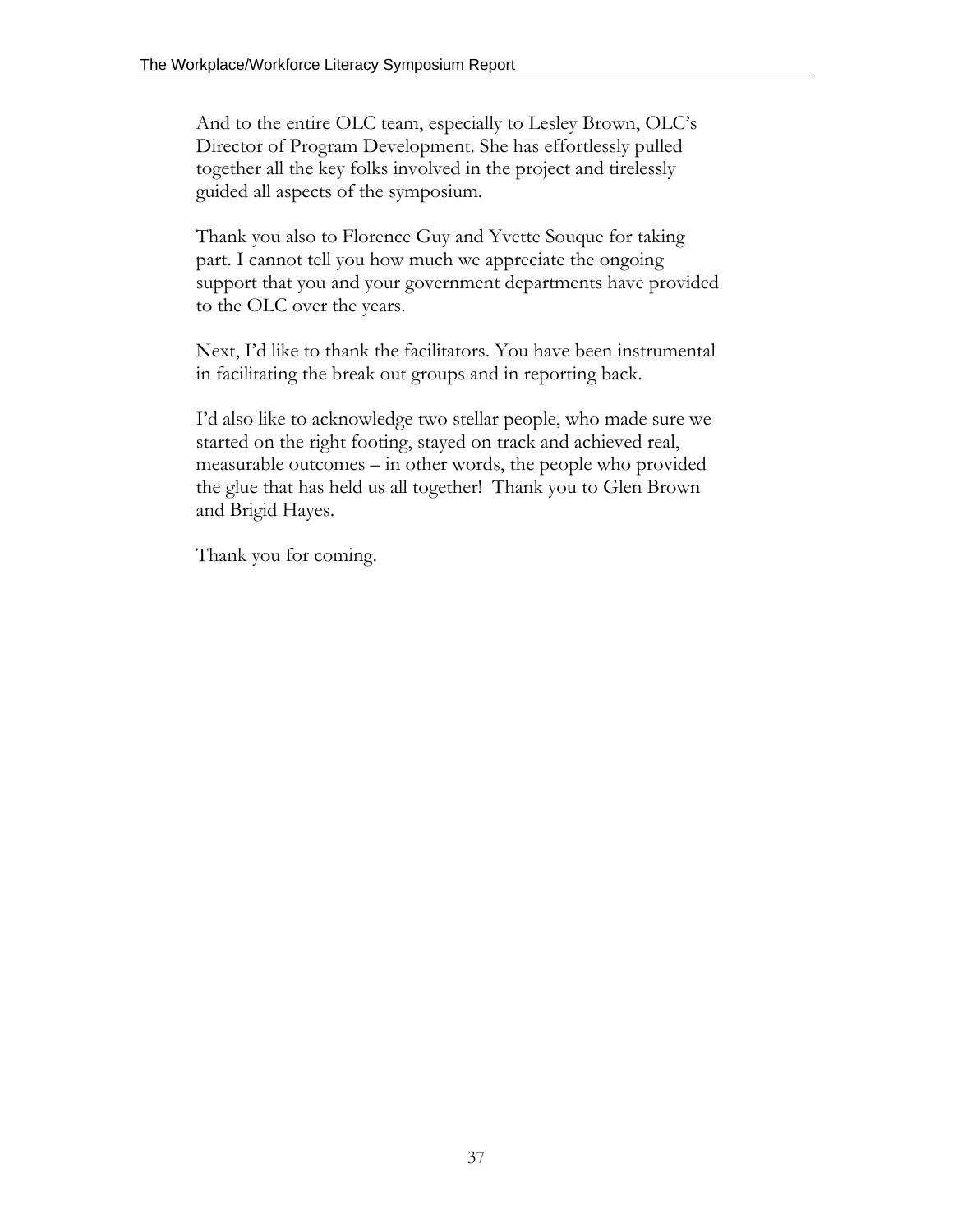### <span id="page-37-0"></span>**Recommendations and Next Steps**

- 1. The Workplace/Workforce Literacy Symposium's advisory committee should be convened to review the outcomes of the symposium and provide advice to the OLC on next steps.
- 2. The OLC should proceed with its request to the National Literacy Secretariat for funding for regional roundtables that reproduce the provincial roundtable.
- 3. The OLC should take a lead role and consider requesting funds to support a provincial steering committee representing business, labour, literacy and workplace development practitioners to:
	- guide the regional activities,
	- provide a focal point for provincial activities,
	- develop a provincial action plan for presentation to government.
- 4. OLC should continue to find ways to include the Deaf, Native and Francophone literacy communities in its workplace and workforce literacy efforts.
- 5. Each of the participating sectors at the symposium should develop their own action plans that reflect their own context. Each of the four sectors have identified actions that they could take on their own, including:
	- **Business:** Lobby government to strengthen its investments in learning and training, for example, in broad based infrastructure for e-learning in the North.
	- **Labour:** Strengthen collaboration between the labour and literacy communities and have the OFL give priority to literacy and ESL.
	- **Literacy:** Undertake research and development, a strategic plan and an environmental scan, fill curriculum gaps and make curriculum relevant to each community.
	- **Other Workforce/Workplace Development Groups**: Promote and support a multi-party approach to workplace and workforce development at the regional and provincial level.
- 6. All activities should be undertaken in the spirit of partnership, recognizing the limited resources of the various parties and respecting their agendas, cultures and priorities.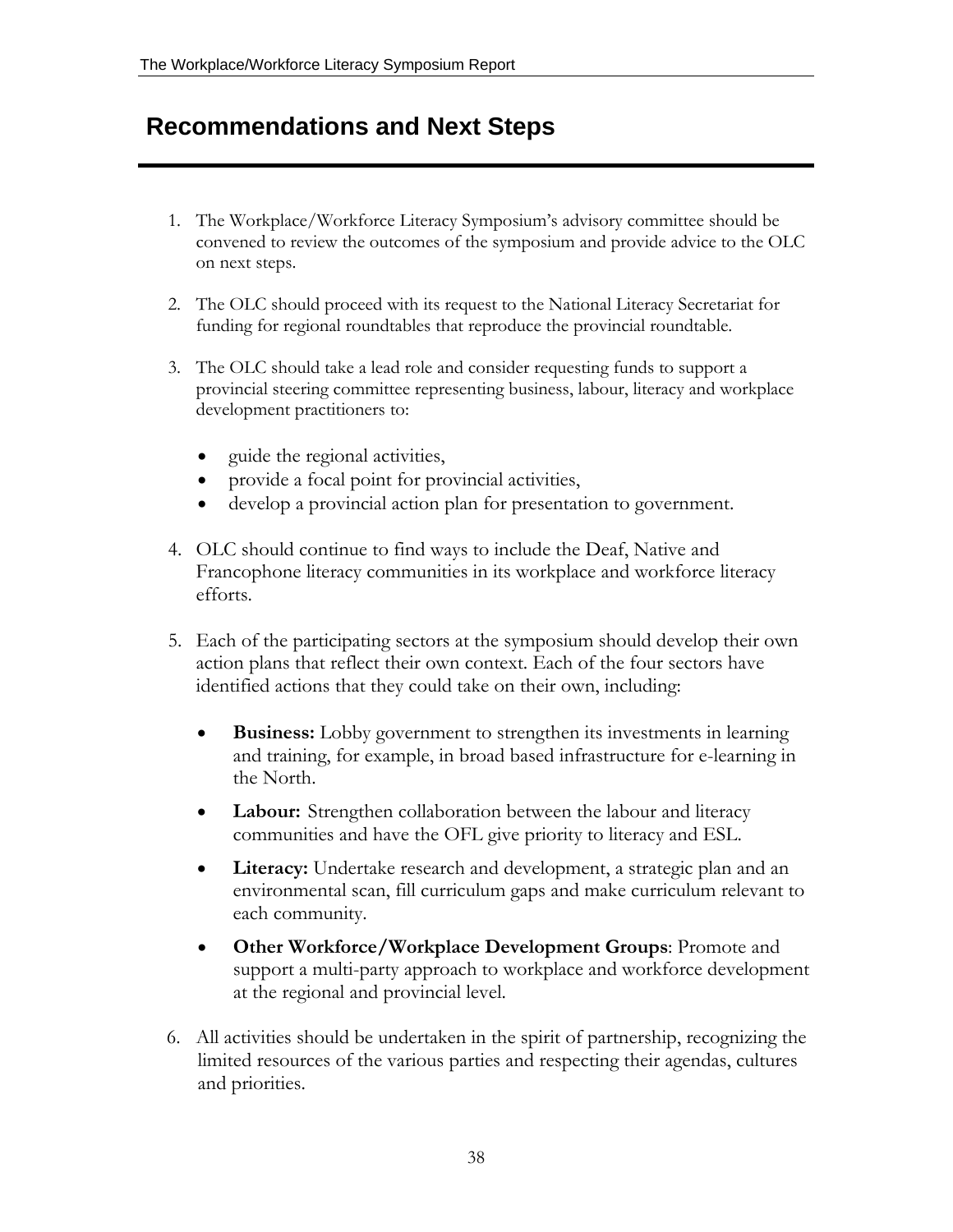## <span id="page-38-0"></span>**Appendix A: Agenda**

| $7:30 - 8:30$   | Registration                                                                                                               |
|-----------------|----------------------------------------------------------------------------------------------------------------------------|
| $7:30 - 8:30$   | <b>Continental Breakfast</b>                                                                                               |
| $8:30 - 8:35$   | Welcome                                                                                                                    |
|                 | Anette Chawla, Executive Director, Ontario Literacy Coalition                                                              |
| $8:35 - 8:45$   | <b>Overview of Symposium</b>                                                                                               |
|                 | Brigid Hayes, Symposium Chair<br>Director, Labour, Canadian Labour and Business Centre                                     |
| $8:45 - 9:15$   | Reflections on Workplace and Workforce Literacy in<br>Ontario                                                              |
|                 | Sue Folinsbee, Tri En Communications                                                                                       |
| $9:15 - 10:15$  | Town Hall: Stakeholder Views on Workplace and<br><b>Workforce Literacy in Ontario</b>                                      |
|                 | Glen Brown, Town Hall Moderator                                                                                            |
|                 | Ian Howcroft, Vice President, Canadian Manufacturers &<br>Exporters, Ontario Division                                      |
|                 | Irene Harris, Vice President, Ontario Federation of Labour                                                                 |
|                 | Florence Guy, Acting Senior Manager, Literacy and Basic Skills,<br>Ontario Ministry of Training, Colleges and Universities |
|                 | Nancy Jackson, Associate Professor, Adult Education, Ontario<br>Institute for Studies in Education, University of Toronto  |
| $10:15 - 10:30$ | <b>Break</b>                                                                                                               |
| $10:30 - 11:45$ | <b>Sector Roundtable Discussions</b>                                                                                       |
| $11:45 - 12:30$ | Lunch                                                                                                                      |
| $12:30 - 1:30$  | <b>Cross-sector Roundtable Discussions</b>                                                                                 |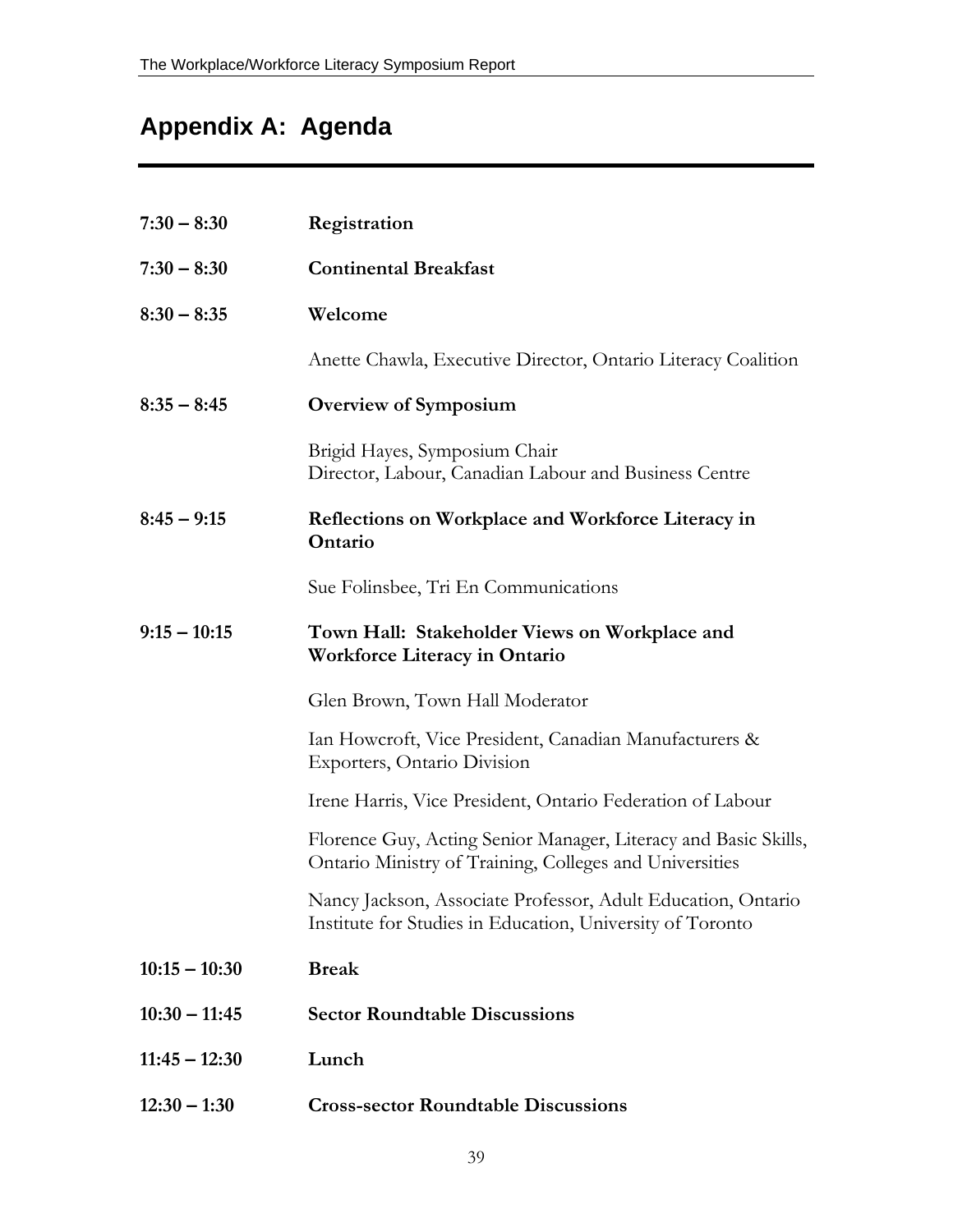| $1:30 - 2:30$ | Town Hall: Workplace Literacy Initiatives Outside |
|---------------|---------------------------------------------------|
|               | <b>Ontario</b>                                    |

Glen Brown, Town Hall Moderator

Rob Despins, General Manger, Standard Aero Corporate University

Tamara Levine, Coordinator, Workplace Literacy Project, Canadian Labour Congress

Sandi Howell, Coordinator, Workplace Education & PLAR, Manitoba Ministry of Education and Advanced Education and Training

- **2:30 2:45 Break**
- **2:45 3:30 Sector Roundtable Discussions: Developing an Action Plan**
- **3:30 4:30 Report Back from Sectors**
- **4:30 Symposium Closes**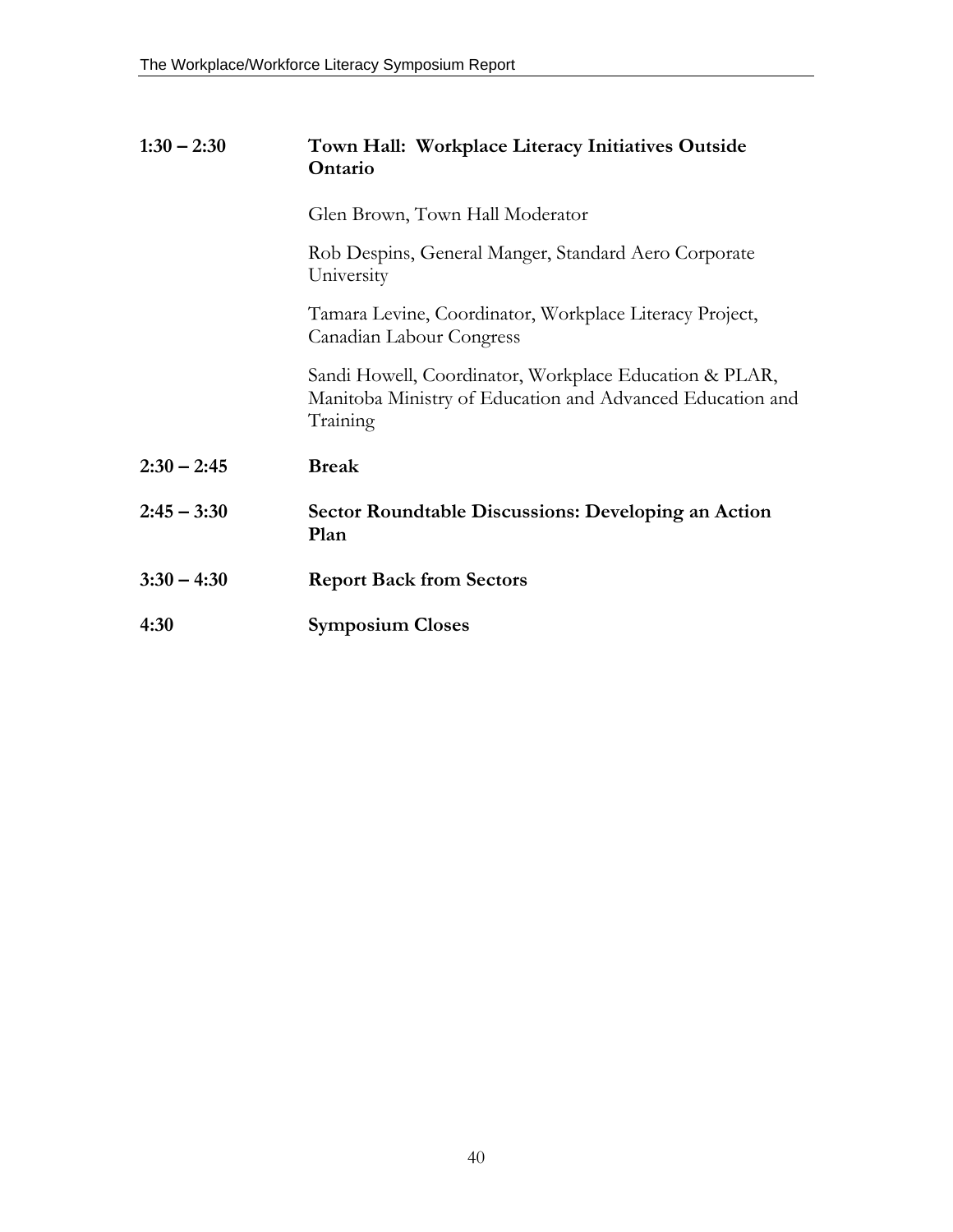### <span id="page-40-0"></span>**Appendix B: Biographies of Town Hall Panelists**

### **Glen Brown, Town Hall Moderator**

Glen Brown is an independent consultant providing facilitation, organizational development and communication services to the not-for-profit sector. He has been involved in health and social justice issues for several decades as a volunteer, staff member, manager and board member. Born and raised in Saskatchewan, he has lived in Toronto since 1989.

### **Rob Despins**

Rob Despins is the general manager of the Corporate University for Standard Aero, a Winnipeg-based corporation which operates seven aerospace companies, with 2500 employees world-wide. Mr. Despins has held management positions in human resources, operations, strategic projects and marketing during his 17-year tenure with Standard Aero.

Mr. Despins has been a member of the Manitoba Premiers Economic Advisory Committee, chairing the task group on Natural Resources as Economic Drivers. He is the past chair of Canadian Manufacturers & Exporters, Manitoba Division. He also co-chairs WWestNet, a group dedicated to promoting the development of workplace essential skills in Western Canada.

He was granted the Human Resource Practitioner of the Year Award from the Canadian Human Resource Management Association in 1992.

Rob Despins graduated from the University of Manitoba with a Bachelor of Education degree. He also holds the Certified Human Resource Practitioner (CHRP) designation.

### **Sue Folinsbee**

Sue Folinsbee has over 20 years' experience in collaborative adult education. Her consulting work focuses on research, communications, program evaluation, practitioner training and project management. Recently, she worked on projects for the Labour Education Centre (LEC) and served as co-executive director of the Ontario Literacy Coalition (OLC).

Ms Folinsbee is a co-author of the book *Reading Work: Literacies in the New Workplace*, published by Lawrence Erlbaum Associates in 2003.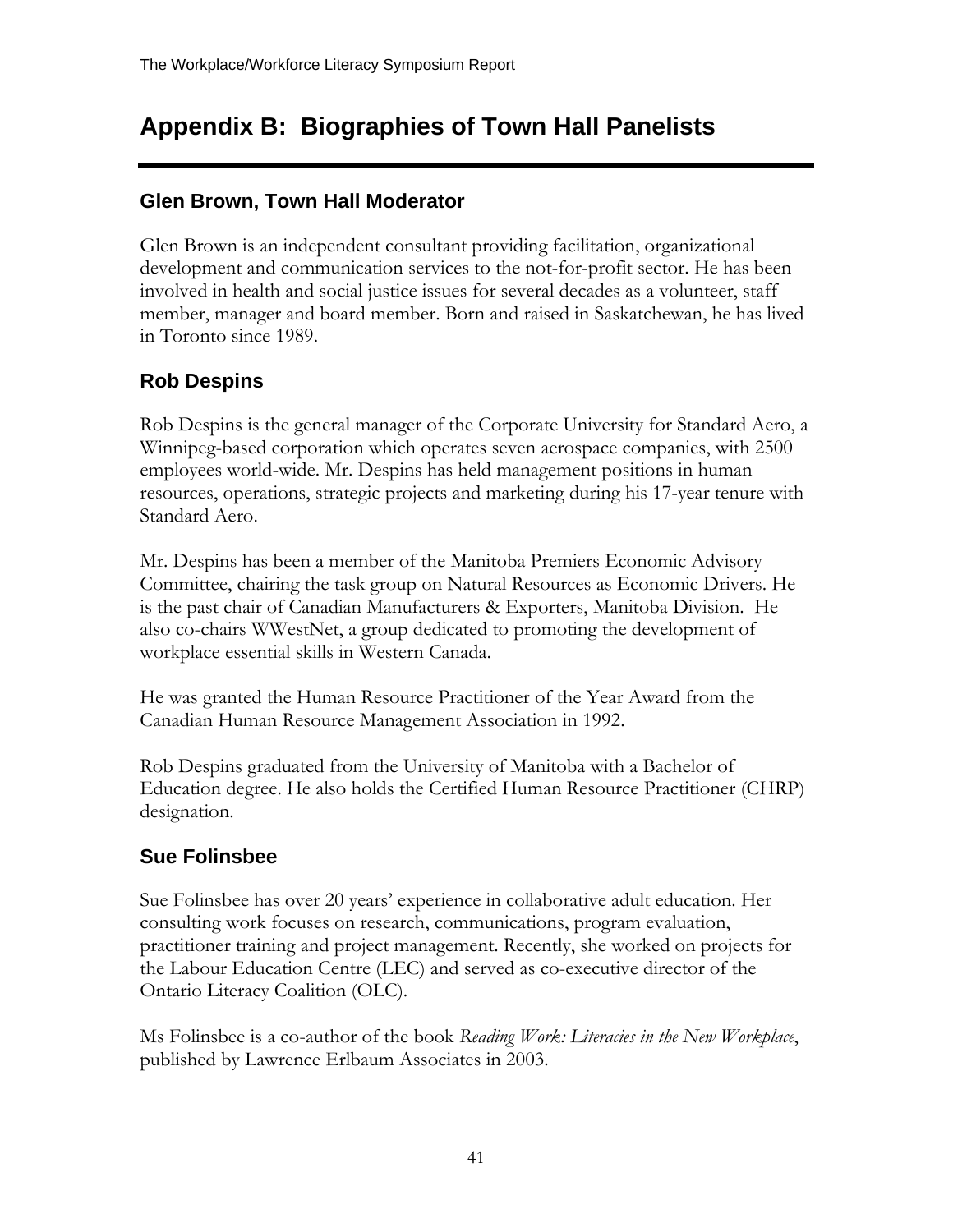She holds a Master of Adult Education degree (focusing on literacy and work) from St. Francis Xavier University.

### **Florence Guy**

Florence Guy has worked at the Ministry of Training, Colleges and Universities (MTCU) in the Literacy and Basic Skills Section since May 1998 as a field consultant, operations manager, project leader for the adult education review, and acting senior manager.

From 1995 to 1998, she was the provincial co-ordinator for the Ontario Workplace/Workforce Employment Basic Skills (WEBS) program. From 1989 to 1995, Ms Guy was the multicultural workplace co-ordinator at the Toronto Board of Education where she marketed workplace ESL and literacy programs.

From 1977 to 1989 she taught ESL and literacy in a variety of settings including a parent and preschool program, Humber College, a private school and a communitybased employment preparation program for immigrant women where she wrote and produced a manual called *Working Skills for Immigrant Women*.

### **Irene Harris**

Irene Harris was elected executive vice president of the Ontario Federation of Labour in 1997. She is responsible for apprenticeship, training, youth, literacy, education, arts and labour, social services, disability rights and health care.

As an executive assistant at the Toronto and York Region Labour Council, her work included women's issues, municipal programs, social services, co-op housing and literacy programs. She was part of the leadership team that developed Labour Community Services, a project of the Labour Council and the United Way of Greater Toronto, and became its first executive director.

Ms Harris was the first equal opportunities representative in the Ontario Region of the Canadian Union of Public Employees (CUPE). As a CUPE national representative in Kingston, she worked with local unions on bargaining, grievances, arbitration and organizing. She represented CUPE on the Ontario Federation of Labour's (OFL) executive board for three terms.

Ms Harris serves as a director/member of the Ontario Press Council and co-chairs the Workers' Arts and Heritage Centre. In addition, she is a member of the board of directors of the United Way of Ontario.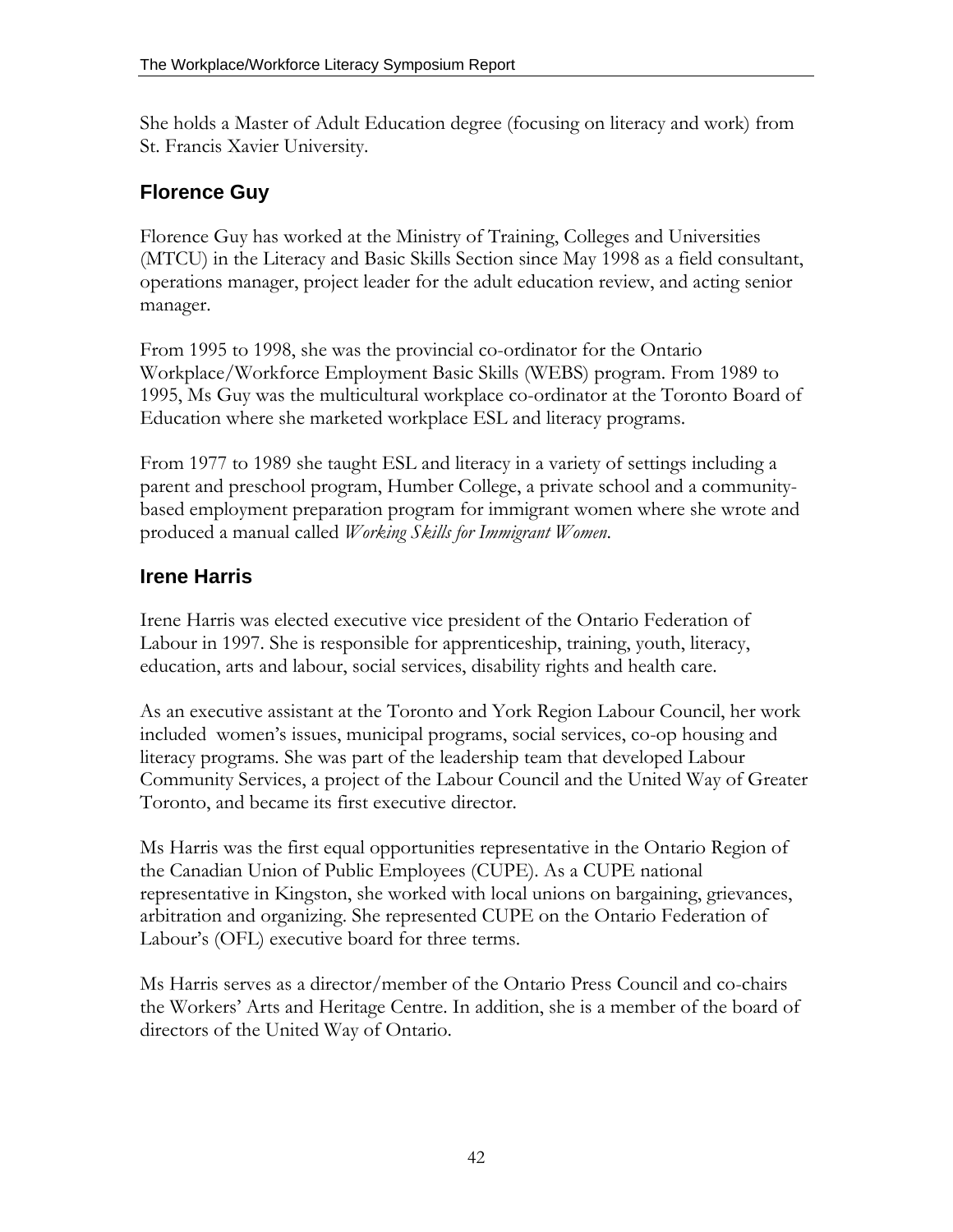### **Brigid Hayes, Symposium Chair**

In November 2003, Brigid Hayes joined the Canadian Labour and Business Centre, a national centre for business-labour dialogue and consensus building, as a senior researcher and, in September 2004, she was named director of labour.

Previously, Ms Hayes was the program manager for business and labour partnerships with the National Literacy Secretariat (NLS), Human Resources Development Canada, a position she held from 1989 to 2003. Prior to joining the NLS, Ms Hayes was director of the Voluntary Action Directorate, Department of the Secretary of State.

Before entering the federal public service in 1984, Ms Hayes worked for several years as a consultant in program and policy development with clients from the criminal justice field, women's organizations, aboriginal organizations, aboriginal women's organizations and the voluntary sector.

Ms Hayes holds an Honours Bachelor of Arts degree in Sociology from the University of Western Ontario and a Master of Arts degree in Canadian Studies from Carleton University.

### **Ian Howcroft**

Ian Howcroft is vice president of the Ontario Division of Canadian Manufacturers & Exporters (CME). CME is a leading national employer association with a membership of small, medium and large companies from all sectors of manufacturing. Part of the organization's mandate is to develop educational materials and disseminate information to members. Mr. Howcroft is responsible for all aspects of CME Ontario Division, including membership, business development, policy and advocacy.

In addition, Mr. Howcroft serves on a variety of committees and boards including: Skills Canada – Ontario; Skills Canada; Municipal Property Assessment Corporation (MPAC); Ontario Exports Inc. (OEI); Canadian Apprenticeship Forum (CAF); Industrial Accident Prevention Association (IAPA) Conference Advisory Board; and the Minister's Advisory Committee on Health & Safety.

Mr. Howcroft holds an Honours Bachelor of Arts degree from McMaster University and a Bachelor of Laws degree from the University of Western Ontario. He is a member of the Law Society of Upper Canada.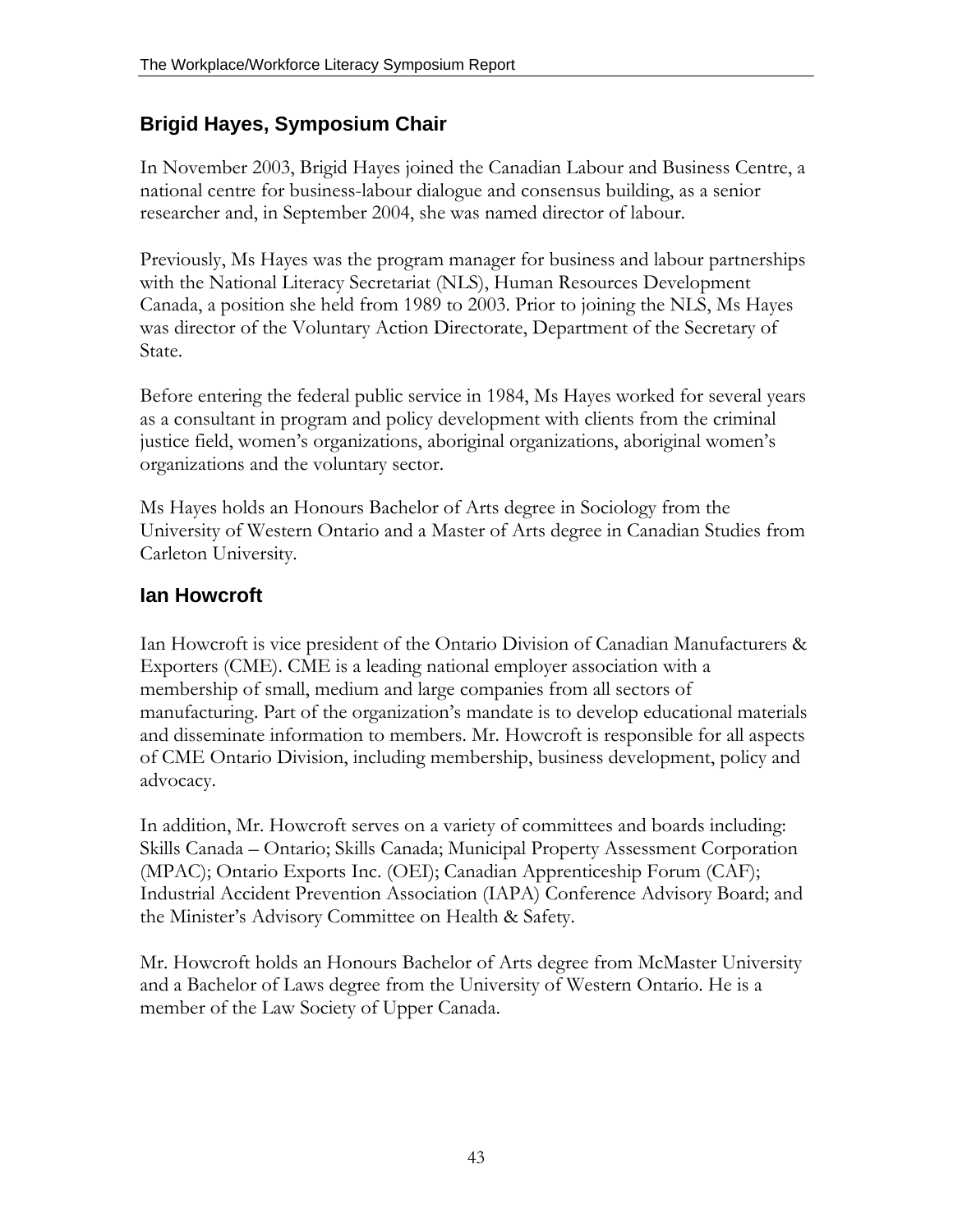### **Sandi Howell**

Sandi Howell is the provincial coordinator of Prior Learning, Assessment and Recognition (PLAR) and Essential skills (ES) for Manitoba Advanced Education and Training. Ms Howell's background includes 18 years as a consultant developing workplace curricula and implementing workplace training with a focus on Essential Skills, ESL, training systems and PLAR-related projects. In her current position, Ms Howell co-ordinates industry-related PLAR and ES projects.

Prior to her current position, Ms Howell worked for the Department of National Defence developing training materials, including paper- and Web-based materials and multimedia and serving as both instructional designer and editor. She continues to provide editorial services on international educational projects and written materials.

Ms Howell holds a Master of Education degree in Curriculum from the University of Manitoba and is currently working on a degree in Fine Arts.

### **Nancy Jackson**

Nancy Jackson is associate professor in adult education at the Ontario Institute for Studies in Education, University of Toronto. She teaches in the workplace learning and change focus, including a course on workplace literacy. She has 20 years of research experience with many publications focussing on workplace knowledge and skill, including a recently co-authored book (with Sue Folinsbee) on workplace literacy entitled *Reading Work: Literacies in the New Workplace*, published by Lawrence Erlbaum Associates in 2003. She spent five years in the early 1990s as co-managing director of the Auto Parts Sectoral Council, where she developed basic skills training for production workers in the auto industry.

### **Tamara Levine**

Tamara Levine co-ordinates the Workplace Literacy Project at the Canadian Labour Congress (CLC), raising awareness and building capacity around worker-centred literacy and clear language within the labour movement. She co-ordinates the CLC's Literacy Working Group and is responsible for the CLC's Learning in Solidarity series of resources.

Ms Levine came to the CLC in 1996 from her role as eastern Ontario co-ordinator of the Ontario Federation of Labour's BEST (Basic Education for Skills Training) program, a position she held from BEST's inception in 1988.

From 1974 to 1988, she worked in the federal government in Citizenship and Immigration Canada's Women's Program and as part of the team that helped set up the National Literacy Secretariat. As a member of the Public Service Alliance of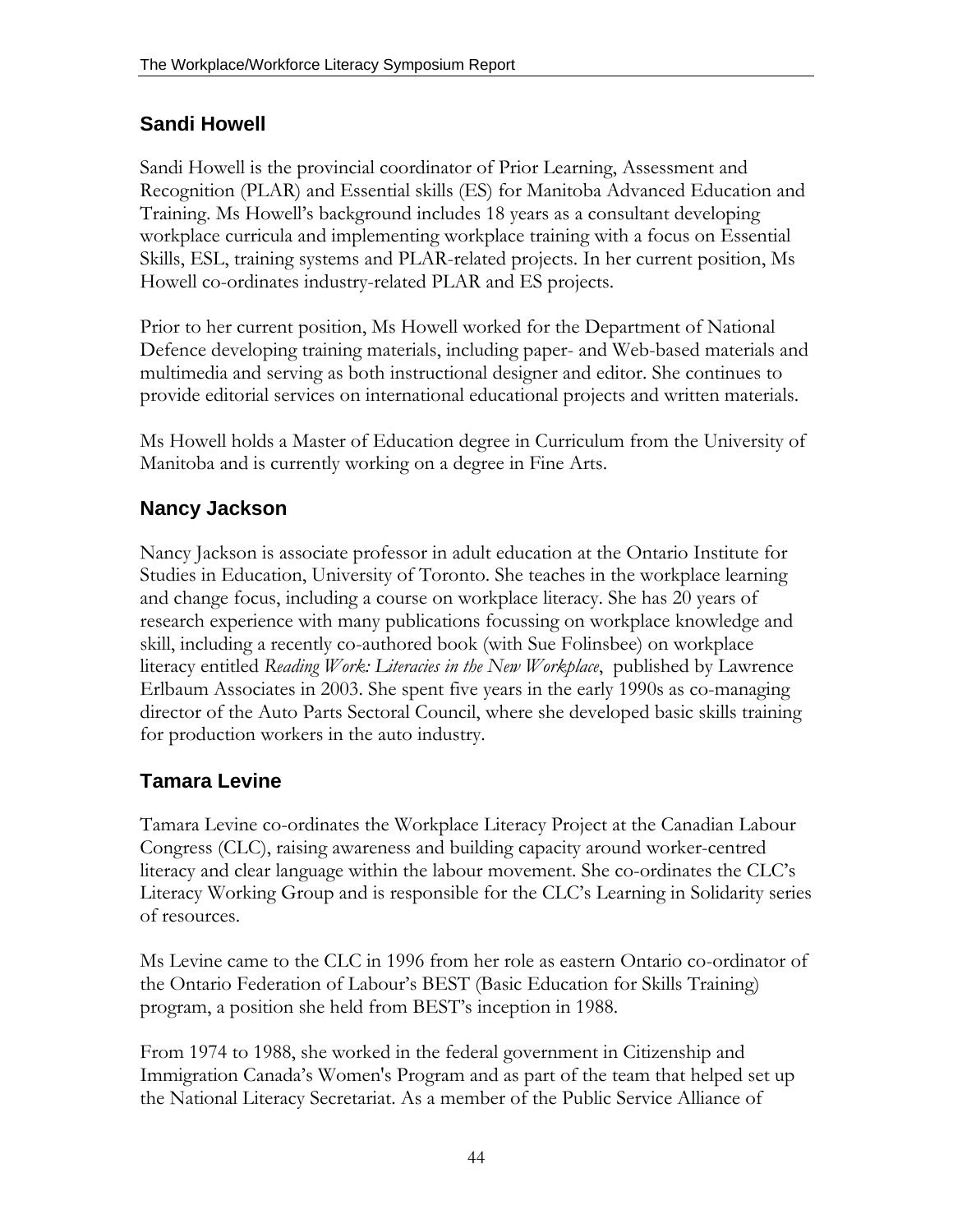Canada (PSAC), she was active in health and safety issues. Ms Levine graduated from York University and has a certificate in teaching English as a second language.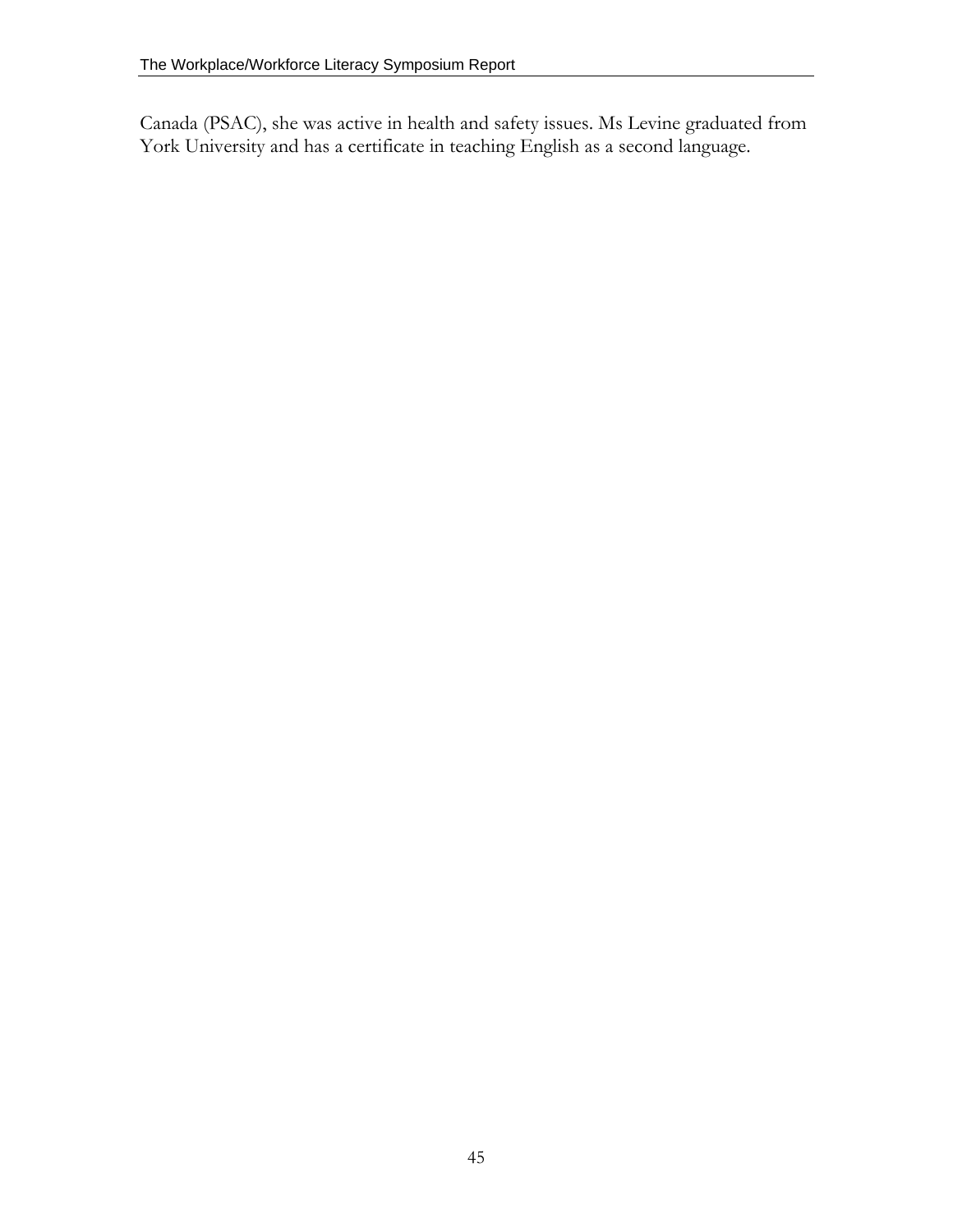### <span id="page-45-0"></span>**Appendix C: List of Symposium Delegates**

#### **Patricia Ashie**

Chair Adult Learners Network of Ontario 1383 Eden Grove Road, RR #4 Lansdowne, ON K0E 1L0 613-659-3660 pat\_dupuis8@hotmail.com

#### **Kim Brooks, CHRP**

Human Resources Development Coordinator Dofasco Inc. P.O. Box 2460, Station A 1330 Burlington Street East Hamilton, ON L8N 3J5 905-548-7418 kim\_brooks@dofasco.ca

#### **Lesley Brown**

Director, Program Development Ontario Literacy Coalition 365 Bloor Street East, Suite 1003 Toronto, ON M4W 3L4 416-963-5787 ext. 27 lesley@on.literacy.ca

#### **Tom Ciancone**

Treasurer CUPE 4400 1482 Bathurst Street, Suite 200 Toronto, ON M5P 3H1 416-393-0440 ext. 224 tom.ciancone@cupe4400.org

#### **Linda Conley**

Executive Director Prince Edward Learning Centre Box 3223 206 Main Street Picton, ON K0K 2T0 613-476-1811 princeedwardlearning@bellnet.ca

#### **Judith Bond**

Director Workplace Training & Services Inc. 1 Alpine Avenue Toronto, ON M6P 3R6 416-533-2456 jbond22@rogers.com

#### **Glen Brown**

Glen Brown & Associates Consulting 782 Shaw Street Toronto, ON M6G 3M1 416-892-2286 gbconsult@sympatico.ca

#### **Anette Chawla**

Executive Director Ontario Literacy Coalition 365 Bloor Street East, Suite 1003 Toronto, ON M4W 3L4 416-963-5787 anette@on.literacy.ca

#### **Paul Clipsham**

Policy Analyst Canadian Manufacturers & Exporters, Ontario Division 5995 Avebury Road, Suite 900 Mississauga, ON L5R 3P9 905-568-8300 ext. 236 1-800-268-9684 paul.clipsham@cme-mec.ca

#### **Cheryl Conway**

Executive Director MidNorth Network for Adult Learners 109 Elm Street, Suite 202 Sudbury, ON P3C 1T4 705-560-4774 cconway@vianet.on.ca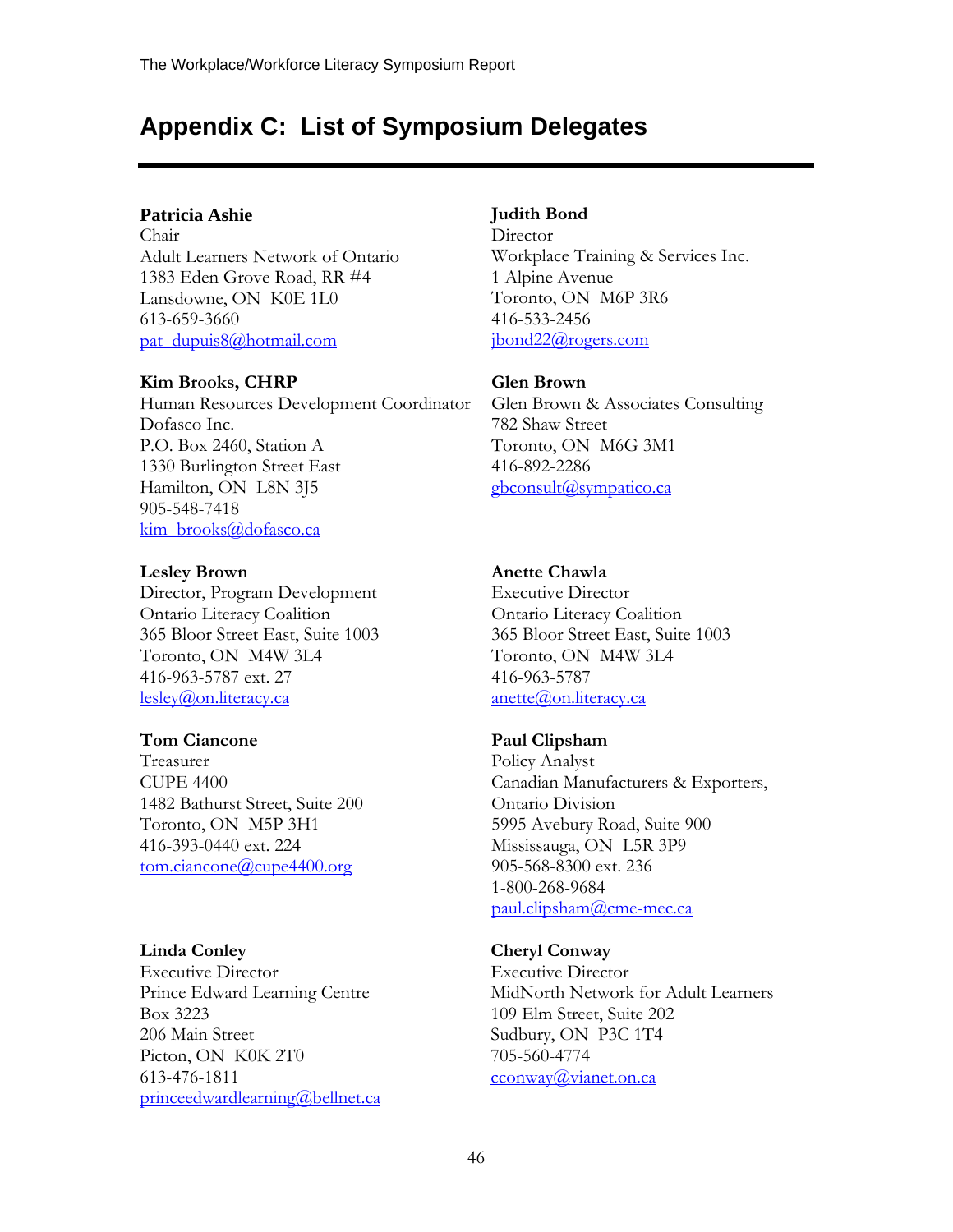#### **Peter Copping**

Lunney Consulting 66 Latimer Avenue Toronto, ON M5N 2L8 416-535-0213 p.copping@sympatico.ca

#### **Denise DeShaw**

Executive Director Ottawa Deaf Centre Literacy and Basic Skills Program 310 Elmgrove Avenue Ottawa, ON K1Z 6V1 613-729-6189 odc\_ddeshaw@rogers.com

#### **Gay Douglas Broerse**

Executive Director Literacy Link Niagara 221 Glendale Avenue, Unit 614L St. Catharines, ON L2T 2K9 905-937-8887 literacylink@on.aibn.com

#### **Janice Gairey**

Director of Education Ontario Federation of Labour 15 Gervais Drive, Suite 202 Toronto, ON M3C 1Y8 416-443-7687 jgairey@ofl.ca

#### **Claudine A. Cousins**

Central District Manager (A) Workplace Training Branch Ministry of Training, Colleges and Universities 625 Church Street Toronto, ON M7A 2B5 416-326-4734 claudine.cousins@edu.gov.on.ca

#### **Rob Despins**

General Manager Standard Aero Corporate University 145 Duncan Drive, Suite 125 San Antonio, TX 78226 USA 210-334-6029 1-888-372-8648 rdespins@standardaero.com

#### **Sue Folinsbee**

Tri En Communications 170 Melrose Avenue Toronto, ON M5M 1Z1 416-488-3870 sfolinsbee@ica.net

### **Rod Goodall**

President & CEO Final Touch Property Maintenance/Aladdin Carpets 13 Allard Street Sault Ste. Marie, ON P6B 5E7 705-949-4944 final\_touch@shaw.ca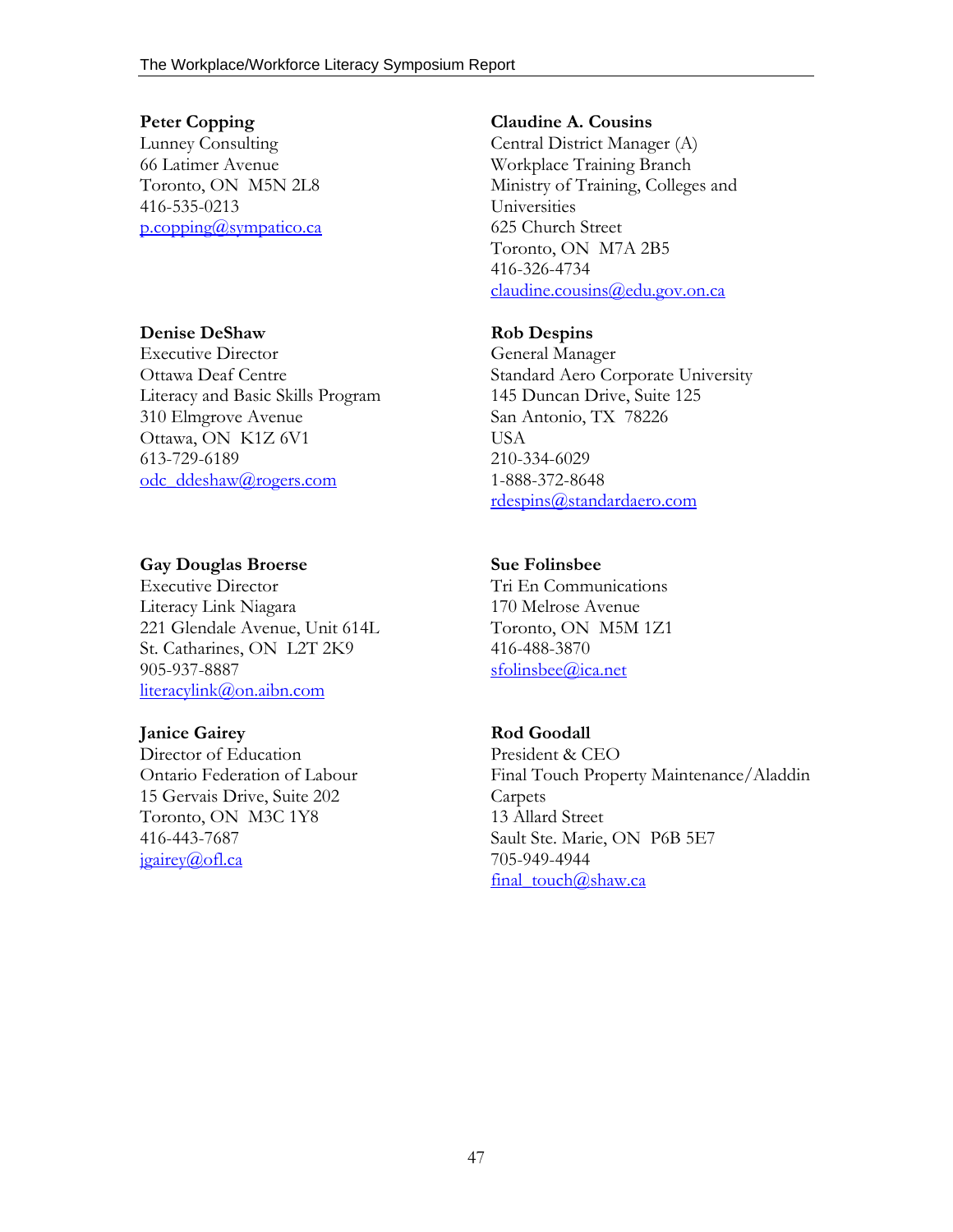#### **Florence Guy**

Acting Senior Manager Literacy and Basic Skills Skills Investment Branch Ministry of Training, Colleges and Universities Mowat Block, 23rd Floor 900 Bay St. Toronto, ON M7A 1L2 416-326-5855 florence.guy@edu.gov.on.ca

#### **Brigid Hayes**

Director, Labour Canadian Labour and Business Centre 340 MacLaren Street Ottawa, ON K2P 0M6 613-234-0505 ext. 246 b.hayes@clbc.ca

#### **Ian Howcroft**

Vice President, Ontario Division Canadian Manufacturers & Exporters 5995 Avebury Road, Suite 900 Mississauga, ON L5R 3P9 905-568-8300 ian.howcroft@cme-mec.ca

#### **Nancy Jackson**

Professor, Adult Education Ontario Institute for Studies in Education University of Toronto 252 Bloor Street West, 7th Floor Toronto, ON M5S 1V6 416-923-6641 ext. 2440 njackson@oise.utoronto.ca

#### **Stuart Johnston**

Vice President, Policy and Government Relations Ontario Chamber of Commerce 180 Dundas Street West, Suite 505 Toronto, ON M5G 1Z8 416-482-5222 stuartjohnston@occ.on.ca

#### **Irene Harris**

Executive Vice President Ontario Federation of Labour 15 Gervais Drive, Suite 202 Toronto, ON M3C 1Y8 416-443-7650 iharris@ofl.ca

#### **Alice Ho**

CUPW National Literacy Reference Group Canadian Union of Postal Workers 121 Richmond Street West, Suite 601 Toronto, ON M5H 2K1 416-366-6174 aho@cupw-sttp.org

#### **Sandi Howell**

ES and PLAR Coordinator Industry Training Partnerships Manitoba Advanced Education & Training 260-800 Portage Avenue Winnipeg, MB R3G 0N4 204-945-1682 showell@gov.mb.ca

#### **Lynn Johnston**

Executive Director Canadian Society for Training & Development 720 Spadina Avenue, Suite 315 Toronto, ON M5S 2T9 416-367-5900 ext. 25 ljohnston@cstd.ca

#### **Rachel Kagan**

Senior Policy Analyst Ontario Chamber of Commerce 180 Dundas Street West, Suite 505 Toronto, ON M5G 1Z8 416-482-5222 ext. 233 rachelkagan@occ.on.ca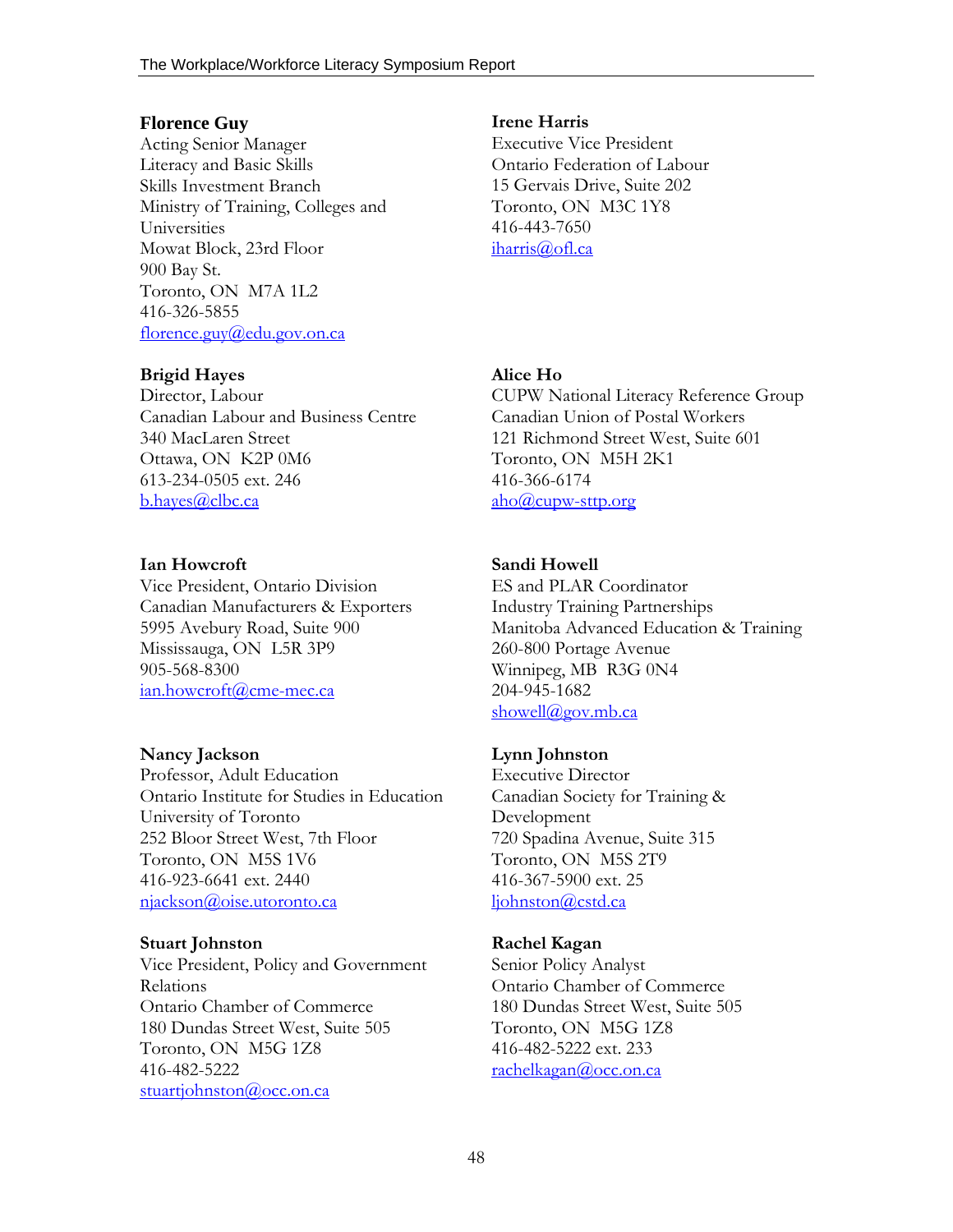#### **Trudy Kennell**

**Debbie LaVallee** 

Kingston, ON K7L 2Z3 613-546-4291 ext. 1335 dlavallee@cityofkingston.ca

Workplace Literacy Project Canadian Labour Congress 2841 Riverside Drive Ottawa, ON K1V 8X7

Development Human Resources City of Kingston 216 Ontario Street

**Tamara Levine**  Coordinator

613-526-7437 tlevine@clc-ctc.ca

**Trudy Lothian** 

Curriculum Developer and Editor AlphaPlus Centre 2040 Yonge Street, 3rd Floor Toronto, ON M4S 1Z9 416-322-1012 ext. 302 1-800-788-1120 ext. 302 416-322-5751 TTY tkennell@alphaplus.ca

Manager, Employee Relations and

#### **Anna Larsen**

Coordinator, Research and Education Labour Education Centre 15 Gervais Drive, Suite 100 Toronto, ON M3C 1Y8 416-537-6532 ext. 2204 alarsen@laboureducation.org

#### **Paul Leegsma**

Workplace Lead/Assessor Adult Basic Education Association of Hamilton 293 Wellington Street North, Suite 126 Hamilton, ON L8L 8E7 905-527-2222 workplace@abea.on.ca

#### **Karen Lior**

Executive Director Toronto Training Board 215 Spadina Avenue, Suite 350 Toronto, ON M5T 2C7 416-934-1652 lior@ttb.on.ca

Co-ordinator Adult Literacy and Basic Skills & After School Literacy/Numeracy Programs Ottawa Carleton Catholic District School Board 570 West Hunt Club Road Ottawa, ON K2G 3R4 613-224-4455 ext. 2506 trudy\_lothian@occdsb.on.ca

#### **Madeline Lunney**

Lunney Consulting 66 Latimer Avenue Toronto, ON M5N 2L8 416-889-0902 madelinelunney@rogers.com

49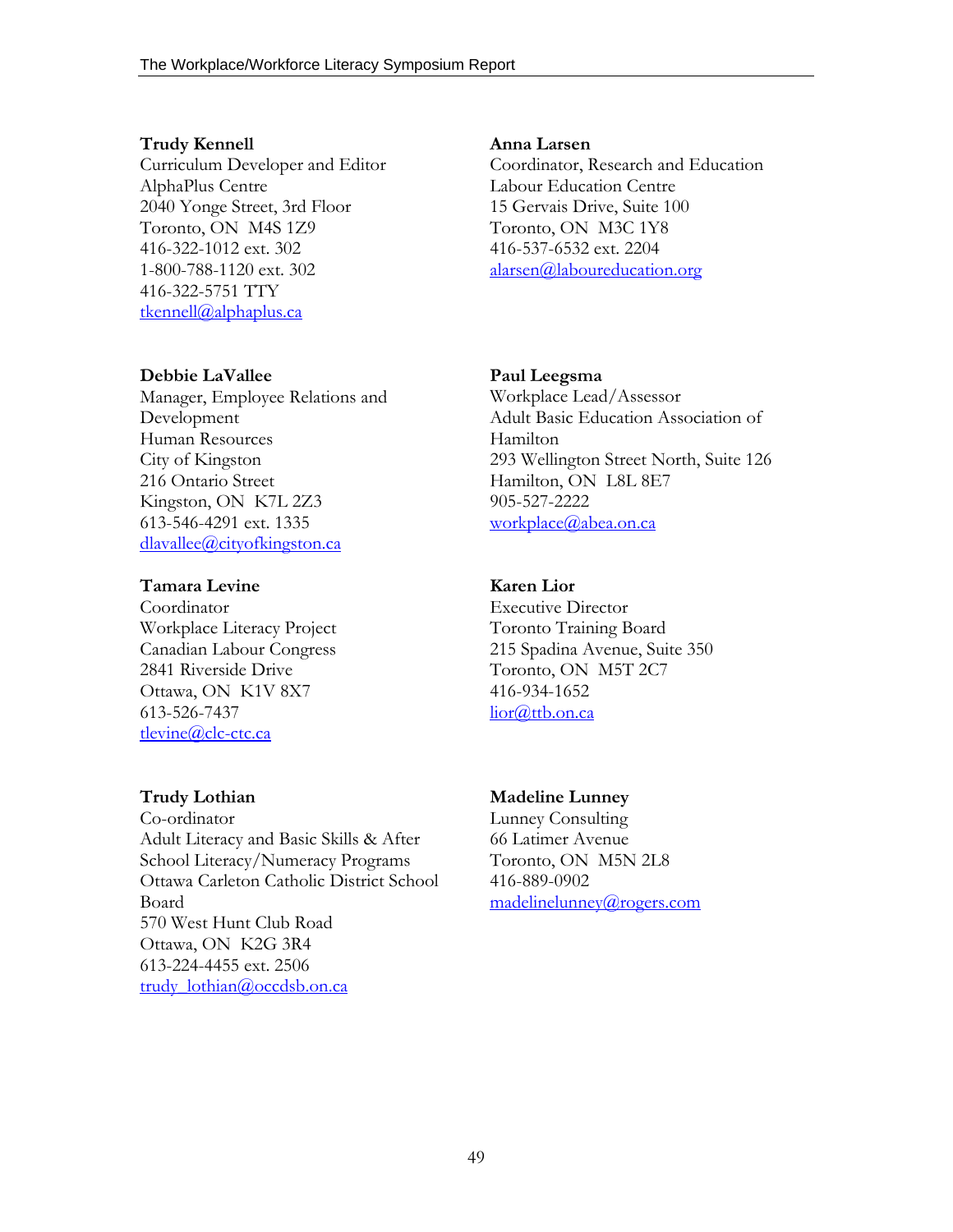#### **Yvonne Millman**

Consultant, Policy Services Association of Colleges of Applied Arts and Technology of Ontario (ACAATO) 655 Bay Street, Suite 1010 Toronto, ON M5G 2K4 416-571-8981 yvonnken@pathcom.com

#### **Dave Neumann**

Executive Director CESBA - Ontario Association of Adult and Continuing Education School Board Administrators P.O. Box 22073 RPO Brantford East Brantford, ON N3S 7V1 519-754-4550 dneumann@cesba.com

#### **Christine Pinsent-Johnson**

Assessor/Lead Instructor Employment Preparation and Upgrading Program Ottawa-Carleton District School Board 440 Albert Street Ottawa, ON K1R 5B5 613-239-5951 Christine\_Pinsent-Johnson@ocdsb.edu.on.ca

#### **Laurell Ritchie**

Work Organization and Training CAW-Canada 205 Placer Court Toronto, ON M2H 3H9 416-718-8443 ritchiel@caw.ca

#### **Kevin Shields**

National Training Coordinator CAW-Canada 205 Placer Court Toronto, ON M2H 3H9 416-497-4110 ext. 478 shieldsk@caw.ca

#### **Peggy Anne Moore**

Executive Director Goal: Ontario Literacy for Deaf People 2345 Stanfield Road, Suite 301 Mississauga, ON L4Y 3Y3 905-897-6772 TTY 905-897-5656 VOICE peggyanne@deafliteracy.ca

#### **Ellen Paterson**

Executive Director Ontario Native Literacy Coalition 946 3rd Avenue East Commercial Unit 3 Owen Sound, ON N4K 2K9 519-371-5594 onlc@on.aibn.com

#### **Anne Ramsay**

Executive Network Director Project READ Literacy Network Waterloo-Wellington 298 Frederick Street Kitchener, ON N2H 2N5 519-570-3054 anne@projectread.ca

#### **Valerie Sadler**

Executive Director Hamilton Literacy Council 75 McNab Street South, Room 321 Hamilton, ON L8P 3C1 905-529-9907 vsadler@hamiltonreads.ca

#### **Sylvia Sioufi**

Literacy Coordinator Canadian Union of Public Employees 21 Florence Street Ottawa, ON K2P 0W6 613-237-1590 ssioufi@cupe.ca